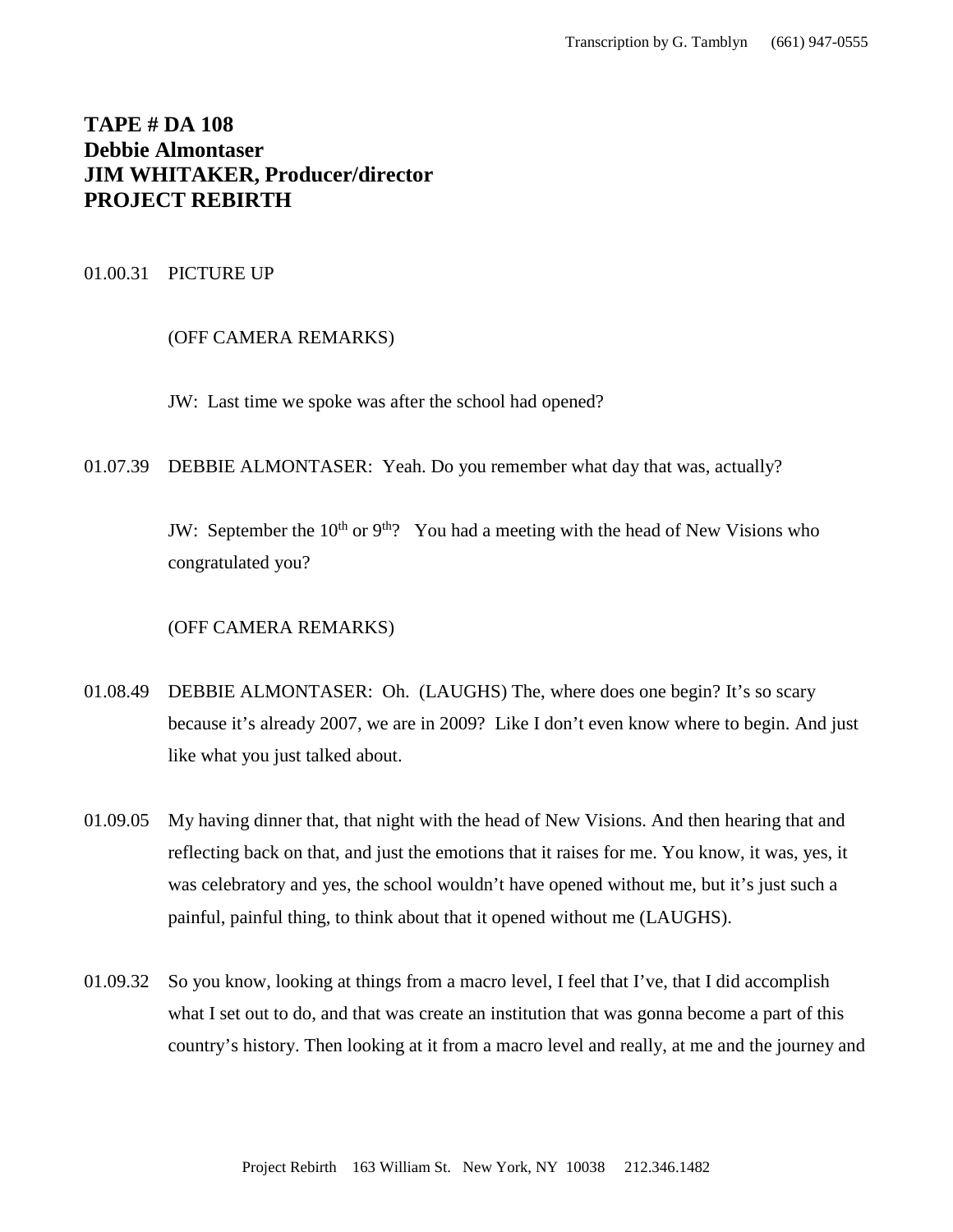or you know, the, the course that I ended up following on was one that just really was very, very hard to, to deal with.

- 01.10.12 You know, in the weeks and, and days afterwards, you know, and looking just back and where I was then, and the months afterwards. I think the word that best describes what I experienced, you know, from August  $9<sup>th</sup>$  up until probably mid-October is just this absolute numbness.
- 01.10.43 And the numbness was really more or less I think just, you know, a shock that I went into, where I was not able to feel what I was really feeling.
- 01.10.58 Think about what actually happened to me and how it happened to me. And you know, just really not being connected with me. You know? And, and what I was going through. And I think that somehow my mind, I don't know, my heart, knew that I needed to, to disconnect those feelings and, and what I was going through, what I was supposed to be going through.
- 01.11.33 In order for that objective of the school opening and, you know, stabilizing to happen. And yes, that day, that very morning, you know, of whatever - I can't remember what day of the school year, I think it was September  $4<sup>th</sup>$  - seeing it open, seeing all the media that was around it.
- 01.12.01 People who mobilized to be at the school in support. It, it was just really amazing to see the footage that evening, and, and recognizing all of these faces of people that I had met after September 11t h that I had worked with. Or have had the opportunity to meet them, you know, passing through at an event or what have you.
- 01.12.30 So the way that people just coalesced and came together was really powerful, very powerful. And it just, it, it said a lot about how people believed in what I believe in, and that was that this school had to become a reality and that people were gonna be out there to defend it, and to make sure that whatever they needed to do, to let the world know that this is a school that should exist was really.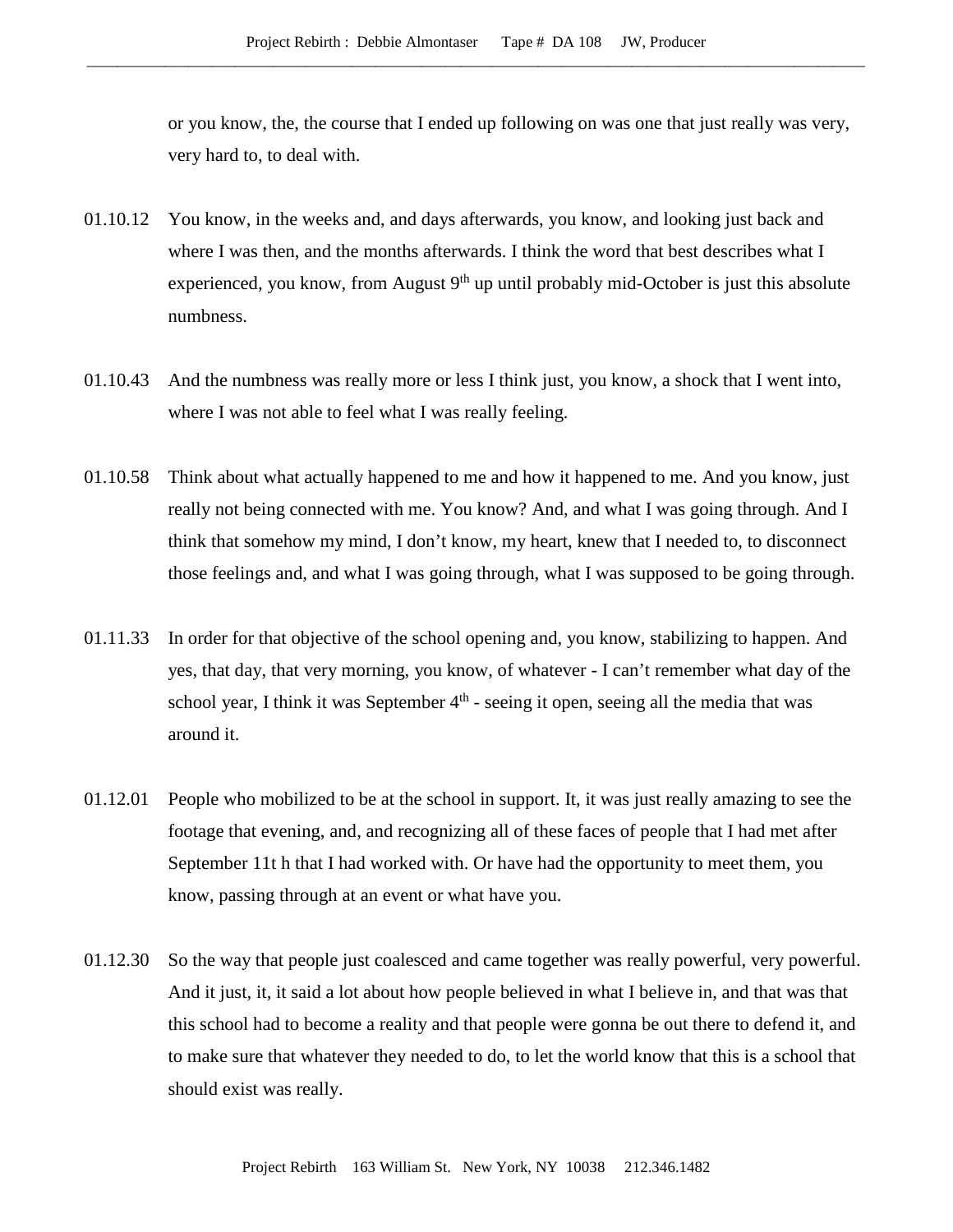01.13.06 It sent a powerful message to me. And just  $(\sim JW)$ 

JW: What's the message?

- 01.13.15 DEBBIE ALMONTASER: The message was that you know public education, you know, should be supported, and this school is among 70 other dual language schools in the city.
- 01.13.29 And you know, in the post-911 world, why not having an Arabic language dual language school, you know, become a reality in New York City? And I think a lot of people who supported the idea, you know, really knew the significance and understood the significance of the school based on what I had presented to them and what I've shared with them. And I think a lot of it had to do also with them knowing who I am and what I stood for.
- 01.14.00 And you know, believing in you know, the message and the intention that was set forth in creating this school was really powerful. And it's interesting. To thinking back before all of this happened, I think it was either in June or July, I had ran into a good friend who is a lawyer who worked at the ACLU, who is a big, you know, proponent of public education.
- 01.14.32 And over the course of the years had actually been against the whole theme-based schools around culture and language. And, and in the case of KGA, he really refrained from speaking. And it wasn't necessarily because he felt that, you know, what he believed in was compromised because he, he knew that there were 70 other dual language program schools, and that this was not gonna be any different.
- 01.15.04 And because he knew me, and knew the work that I have done over the course of the years, you know, refused to engage with the media. They called him numerous times, you know, to, to speak with Diane Ravage who is a huge, you know, (?) opponent to dual language themebased schools.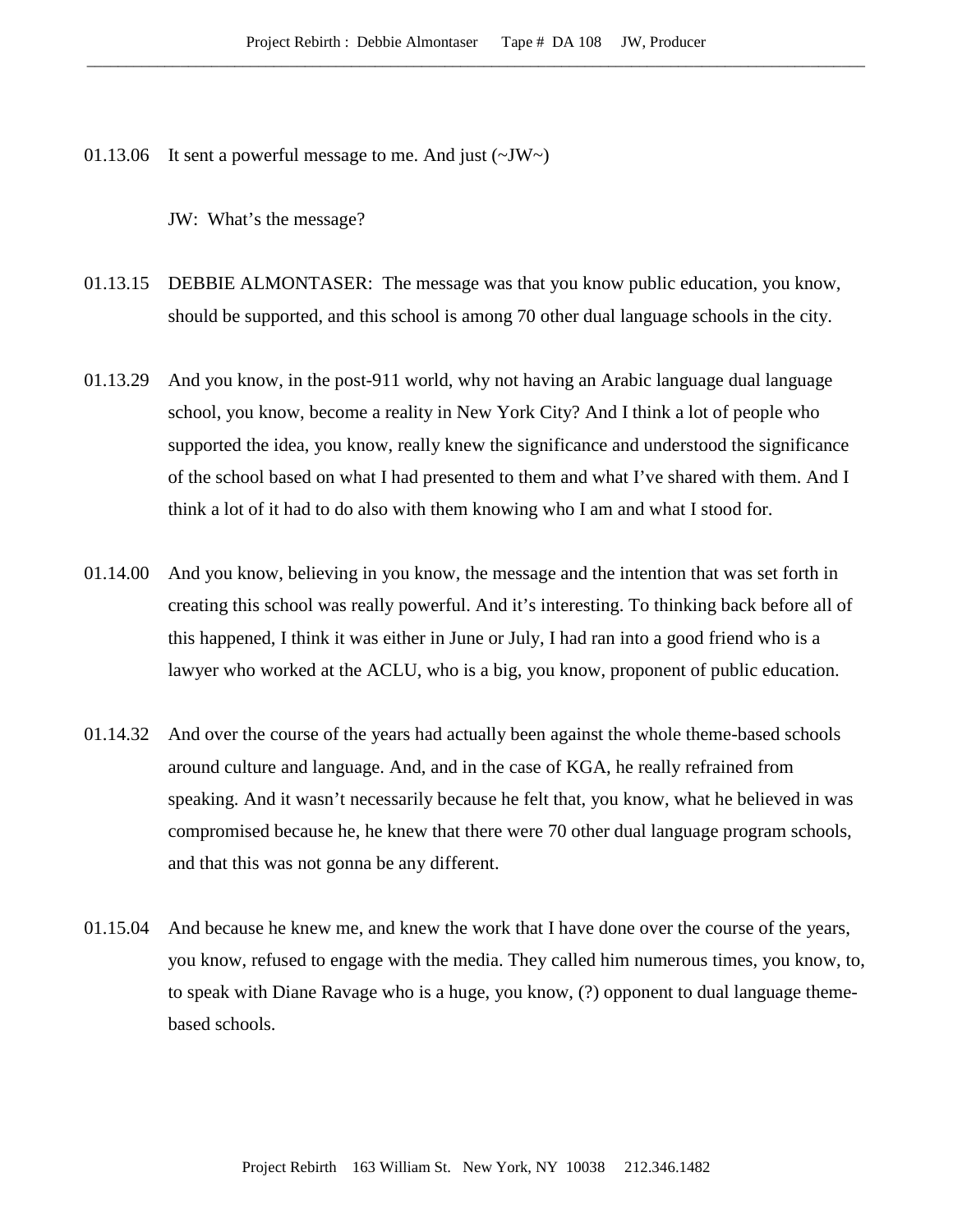- 01.15.30 So he basically refrained, and he, when we ran into each other, he said to me that there were so many times that he was reached out to and he refused to get into the battle because he knew who I was and, and respected the work that I do, and thought that such a school was really gonna be, you know, an asset to the city in terms of the great deal of backlash and discrimination.
- 01.15.56 And you know, educating the broader public, about this community, about this culture was something that was really, he thought would be a good idea - given that it was not just something based within the school but also on a community level, that it was gonna be engaging the broader community in the area: families, community organizations, you know, people living in the neighborhood.
- 01.16.25 So it was very heartwarming to hear that. And you know, again, it goes back to those relationships that you form and people knowing you and what you stand for. And so it was great to, to get that kind of feedback from him.

### (OFF CAMERA REMARKS)

JW: What happened next?

- 01.17.14 DEBBIE ALMONTASER: Well, I began to come out of the numbness, I think, my first. Well, I think that what happened was there were numerous people who were contacting me and asking me what happened, what happened, and everything didn't make sense, everything didn't make sense.
- 01.17.37 It just, that's, people are who knew me just knew that I don't throw in the towel and give up. And as much as I tried to refrain from speaking about what actually happened in august, to ensure that the school opened, it was quite difficult.
- 01.17.58 You know, to, to and I also was in the process of processing what happened. So. Just the way things went down. And, and the games that were being played, and. You know, the emotional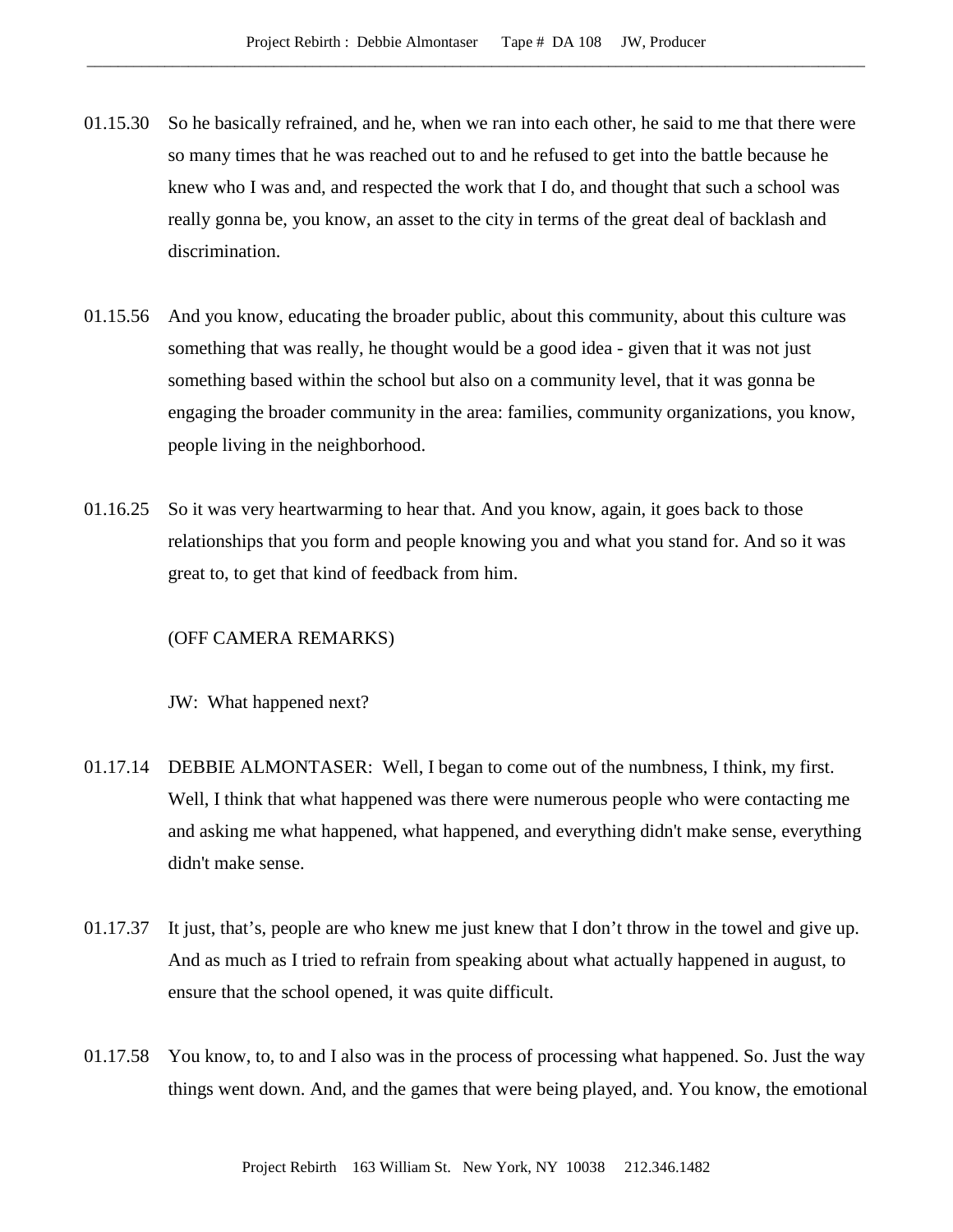rollercoaster that I was put through. I was just feeling very, very, you know, I don't know I can't find a word, but basically (?) lost in all of this, in terms of trying to really understand what happened.

- 01.18.33 And I think that the first time that I actually that something sort of like you know, resonated for me in this numbness was actually the August  $20<sup>th</sup>$  rally that took place in front of Tweet Courthouse. And just seeing all of these people coming out, you know, and demanding justice.
- 01.18.58 And actually seeing people holding signs saying, you know, I'm UFT'er and you know, in support of Debbie Almontaser was just really, it was just really surreal to see this. And, and you know, hearing people chant that day when (?) I was sitting in the cab, just you know, saying bring Debbie back was just really, it was, I just couldn't figure out like oh, my god, you know?
- 01.19.27 This, this is really huge.

JW: What did it mean for you?

- 01.19.42 DEBBIE ALMONTASER: I think that it sort of gave me a sense of security in terms of like you know, if I chose to move forward and, and speak up about what really happened, there are people there to back me up.
- 01.20.00 'Cos there was a time in (?) the you know, days and weeks after, you know, my being forced to resigned, where I felt alone and I felt afraid and scared to speak up to, you know, discuss the issue. Because just the threats that not necessarily were made in a direct way, but in a very underhanded way, of people telling me you know, you still have a long way in your career in the system.
- 01.20.35 You know, you should do whatever they tell you because you just do not want to end up in a very bad place. You've invested a lot of years in the system, don't throw it all away. You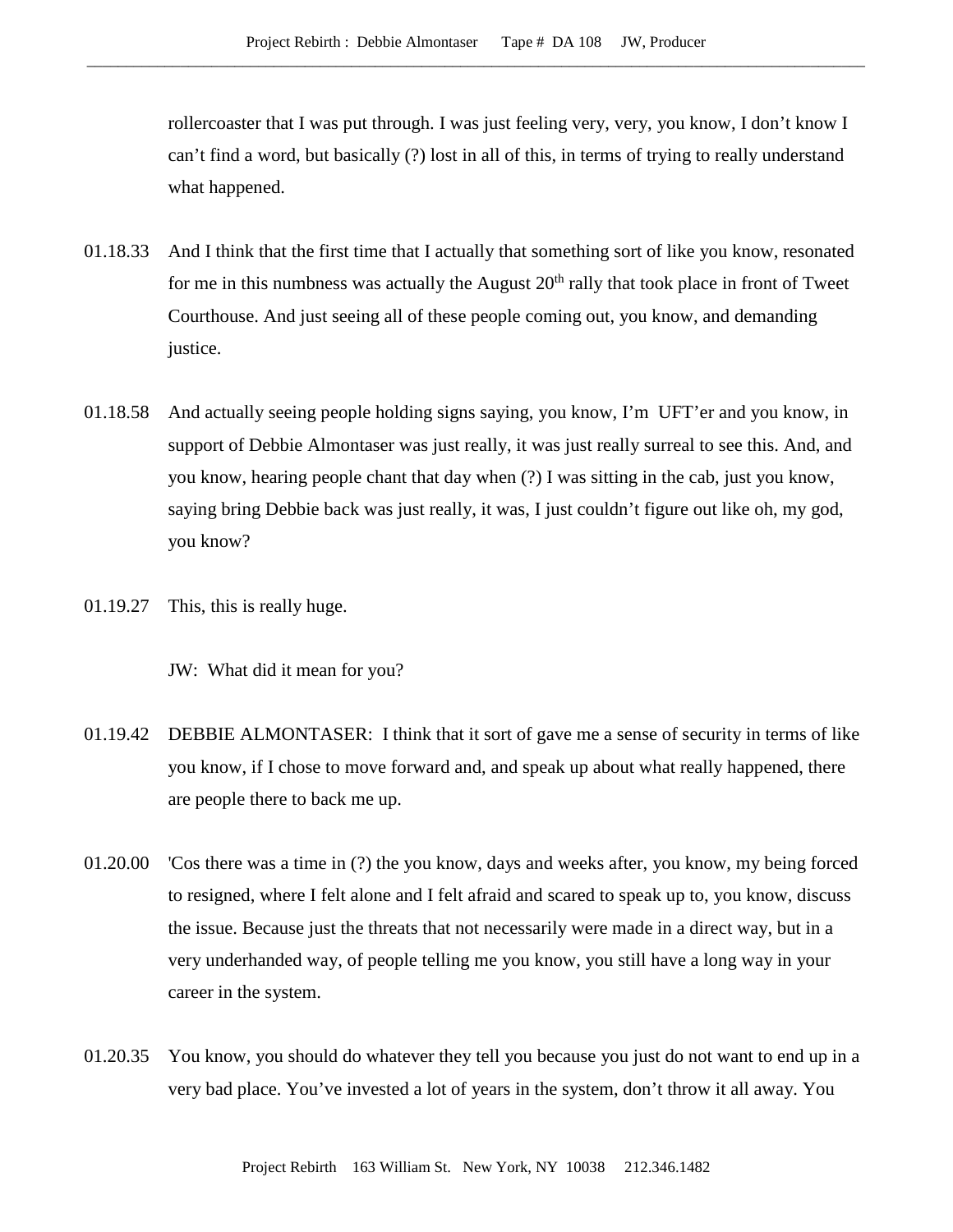know, this administration can be very vindictive and make your life miserable (LAUGHS). So all of these things, you know, I had people within the system saying this to me.

- 01.21.00 And then I had people on the other end of all of this, out of the system who were like this was unjust. You know, what happened should have never happened. And you know, just hearing these two, two voices in my head, of going back and forth. And having then the opportunity to speak to several lawyers who actually reached out to me, wanting to represent me pro bono.
- 01.21.32 Hearing their take of all of this, and what, what their approach was gonna be, for some it was ok; for others, I felt that this was an opportunity for them to build, you know, a platform for themselves and make this a huge, overblown issue. And I just was not comfortable with you know, with the exaggerated approach.
- 01.22.01 But really wanted someone who was actually gonna be thoughtful of, of me the individual, my family, you know, the sensitivity of this whole situation in terms of how it was not just an attack on me, the individual, but you know, a part of a bigger, you know, assault on a community in the post-911 world.
- 01.22.30 And so the people, the lawyers that I spoke to didn't get that. And so when I finally met with Alan Levine, who, who I ended up, you know, saying yes, I want you to represent me, he got it, he got it really, really well. And he understood it. And so I just felt like it was such a perfect match in terms of him being the person that I wanted to represent me moving forward.
- 01.23.04 And I think, you know, and I think I've talked to you a lot about this. Throughout (LAUGHS) the course of our being together. My conviction and my passion of doing interfaith work and bridge building between the diverse communities of New York City was something that I held very, very high on my priority list of continuing and maintaining.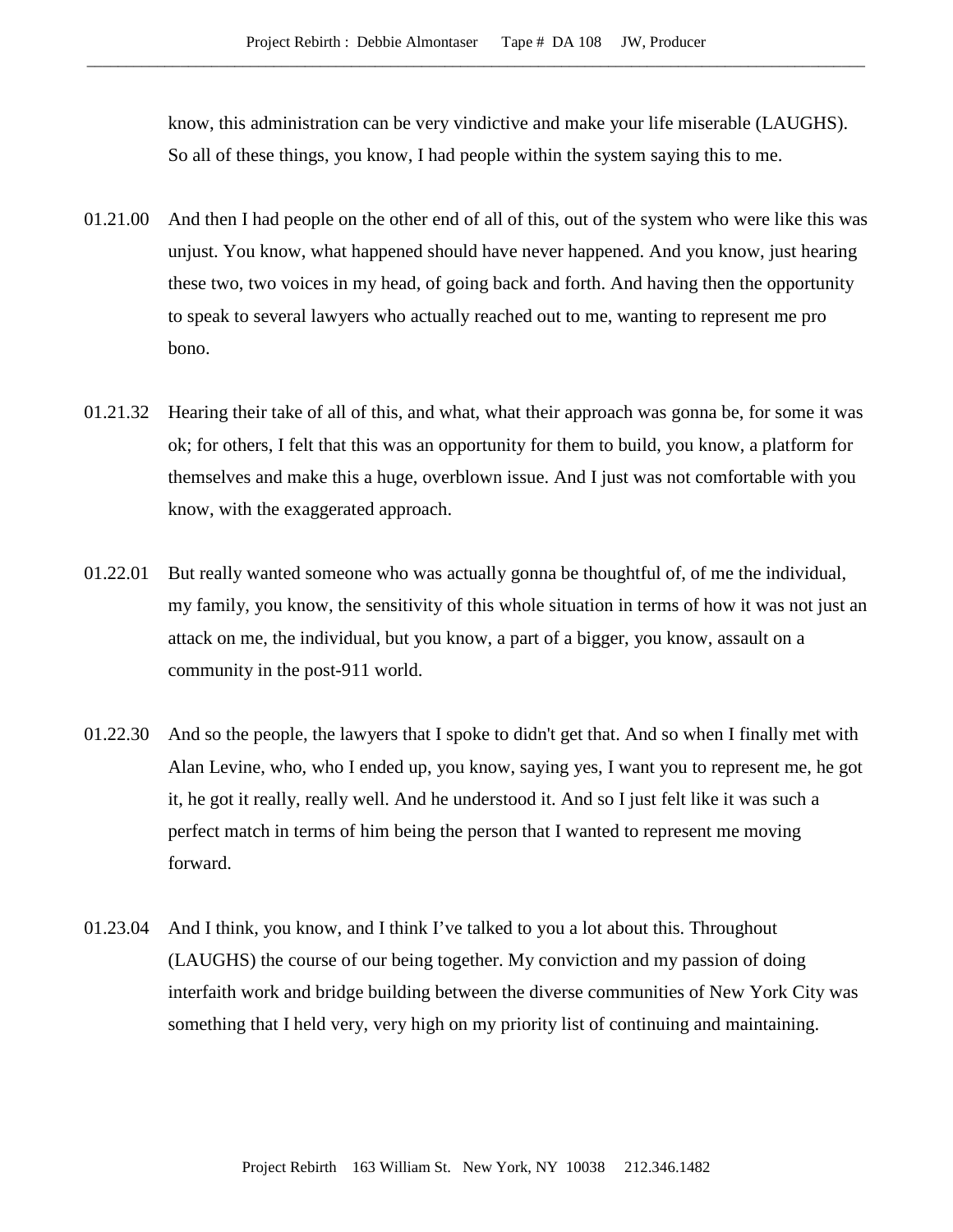- 01.23.34 And, and just you know adamant about it and making the time to do it, whether it meant organizing in a grass root level event, speaking on a panel, traveling somewhere to speak about what we've been doing in New York City. In the days after, you know, it, it was interesting to see the different calls that I got, the emails that I got from, from all of those circles.
- 01.24.00 And it was just really amazing, just individuals rabbis, ministers, reverends, you know, clergy from all over the country, just contacting me and saying what can we do, we're so sorry? This is terrible. You know. So I was like saying Ok, you know, these are the people that I've surrounded myself and that I've done so much with.
- 01.24.27 But then yet looking at the, the broader issue of how all of this happened, it was you know, an organized campaign by a set number of individuals who pretty much, you know, had their own political aspirations and who felt that what I was working to accomplish was going to endanger those political aspirations.
- 01.24.57 And I think I never in my wildest dreams thought that I would ever fall into (LAUGHS) the political arena around the Palestinian-Israeli conflict, never, ever. I have always maintained you know, a line of being inclusive of everybody. Not being judgmental. A firm believer and advocate of human rights. And standing up for social justice.
- 01.25.27 And have always been very careful in choosing the words that I use when talking about that issue. To make sure that I don't, you know, I don't offend anyone. But getting people to see the humanistic aspect of both people, and helping people become better educated about the issue that affects people on the grass root level.
- 01.25.59 In that part of the region. And getting people to connect in that way through the work that I did with the dialog project. You know, through the personal stories and experiences and you know, building those kind of relationships for people to see people. Not to see you know, the politics that are played by, you know, governments or leaders of these countries.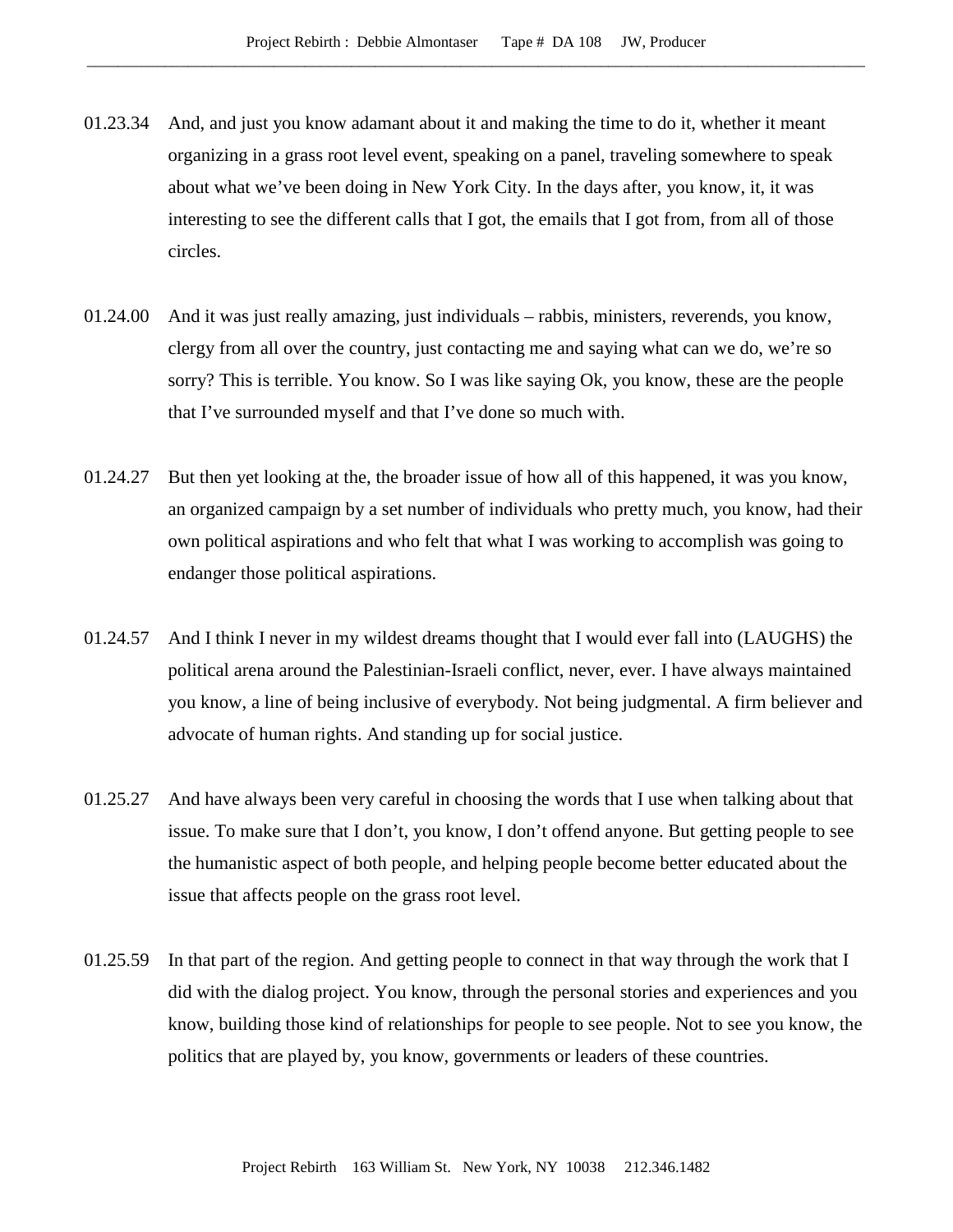- 01.26.29 And so this organized group of people were just so adamant to create this propaganda, that my whole intention and perspective on the development of this school was to somehow erase you know, the history of Israel. To demonize this part, you know, to demonize this country, to really you know, create a group of young people who would continue that.
- 01.26.58 And it was just very, very hurtful, very hurtful to see this propaganda, you know, continually being formed by this group. Because everybody who, who's known me over the many years knows that that's not my agenda. My agenda is bringing people together, regardless of their ethnicity, their religion, their culture. Their nationality. It's about bringing people together. And so I was like caught in this place, you know, in the months afterwards, saying to myself, you know, I've engaged with people and the, across the spectrum - from the liberal to the moderate to the conservative, to the extra conservative (LAUGHS).
- 01.27.49 And to work really hard to work with the conservative and extra conservative groups. And, and building relationships and building trust and saying we can work together, you know, we can work together here at home.
- 01.28.04 With the you know, you know, desire that one day, after years of these strong relationships, that we could sit around a table and say you know what? We've worked for many years, and we've done so much here in New York City, and we have to sit down and talk about what's happening in Palestine and Israel.
- 01.28.26 And if we have any way of being able to address this situation as a concerted, on a concerted effort, and you know, based on our relationships and trust that we've built, if there are people that we are able to impact in that part of the world, to bring peace, it's our responsibility to do so.
- 01.28.55 And I knew all along you know, in my, you know, interactions with, with conservative Jewish community, that that wasn't something that was gonna be achieved in a year or two or three or four or five. But it required you know, a long time to do that. And so when all of this unfolded, about the tee shirts and the propaganda and the smear that I experienced in the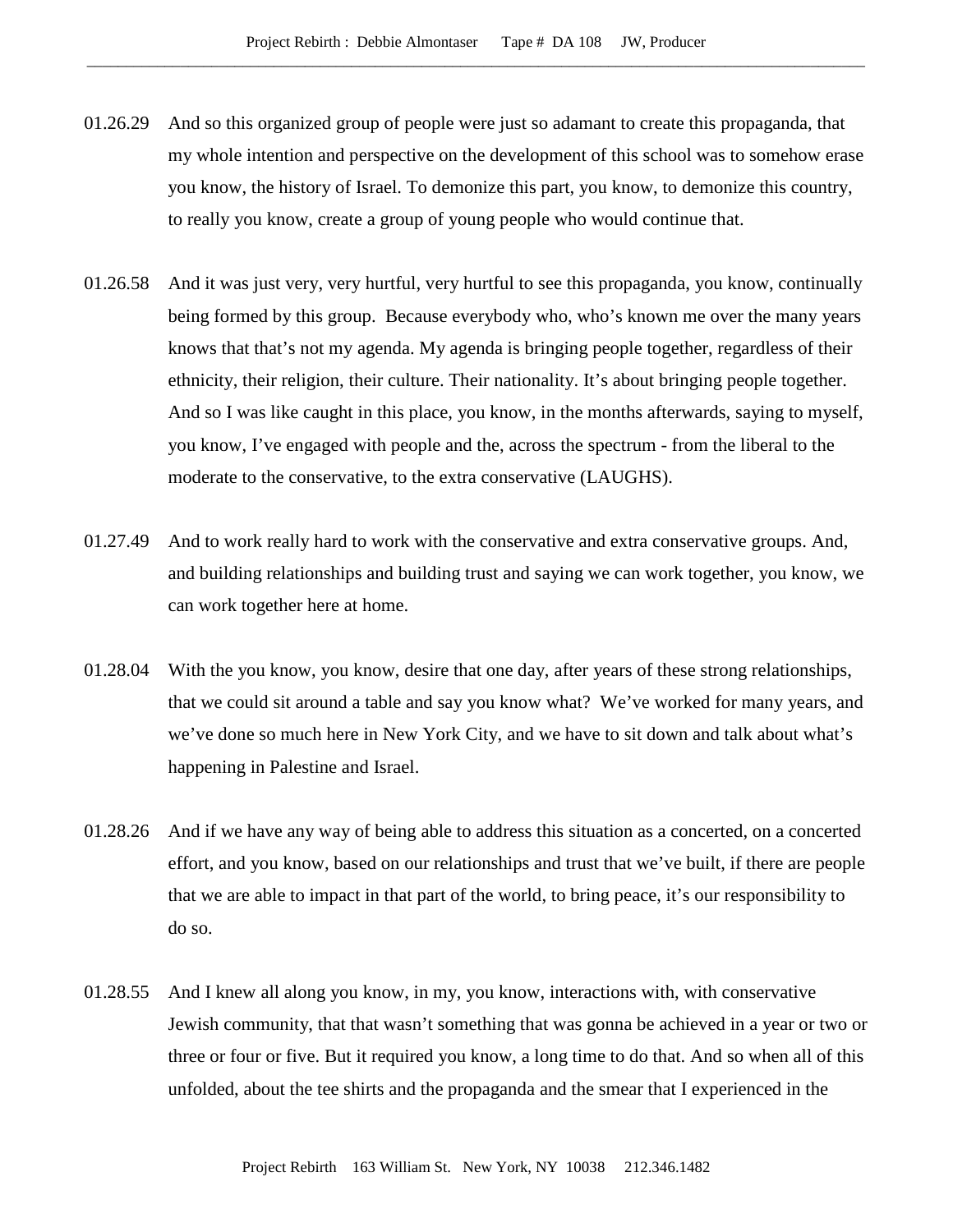New York Post, it was just really amazing to see how basically people from the conservative Jewish community who've I've interacted with for years, who known my record, who maintained, who I maintained an open line of communication throughout the course of the development of this school.

- 01.29.53 Who in May, the ADL, the anti-defamation league wrote a letter supporting the school. Who you know, there was an open line of communication around using some of their curriculum, the World of Difference Tolerance Curriculum, and what have you. When what happened, happened, there was just this silence, dead silence.
- 01.30.19 And I, I was just totally, totally dumbfounded. I can't even find the words to describe it, but I was just totally stunned by that silence.
- 01.30.41 And only then to hear snippets in newspapers articles where there were people who, within the conservative Jewish community, had enough courage to defend me, in the Jewish Week, and its, the title of that article was just absolutely bizarre.
- 01.31.01 You know, The Shootout Over the Arabic School, the Jewish Shootout or something like that. Over the Arabic school. And it was basically people within the conservative community wrestling with one another around this issue. And there was a, a few individuals who were like, you know, this is not right, this is how it happened.
- 01.31.30 So it, it was heartwarming to see that, but you know, the heavyweights, the, the head, leaders of these organizations, who I've had relationships with, were silent through all of this. And I found myself at a point in questioning, you know, what was I thinking? You know, in terms of my you know, spending so much time and energy establishing these relationships and, and nurturing them and working closely.
- 01.32.05 That I then become a focus, you know, or at the center of this highly politicized agenda of others, not my own. And I am just left out there in the cold by people who I, if the shoe were on the other foot and this happened to them, I would not stand or sit in silence about it.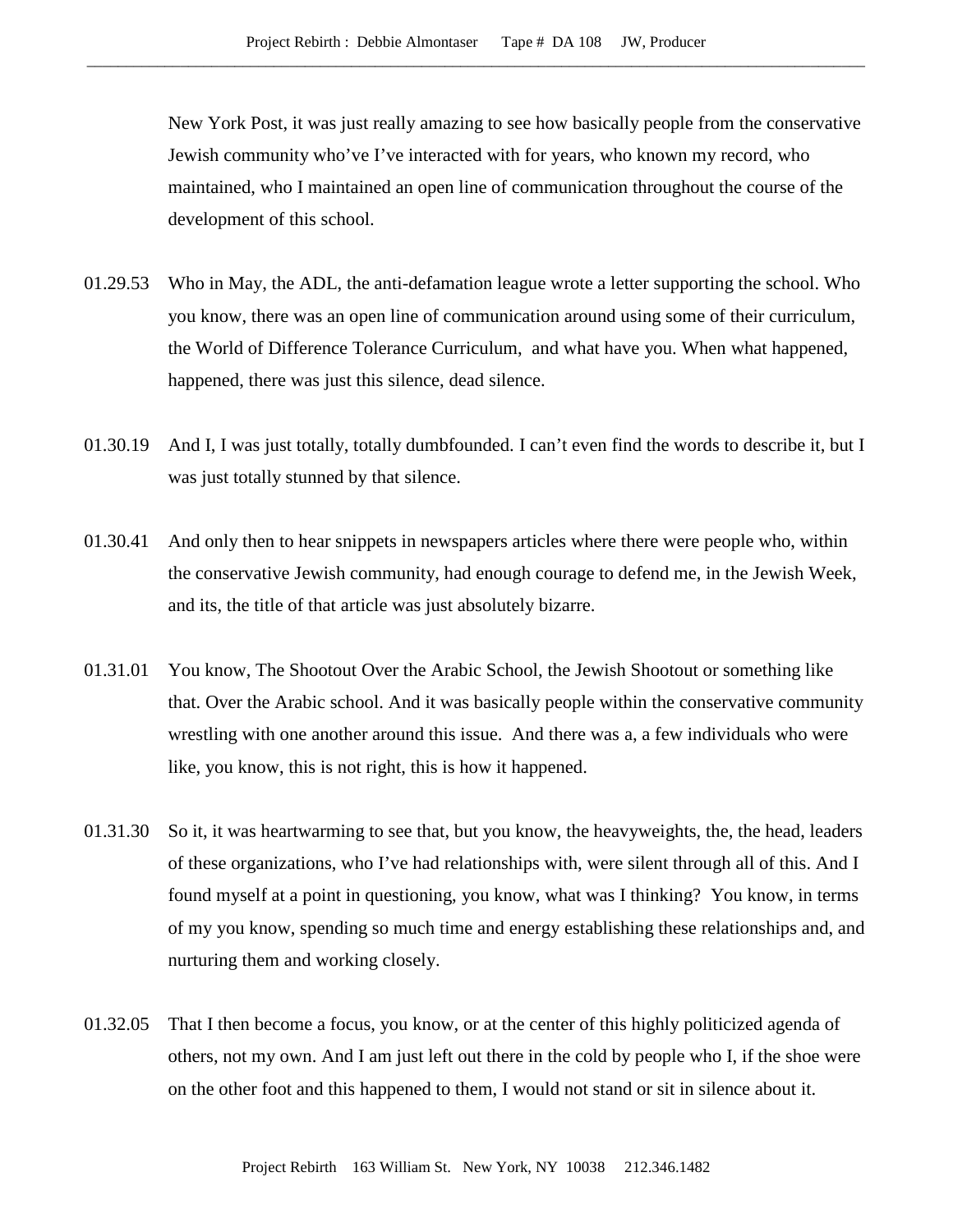- 01.32.35 And so I felt a sense of, you know, abandonment. I felt a sense of betrayal. And.
- 01.32.59 There were times that I was like ok, well, let me think about this, let me try to better understand the situation. Let me look at it from another perspective. And no matter what way you looked at it, what happened, happened. And you know, I. It just happened, and it just happened in a way that was really, really hurtful.
- 01.33.26 And surprising in a way, but looking back at it now, I'm not, I'm no longer surprised. And the one thing that I've learned through this experience is that you know who your friends are, because those are the people who surround you and who comfort you and who say to you, we're gonna do something about this. We're not gonna let this go unanswered. And I didn't get that. I didn't get that from you know, these conservative Jewish leaders.
- 01.34.02 And so it's really put me in a place where I am now questioning all my relationships, and basically assessing, you know, who I can really work closely with and know that this is not gonna happen again.
- 01.34.27 And when I mean (?) you know, happening again is this whole, you know, being left out in the cold. You know, this sense of betrayal. You know, God willing, I never experience anything else (LAUGHS). As big as this, God willing, oh, god. I, I just probably die. I'd want to find the biggest rock and climb underneath it. Does that make sense, climb underneath? Whatever (LAUGHS). Burying myself underneath it.
- 01.35.01 So it's really, it's really, you know, left me to question relationships. And it's hard. It's hard, 'cos I don't want to question relationships of individuals that I've formed these relationships with, who are connected to these larger organizations who have these, you know, certain guidelines of where they stand on whatever issue.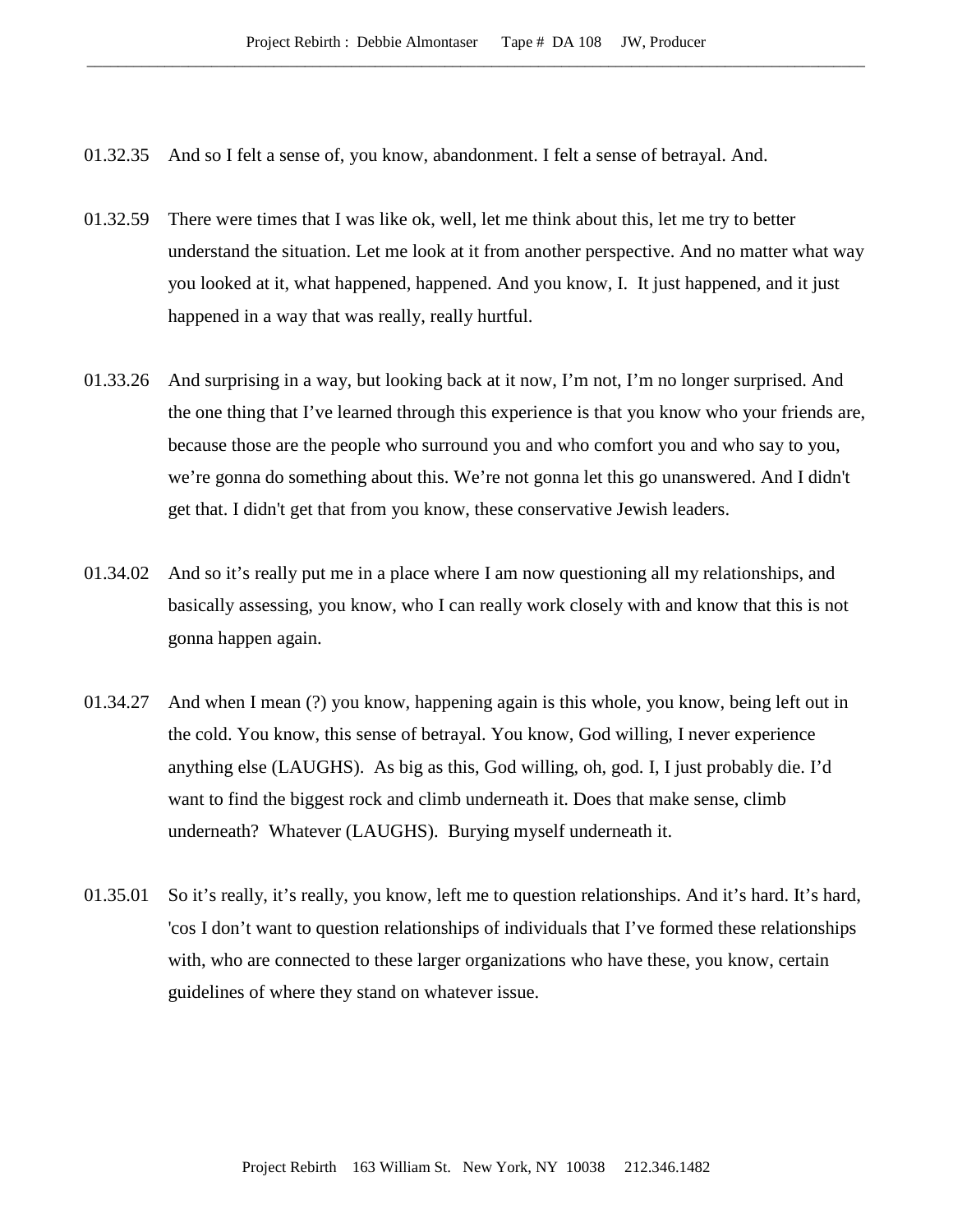- 01.35.30 And so I've sort of had to just toe the line in terms of my continued engagement with some of these organizations, because I just feel like right now I need to do that. And I need to, you know, actually focus my energy in a different track.
- 01.36.00 Now with that said (LAUGHS) what's amazing is that the relationships that formed after this experience was really powerful. And so those relationships really helped me through this whole, entire ordeal. People who I never knew prior to this experience just standing up and, and taking, you know, a stand on this was really very powerful for me.
- 01.36.37 And particularly what I found to be the most touching is people who have heard of me and of my work, taking a public stand at an event, and it just, there was one person who stood out to me, who stands out to me today. And it's interesting.
- 01.37.00 I had gone to a national conference on Muslim-Christian understanding at the Virginia Theological Seminary, it's a, an Episcopalian seminary. And I was sitting with a, a colleague, Christian colleague who works here in New York. And we, I don't know how we came up to the story, and somebody asked well, what were some of the lessons learned for people living in New York?
- 01.37.30 And this person shared being at an IFTAR interfaith dinner at Union Theological Seminary, and a respected rabbi and academic at the, I think it's the Jewish Theological Seminary, standing up in front of 300 people and admiring me, and shaming how things turned out in terms of the mayor and how the community left this whole situation.
- 01.38.09 Meaning the larger interfaith community unanswered, unaddressed. And it, it was, that was a very powerful moment. To sit there for the very first time, you know, and for this man who I was sitting next to him and I was on the very same panel he was.
- 01.38.29 And to have him say to me it is such and honor and privilege to make your acquaintance. I've read everything that's happened. And I just want to say to you that I apologize from the bottom of my heart for what some members of my community have done to you. And want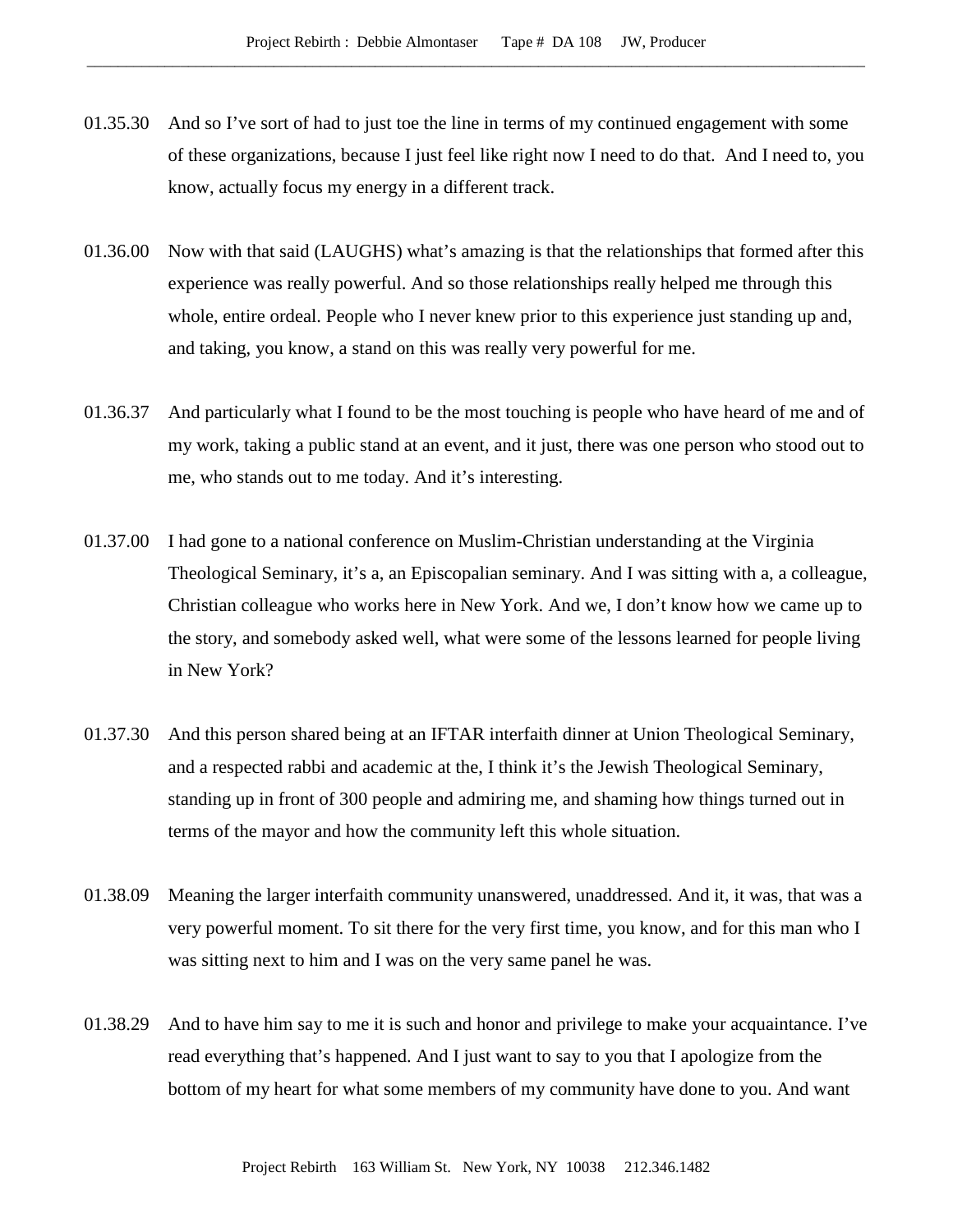you to know that there are many people like me out there who support you. And are very moved by your struggle.

- 01.38.57 And if there's anything I could possibly do, I am at your service. And so it was great to get that, sitting down with him, and then as it was his turn to go up and, and speak. He began by opening and acknowledging my presence. And how humbled he was to have made my acquaintance. And the importance of people supporting the work that I, I've done thus far and will continue to do.
- 01.39.30 And that (?) as people of conscious really need to question, you know, the dynamics that happened, and to work closely on making sure that this is not repeated. And it was just really incredible. To, to have someone who really didn't know me, you know, to take such a courageous step.

JW: When you were in the middle of it all, what were you thinking then and how do you view it now?

- 01.40.28 DEBBIE ALMONTASER: Well, all of those voices were happening, and I, you know, remained in that numbness. And I think that it was sometime in October, and I don't know if I. So it was probably late September, probably maybe early October, that so I had at that point spoken to several lawyers. Then I, I had met Alan.
- 01.40.57 And you know, there is this very special story about meeting Alan (LAUGHS). He, he had emailed me weeks in advance, and I did not realize who he was, and just simply said you know, I've been watching this from afar. And would be very happy to offer you a consultation on the situation, and you know, if you're interested, I'd be happy to sit with you, just to give you some advice.
- 01.41.35 And if you already you know, done so with others, I wish you the best of luck. And if you choose not to, then I wish you the best of luck. And so that email sat in my box for a very long time. And then (CLEARS THROAT) Adam Carroll, who's a dear friend of mine, and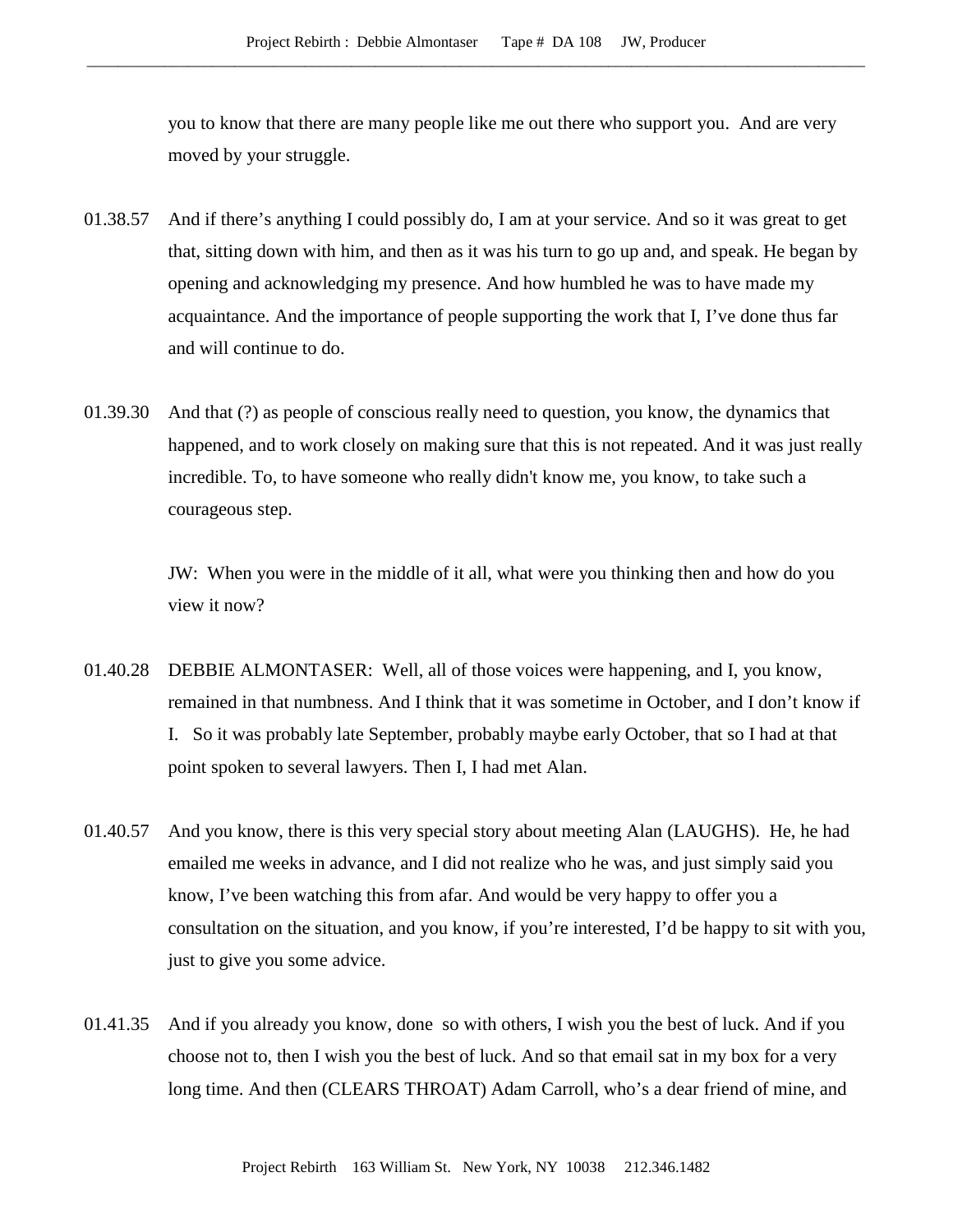Mona El D'hari, who is the organization head who created the, the tee shirts, they were all just organizing and mobilizing.

- 01.42.07 They're the ones that organized the August  $20<sup>th</sup>$  rally. Then they did something in September, actually September  $20<sup>th</sup>$ , where they brought politicians to stand up and question what happened. And so in the weeks, in those weeks, actually, after the school opened, I felt somewhat more comfortable to speaking to people you know, in, in a confidential way of what happened.
- 01.42.36 And I think it was at that time that I started to sort of like question things and, and listen more to the voices of like this was unjust. This should have never happened. You know, you were mistreated. You know, you were coerced, you know, threatened.
- 01.42.58 And so at that point, I (CLEARS THROAT) talking to Adam, he said to me, you know, I know that Alan had mentioned to me that he reached out to you weeks ago. And he hadn't heard back from you. And you know, I really think that if you are gonna pursue speaking to lawyers that you should certainly include him in, in the you know, list of lawyers to speak to, because he really gets the whole social injustice aspect of it.
- 01.43.32 And so I said ok. So I actually called him and he, it was interesting. He was on vacation. And I was like I'm sorry, you know, I'll call you back when you get back. He's like no, no, no. It's ok. I could talk to you for a few minutes. And I said to him, I said I'm simply calling to see if there is a chance that I can meet with you to discuss matters. And (CLEARS THROAT) he at that point said, you know, I'll be back in my office. I'll email you some available times.
- 01.44.01 And he came back, realized that his schedule is really booked. So he said to me, I am willing to meet with you Sunday afternoon. If you are up to it. Just let me know. And I felt awkward about meeting with him - Sunday afternoon it's his, you know, day off (LAUGHS) so I, I emailed him, he's like no, it's no problem at all. So we got in the car.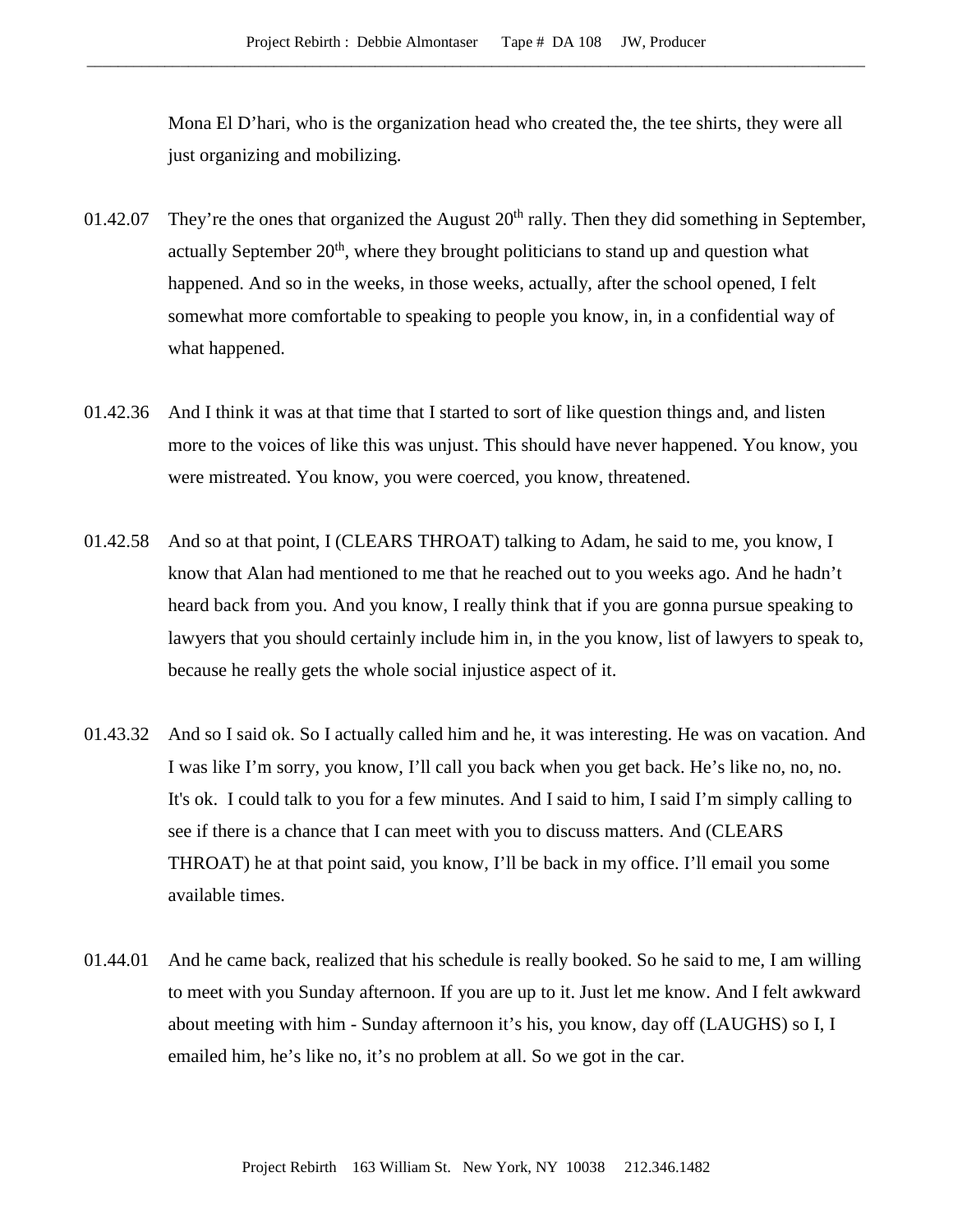- 01.44.31 And Nadji and I went together. And we got there, we rang the bell in his building. We went up, and it was the very first time that I was meeting him. And he opened the door, and he's, you know, he I wasn't I, you know, you have this image of people (LAUGHS) Wasn't expecting to meet somebody who is older and (CLEARS THROAT) you know, and really out there, who's been doing so much amazing work on First Amendment.
- 01.45.03 So I had totally this different image of him. But that meeting him, I was like oh, my god, this is so amazing. So anyway, he opens the door, and as he opens it with his right hand, he said to, to me, Nadji was behind me. He said it is, you know, it is such an honor. I am so honored and humbled by your, you know, presence, and I am just really delighted that you know, I'm getting the chance to meet you.
- 01.45.32 And, and just want to start off by saying that I am really (?) really sorry about what's happened. And how it happened. And how members of my community were in some shape, way or form involved in this. And I am just humbled to, to make your acquaintance if anything from today's meeting.
- 01.45.59 And so it was very, very moving for Nadji and I. And I remember just looking over to Nadji and Nadji's eyes swelled with like tears. And you know, it, it was just very moving, very moving, to see that. And so we walked in his office. We sat there. He was not the kind of person who would, you know, the other lawyers I met with were beating me with question after question (LAUGHS) after question (LAUGHS).
- 01.46.31 That was not his style. He just simply let me talk. He simply let me talk. And I actually was in his office for 5 hours (LAUGHS). And he let me just say everything from, you know, A to Z about the whole situation. And I remember leaving that day feeling like I had unloaded this huge, you know, huge burden that I had been carrying.
- 01.47.04 And I remember through the conversation, I would say to him, I'm sorry, I know this is taking long, I'm sorry, you know, maybe we should reschedule. And he's like no, no, no,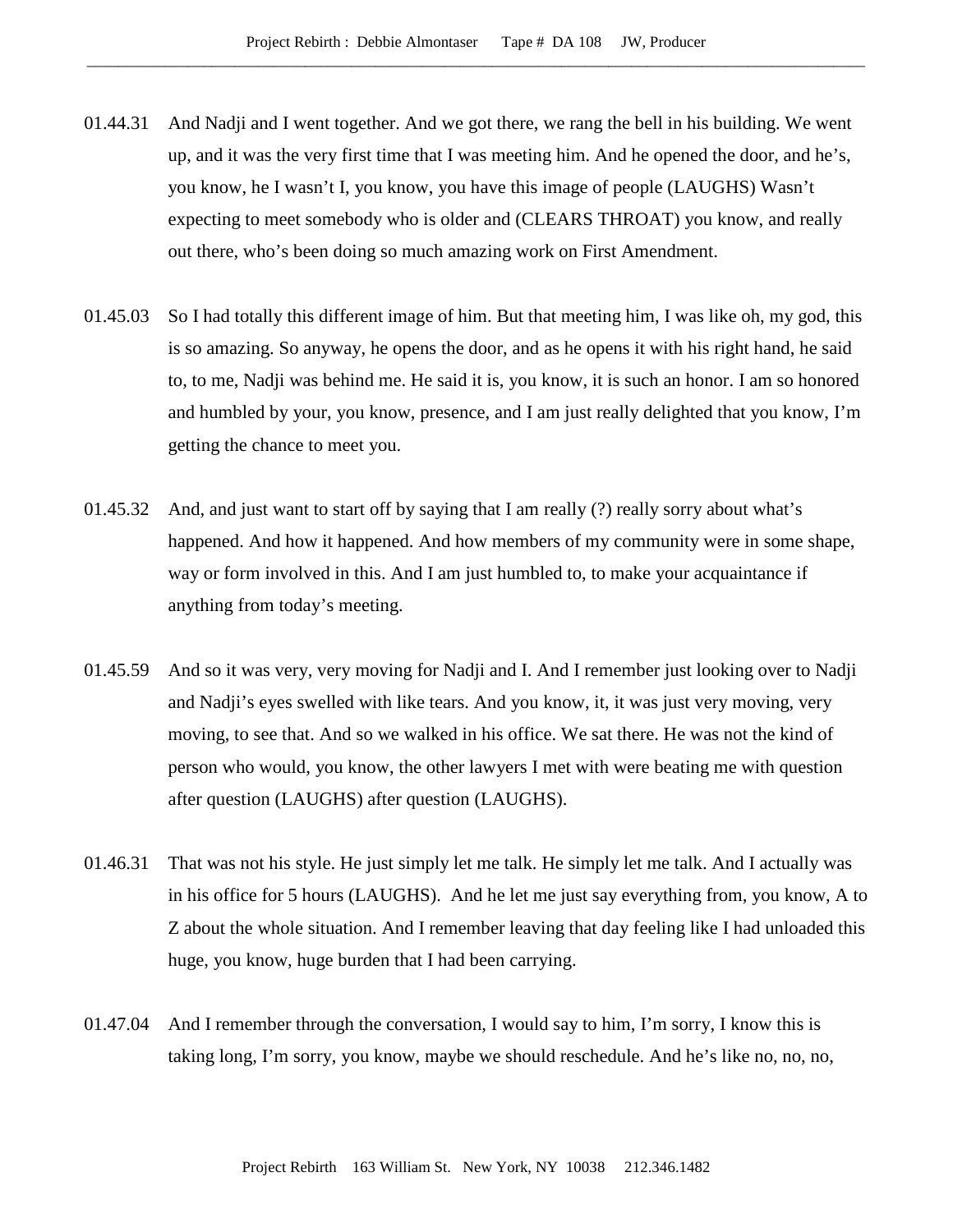take your time. I have nothing. I have nothing to rush out of here for. It's really important, and I just want you to, to just continue and, you know, as you are. And, and so.

- 01.47.30 At the end of the conversation, I said, so I have said a lot and I don't know how you've been able to process anything (LAUGHS). Do you have a diagnosis for me? (LAUGHS) So he just looked at me and he smiled and he says, Debbie, you were absolutely wronged. In this situation. And shame on the chancellor, shame on the mayor. And everybody at the Department of Education.
- 01.47.57 You know, in the way that they handled your situation. And so I think sitting there, hearing that from him just sort of like it hit me. You know, I had all of these voices, you know, end of August. September. And then, then hearing him just sort of really process it with me, and, and tell me exactly what his analysis was just really hit me.
- 01.48.34 And at that point I was just like oh, my god. You know, there, this, this is, this is a civil rights issue. It's, it, this is something that, you know, should have never happened to me, or happened to anybody. And he basically at that point just said to me, you know, I, the decision is yours on how you want to move forward with this.
- 01.49.10 You have claims, you know, on your First Amendment being infringed upon. And the coercion that took place was also unacceptable. And you simply did nothing wrong to get what, you know, to be in the situation that you are today.
- 01.49.36 So he (CLEARS THROAT) basically said to me, think about it. And let me know. You know, what you'd like to do. And you know, I am happy to take this case pro bono. Because I personally feel that I need to be a part of, you know, making this wrong a right, as a civil rights lawyer, as a person of conscious, and as someone who believes in social justice.
- 01.50.11 And so I, you know, I humbly, you know, offer my service to you. And so you could take as much time as you need to decide on this, and let me know where you stand, and if you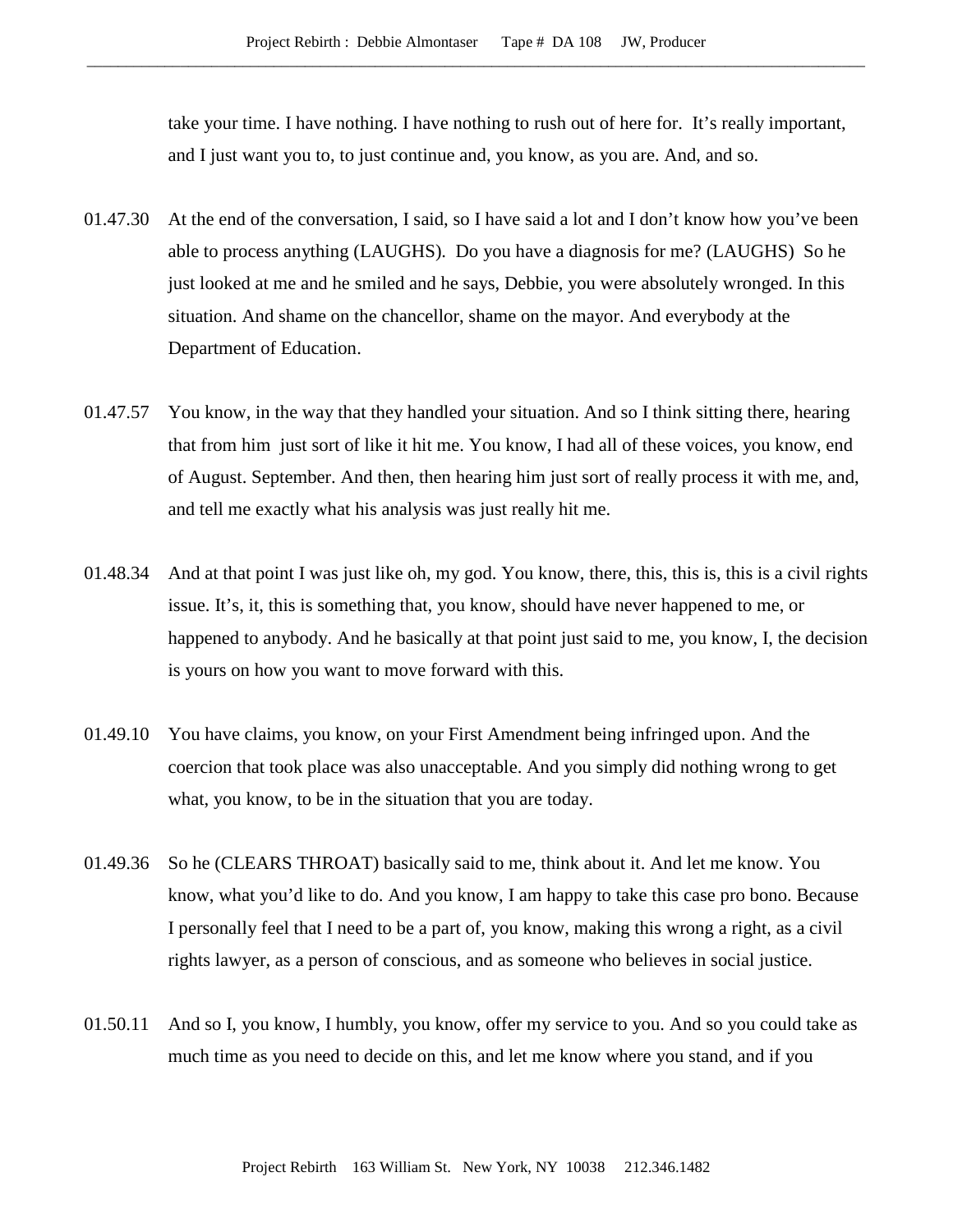choose just to walk away from this, I will certainly just keep this confidential as it is supposed to be.

- 01.50.48 So we, we left his office. And I spent you know, I think about maybe a week or maybe two weeks, like every day crying about this.
- 01.50.57 Like I, like you know, it's like and even like when it happened, I would always wake up every morning, crying. 'Cos I was just like oh, god. Here's another day that I have to deal with this. And I remember like, you know, having to push myself to go to Tweed and not wanting to be at Tweed 'cos after they, they basically sent a report to Tweed and you know, if you know, you can figure out whatever you want to do.
- 01.51.26 Just dragging myself to that building was just really, really hard. And I remember that week that I had to report. I mean, the person that I had to report to just looked, he took me out to lunch. It was really interesting. It was like Day 1 or Day 2. He took me out to lunch and we sat there, and he's like talk to me, Debbie. And he was totally, somebody I don't even know. I was like ok. How am I gonna talk to him?
- 01.51.54 I don't even know like (STOPS)
- 01.51.54 END OF TAPE # DA 108

**TAPE # DA 109 Debbie Almontaser JIM WHITAKER, Producer/director PROJECT REBIRTH**

02.00.05 PICTURE UP

# (OFF CAMERA REMARKS)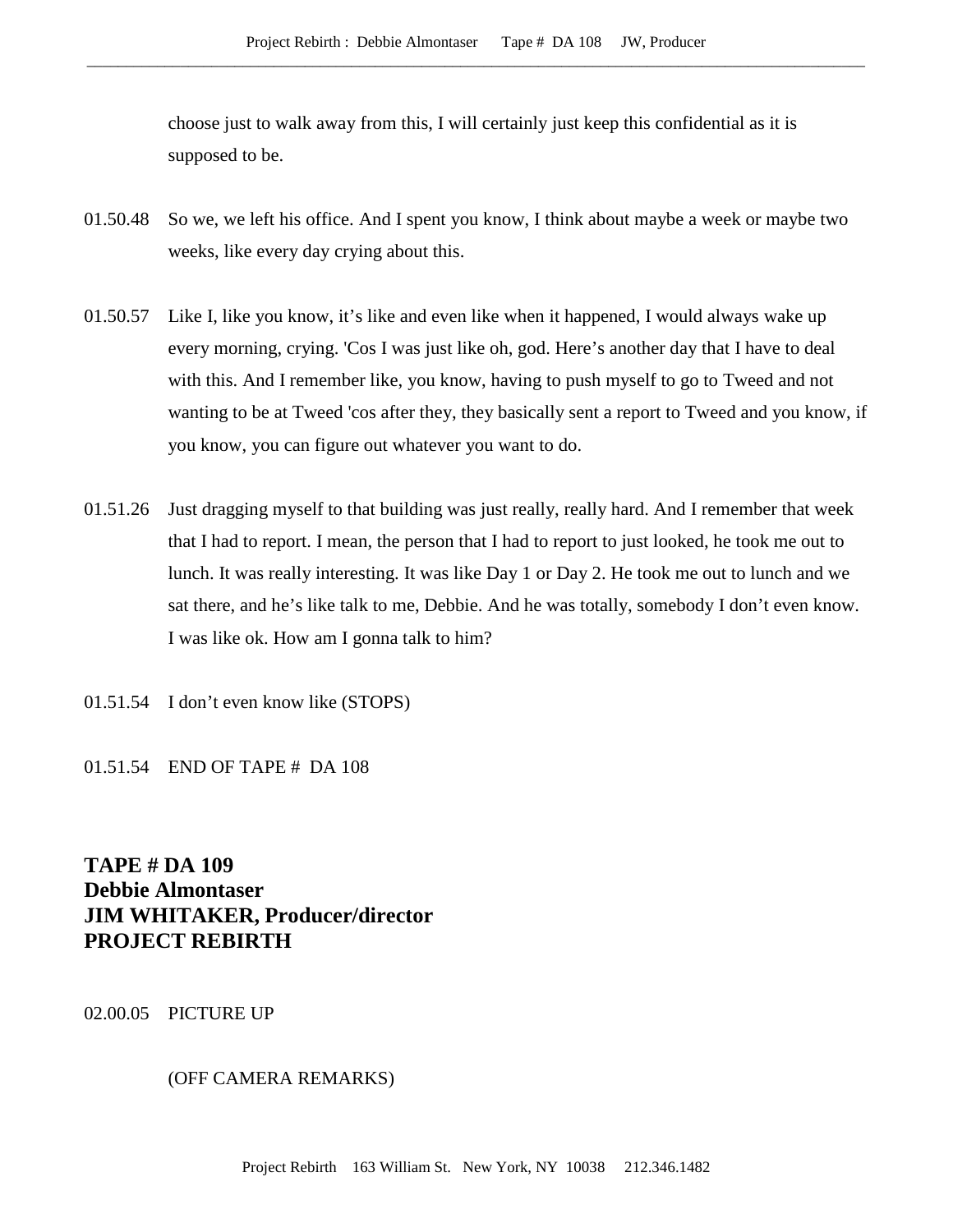JW: Tweed?

- 02.00.17 DEBBIE ALMONTASER: So it was very hard for me to drag myself there. You know, in August. And the person that I, the office that I reported to and the person that I was directed to, to speak to about moving forward with my new work, he took me out to lunch, and we sat there, and he's like what really happened?
- 02.00.40 And I didn't know like, I didn't know him enough to trust him. But I simply gave him as much information for him to sort of connect the dots. And he just looked at me, and he's like you know, this is huge. You know, and whatever way that you decide to, to move forward, and I'm sure that you have other people who are advising you and who are speaking to you.
- 02.01.06 But you have to basically do what's right for you and what feels right for you. And I just looked at him and my eyes swelled up with tears. And. You know, he, he was really very comforting and so we went back to work.
- 02.01.27 I came back the next day, and he's like Ok, I think what you need is just some more time off. You know, do you have vacation time? It's like yeah. He's like take as much days as you need, and then come back. And I was like so relieved to just hear that. And I took, I think I took about maybe 7, 8 working days. And I mean, that helped, because I ended up going you know, to our home, our summer home, and it was like this is where I need to be and just trying to reflect on this.
- 02.02.06 But I remember like every morning waking up and just like you know, crying, waking up with tears in my eyes. And, and not even understanding like everything. Still numb with this. And. So it, it was difficult, and I don't know what led me to tell you this part (LAUGHS). There is something else  $(\sim JW \sim)$ 
	- JW: This is the vortex of voices?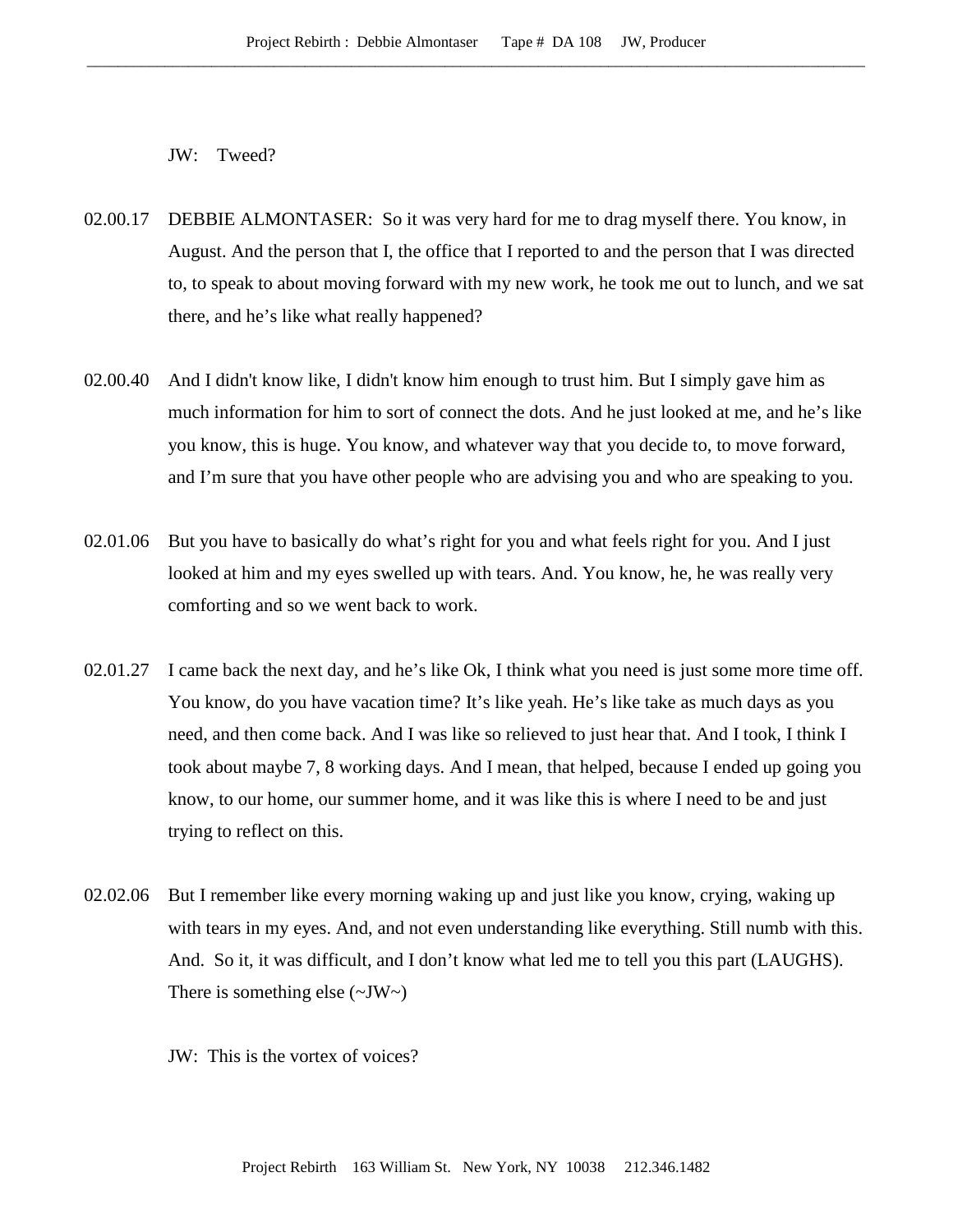- 02.02.42 DEBBIE ALMONTASER: So, so at that point I think that after I saw Alan and I had a, some time to, to really digest all of this, you know, again like the whole crying stuff came up, and just finding myself doing it more often.
- 02.03.04 Every time I thought about the conversation that I had with Alan. And you know, the expression on his face, you know, when there were thing that I told him that he was just outraged about. Just really hit home for me. And so one of the strategies that I think I, I really appreciated about Alan was, he's like you know, we will try to handle this, you know, two ways.
- 02.03.31 We'll give these people the option to have a discussion, behind-closed-door discussion. And help them save face about what happened. And smooth things out. And if that's not what they're interested in, or will not speak to us, then we will take the legal matter into court. And so I think that aspect - with all the other lawyers, nobody offered that as a, you know, as a route to, to try to deal with this situation.
- 02.04.07 And I think that when speaking to Alan and knowing who I am as an individual I'm not one who's confrontational. I'm not one who likes to put people on the spot or make a big deal out of something in a way that just, you know, creates more tension and ugliness.
- 02.04.29 And so him offering that, it was like Ok, this is a good way to do it. I am, you know, this is my professional training of bringing people to the table, of discussing an issue, coming up to, with some you know, resolution, conclusion, etcetera. And so the person that I had been in conversation with was actually the head of the office of new schools, Garth Harries.
- 02.05.00 Who I remember the day that I had to submit my letter, he called me on the phone and all he did in the first few minutes was just apologize to me of how badly he felt that things turned out. And how he, you know, blames himself for not being there more for me, and not offering me the support that I should have been offered.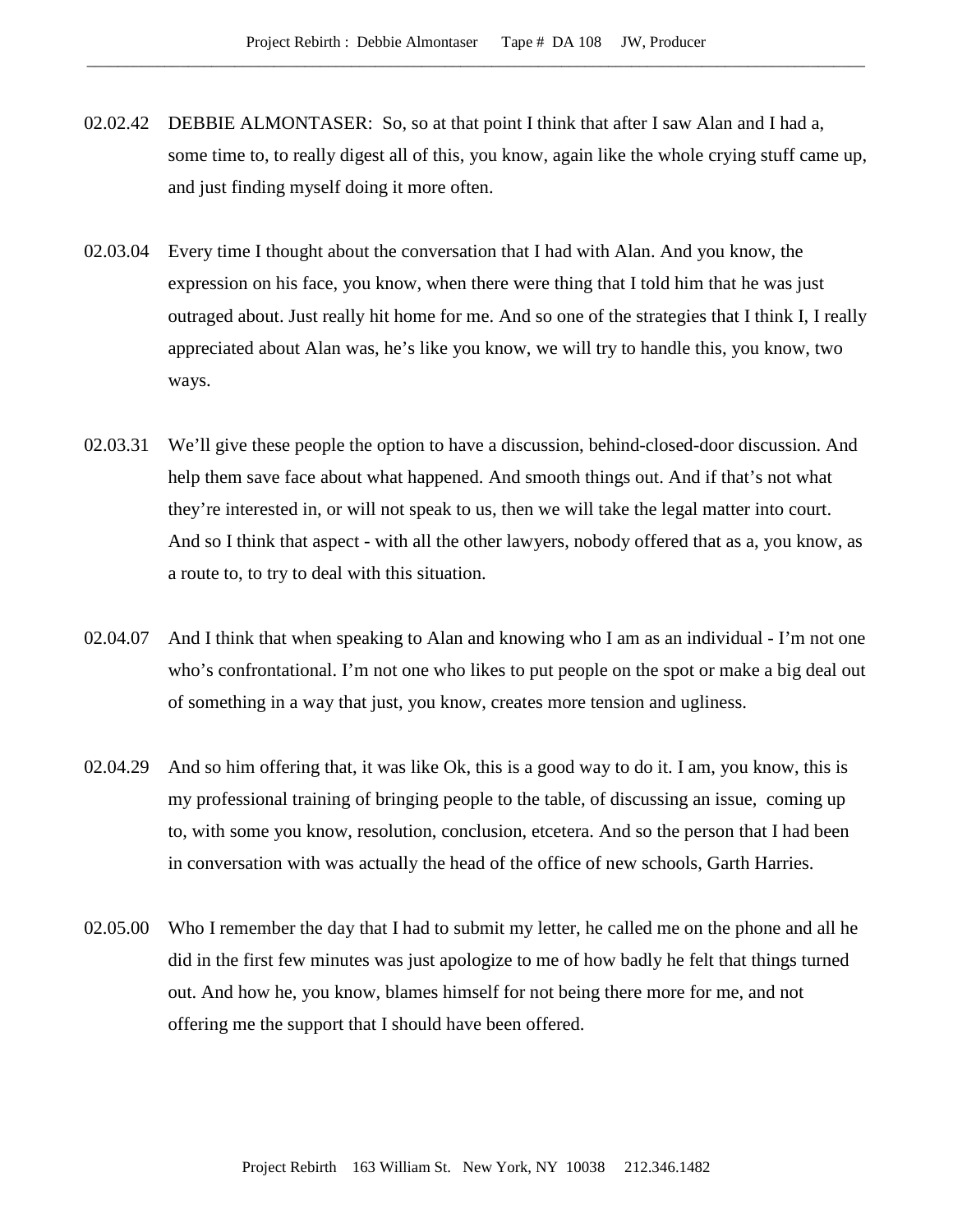- 02.05.30 And I shouldn't have been put in a situation to handle all of this by myself. That he should have been there. And so throughout the course of all of this, he continued to maintain phone conversations with me. Bob Hughes from New Visions continued to keep you know, conversations with me. And looking back at it now, where I am in this whole issue, it was really just to make sure that they kept me quiet.
- 02.06.07 And always just playing on my emotions of like we know you want to see this school open, we know you want to see the school open. And so every time that that was said, you know, like all of the anger in me just, would just be subdued or put on hold, or you know, muzzled.
- 02.06.35 And so after the school opened (CLEARS THROAT) there was this huge silence after I met with, you know, the head of New Visions for dinner. And there was a huge silence between Garth Harries and I. And it was weeks, and I think when that stopped, it was (?) a few weeks, I would say. Not hearing that voice of you know, we know you want the school to open.
- 02.07.01 We know that you want to have a prosperous career in the system. We you know, all those things, I was able to sort of like Ok, you know, be able to, to hear more of the other voices and start to really process what happened. And having that opportunity to, to talk to Alan (CLEARS THROAT) and figure out all of the alternate routes to take with this was, was you know, doable for me.
- 02.07.30 And so I contacted, I contacted Garth and I said to him, I want to talk to you. And we met, and I said to him, I said I want us to talk about what happened. And I also want you to know that I want to go back to the school and what happened to me should have never happened. And I'm giving you the opportunity to go back to the chancellor and let him know that I want to sit down and talk about this situation.
- 02.08.06 And at that point, he was totally shocked, stunned. And of course, started, you know, you don't want to do this. You know, you don't want to confront this, you know, institution. You know, the answer is clear and cut.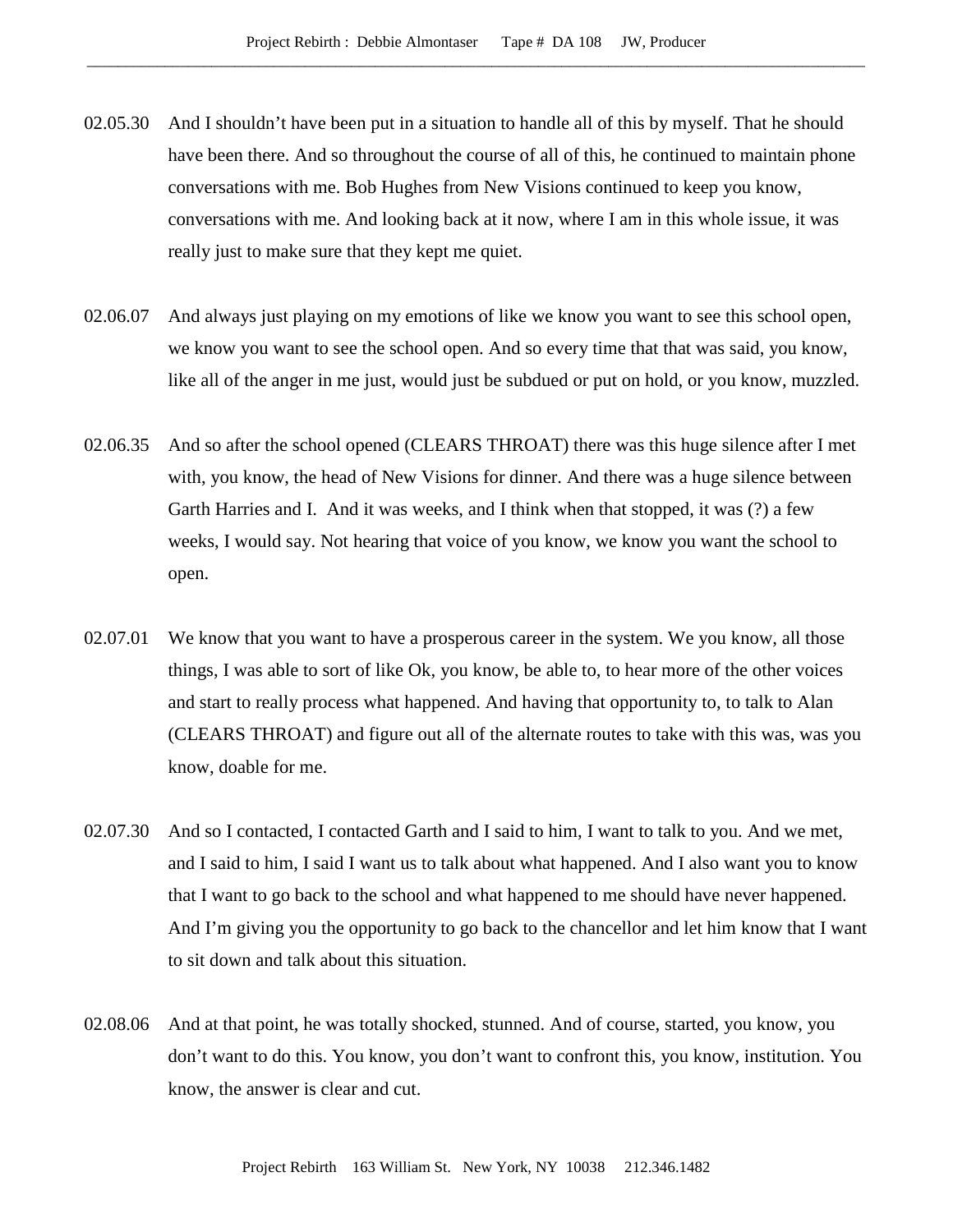- 02.08.29 They do not want you back at the school. They do not want you to have anything to do with the school, and you're just gonna have to make your peace with that. And I personally recommend that you just find something else to do in the system where everybody would support you and offer you whatever it is that you need to do it. But this is really something that I don't think anybody's interested in having a conversation with, with you about.
- 02.08.58 And at that point, I said to him, well, you know, this has to, there has to be a conversation, 'cos if there is no conversation, then I will make this a public issue. And I will file a lawsuit. I have spoken to a lawyer and I know what my rights are. So he went back, spoke to the chancellor and whoever else.
- 02.09.28 They told him that it's absolutely out of the question and they are not interested in any conversations. And case closed. At the same time, Alan had also pursued the legal counsel at the Department of Education. He called up Michael Best who's the head of counsel there. He was very, I can't even find the word, but in terms of his response was not favorable in terms of how you handle a situation (?) such of this.
- 02.10.12 He refused to honor (?) Alan's request of a meeting. He was very arrogant in the way that he was talking to Alan, and the way that he carried on. And in addition, Alan then is like Ok, well, we're gonna try to bypass him.
- 02.10.32 And I'm gonna send a letter directly to the chancellor. A letter was sent directly to the chancellor. And the response through Michael Best was we're not interested in having any conversation around this situation. Nor are we interested in what you have to say and whatever you decide to do it's your right. So. Garth Harries (~JW~)

JW: How were you feeling at this point?

02.11.02 DEBBIE ALMONTASER: Oh, I was absolutely outraged. I was outraged then, and I continue to be outraged about it. Because you know, the dismissal piece of it is just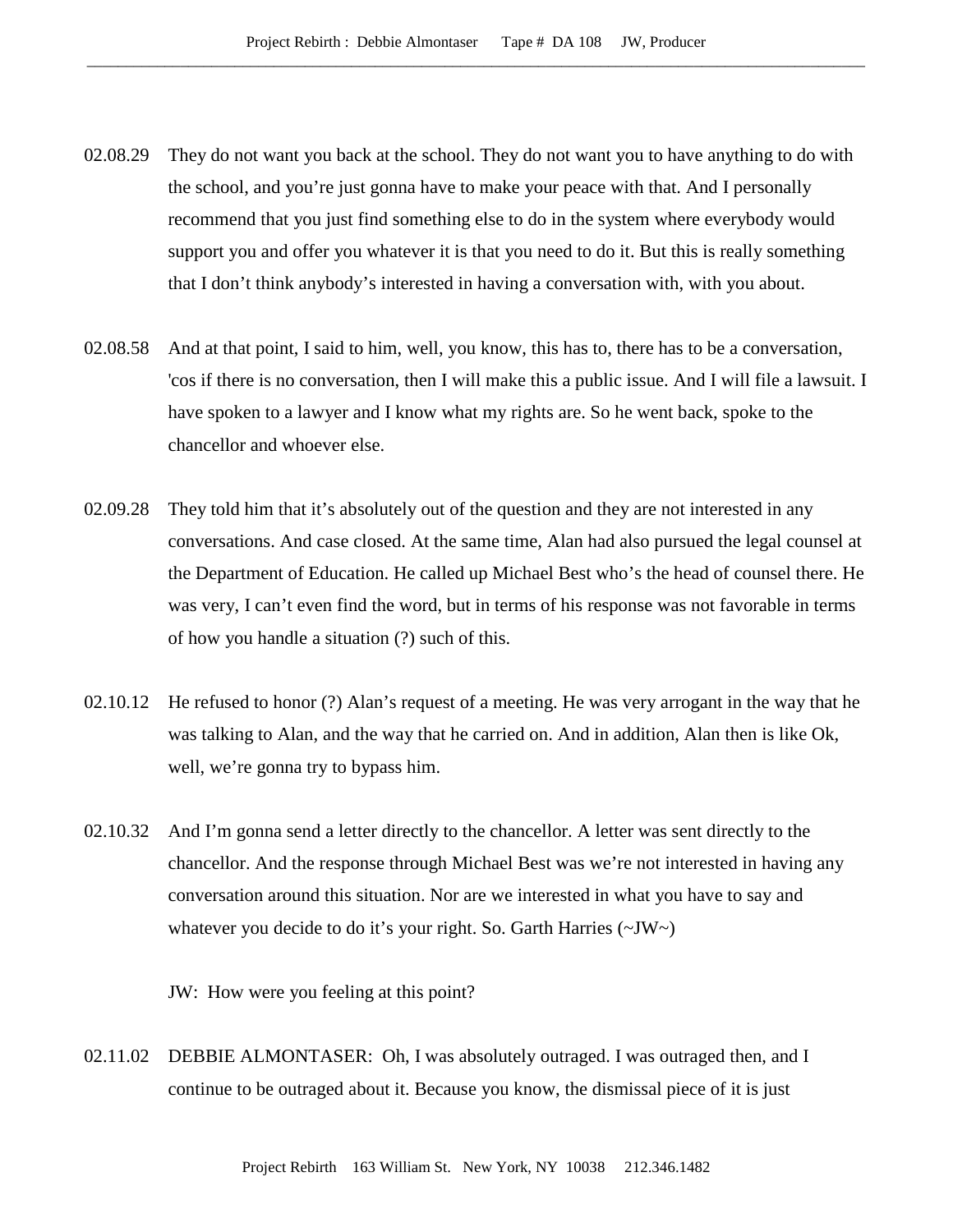absolutely unprofessional and arrogant. And you know, it's just distasteful. I can't find any (LAUGHS) other words to describe it.

- 02.11.30 So conversations continued between Garth Harries and I, and he's like you know, we will come up with other things. You can find other things to do. You know, give us some ideas. And I was like I really, there isn't really anything that I want to do other than be at the school that I created. That's what I want. And so there was conversation of you know, him trying to, he basically was the designated person that they said you deal with this situation.
- 02.12.04 You better fix it (LAUGHS). And he, I have to say in all of this, I really have a great deal of respect for, for Garth. And find him to a be a person of integrity. And a person of genuine concern and interest in the human peace. 'Cos a lot of our conversations were not just about him offering directives.
- 02.12.33 You know, the directives of the chancellor and the mayor, but there, there was also this whole approach that he was always taking with me that was more on a humanistic level of you know, looking for the best for me. He could have been clear cut and dry and this is it, here it is, no way. But just really processing the whole, the whole situation with me and trying, you know, really hard to find a way to, you know, move forward and beyond this.
- 02.13.10 And at that point I was just not interested in, in hearing, and I always thanked him for his sincerity and his genuine, you know, interest in making, you know, finding the best thing for me. But you know, this was really what I want.
- 02.13.28 So in one of our very, I think last meetings, the posting for the school position, the principalship was posted. Even if I were to have continued, I would have had, you know, (?) if this didn't happen, I would have still had to go through the C-30 process, which other people could apply and then they interview people and then they choose a person. But 99% of the times, the person that starts the school leads the school.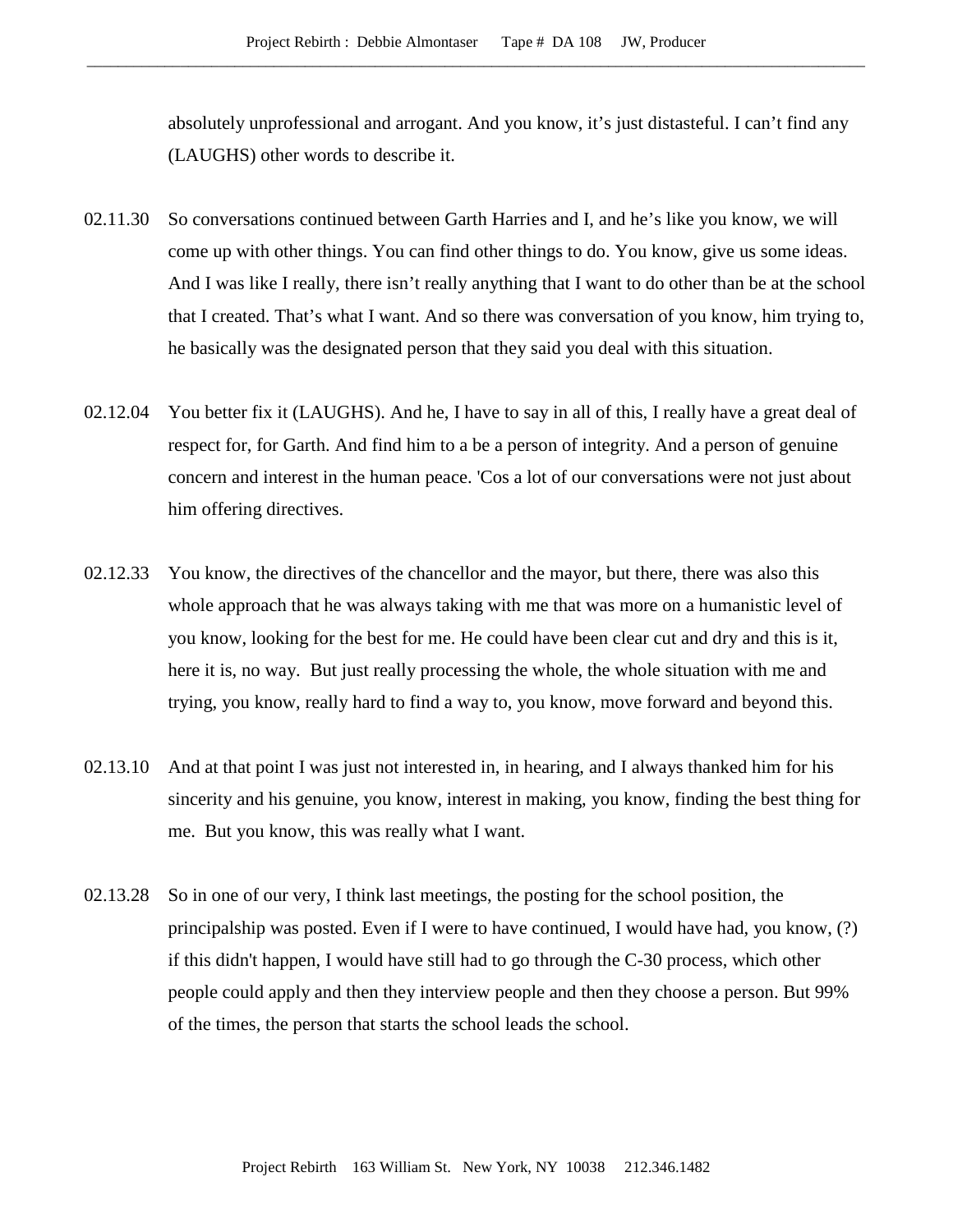- 02.13.59 And in fact, people in his office in June had said to me, we need to designate a time to just help you prepare the application process, so you don't have to worry about it when school opens. (~JW~) So anyway, he basically said to me, you know, the position is, is up. And you know, you probably have seen it. And I just want you to know that, you know, it's your right if you chose to apply.
- 02.14.29 But I just want you to know that the sentiment here is that if you do, you will only continue to, you know, harm the school. You will, again, put this back, you know, put the school back on the radar of the press. The press will continue to you know, to batter the school. And I know that the school means a lot to you. And I hope that you will you know, when making your decision that you will consider the fate of the school in all of this.
- 02.15.02 And how your decisions, you know, will impede and impact the school. So I then shared this conversation with Alan and Alan is like ok, this is interesting. Did you know that the position was up? I said, you know, somebody at one point or another had mentioned it, but I never looked at it on line, and with all that's going on.
- 02.15.28 And he says, well, I think you need to apply. You know, it's your due right. And I will let you know, Michael Best, general council know, that you are. And see, unless they are interested in having another, unless this will, you know, urge them to have a conversation about this. So he calls up Michael Best. He says to him, you know, even if she applies, she's not gonna be considered.
- 02.16.01 She's become a lightning rod, and we're not interested in having her in any leadership position with any small new school. And case is closed. She can work anywhere in the system, but she's not going to go back to KGA, or any other school for that matter. And so  $(\sim JW \sim)$

### (SIMULTANEOUS CONVERSATION)

JW: That's a big deal, too?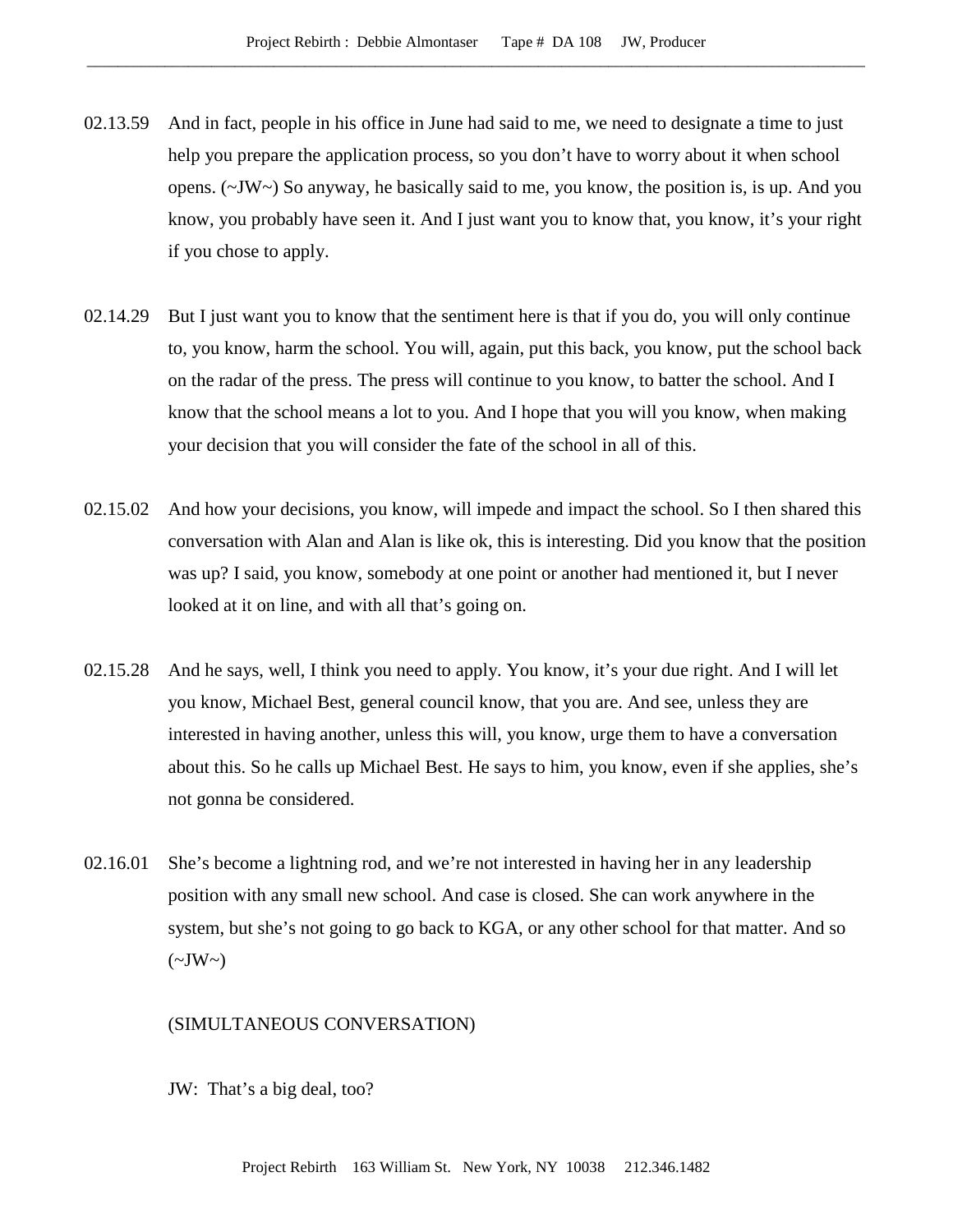- 02.16.30 DEBBIE ALMONTASER: Oh, that was huge (LAUGHS). It's like Ok, so now I am literally being banned from ever leading a school. But then of course, they backtracked and said oh, no, no, no. You know, we just said KGA. But if she wants to lead a school, there, and there are any openings, she should apply and go through the process. But the process of ever applying for a position, it's literally a done deal.
- 02.16.59 The process is not very democratic. People on these committees usually lobby for who they want. And for the most part, it's the (?) person that's acting intern. Or someone that they are invested in bringing on board, who they've heard about or what have you. So at that point, this was a Friday.
- 02.17.29 Saturday came around, it was actually a holiday, (?) Muslim holiday that I was observing, and I had said to Alan, I'm not gonna be able to work on the application. This was like the weekend before October  $16<sup>th</sup>$ . That was the (?) deadline for the, the application. I get online Saturday night, and the position was removed from the website.
- 02.17.58 The (TOUF site?). And it said we apologize, we have decided to remove this position. It's no longer being posted. Of course I immediately call Alan. Alan is like this is really interesting. He had somebody in his office take a picture of the message that was on the website. On Monday morning, he called Michael Best, and he said you know, this is really interesting that I talked to you Friday evening, and you put out the message to your website people to pull the posting so Debbie doesn't apply.
- 02.18.35 Well, he then immediately gets on the defensive. He's like oh, that's not true. That's not the case. I don't know who took it down. It wasn't, you know, this is unbelievable, but we will make sure to put it up, because it is her right, after all, if she wants to apply for it. So the position gets posted again mid-afternoon, Monday.
- 02.18.58 I then go home that evening, like around 9 o'clock. I had some event I had to go to. And I basically was up 'til 4 in the morning completing the application (LAUGHS). Sitting there,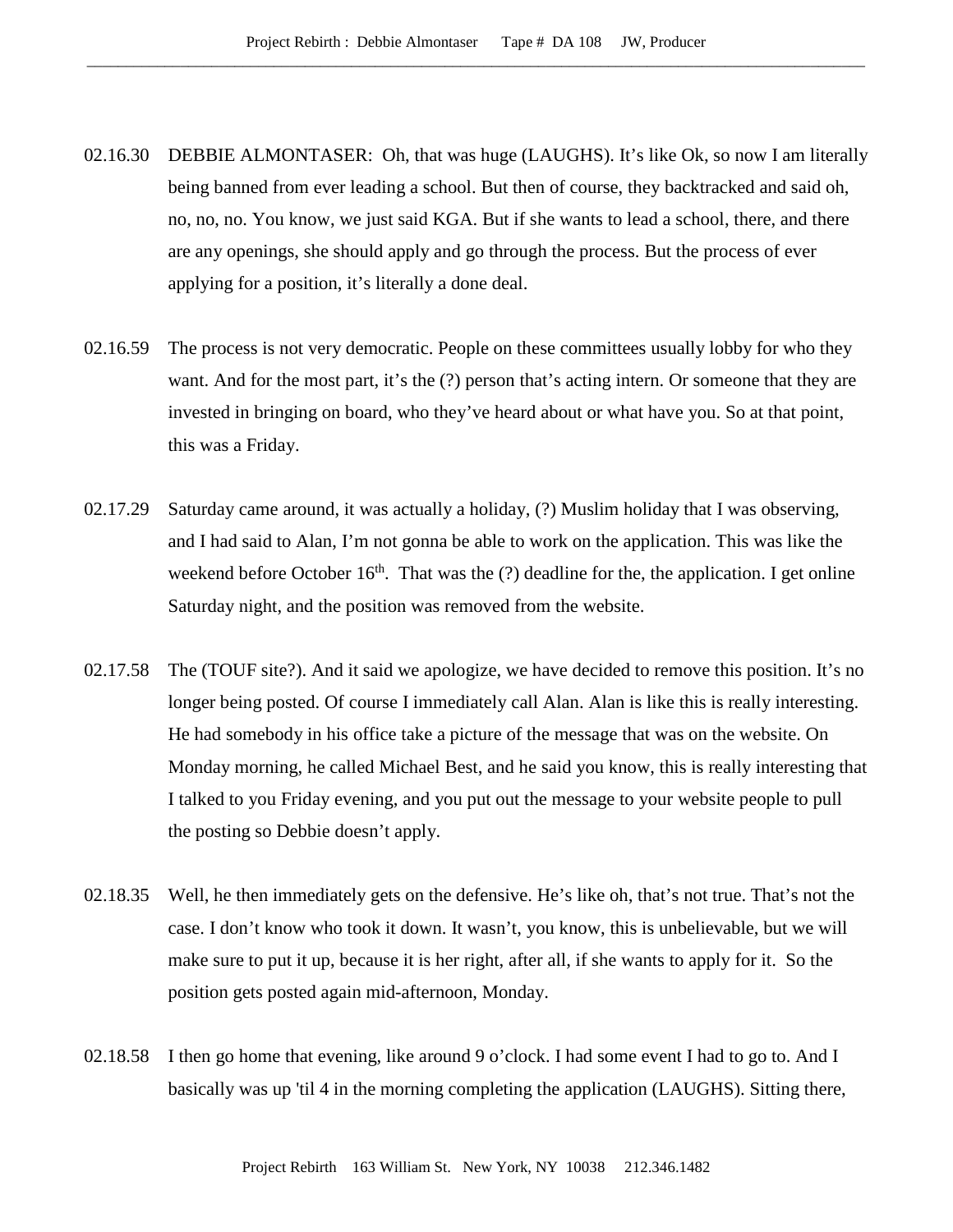completing it, it, there were two essays I had to write. I had to update my resume. And all that stuff, and upload it. So I gave it a couple of hours, 'cos I was like ok, I need to proofread this, I gave it a couple of hours.

- 02.19.31 Slept, woke up, went to work, and then at lunch time I submitted the application of that Tuesday afternoon. And at that point also, I had already basically decided to publically, inform the public of what happened. And the strategy in speaking with Alan is that the public needs to know that you applied, so that your application does not get somehow lost in the shuffle.
- 02.20.06 Since we already know they are not interested in having you in this position. So I think at that point, the coalition, Communities in Support of Kahlil Gibran formed, which is a, was about 6 or 7 organizations, civil rights, community, immigrant community groups, education groups, who came together and were basically organizing press conferences, letter campaign writing and what have you.
- 02.20.39 And so they organized this press conference, which was incredible in terms of the turnout of people who had come out (CLEARS THROAT). And my speech, Alan and I actually put together my speech, my, what I was going to say.
- 02.21.02 And I remember that day going to work, you know, and saying oh, my god, today everything will change (LAUGHS). And I have this feeling of like, you know, I, I was scared. I was anxious. But then at the same time, I was like the world will really know what happened. So I was also, I had this, this, I don't know if it's, I guess the word is thrill of like, you know, (?) I am no longer muzzled.
- 02.21.37 You know, I, people will know what actually happened, and understand how it happened. And, and that's, that for me at that point was like the most important thing, because people were continually puzzled by this, and people were always questioning what does she want, you know? You know, if, if people want to support her, we need to know.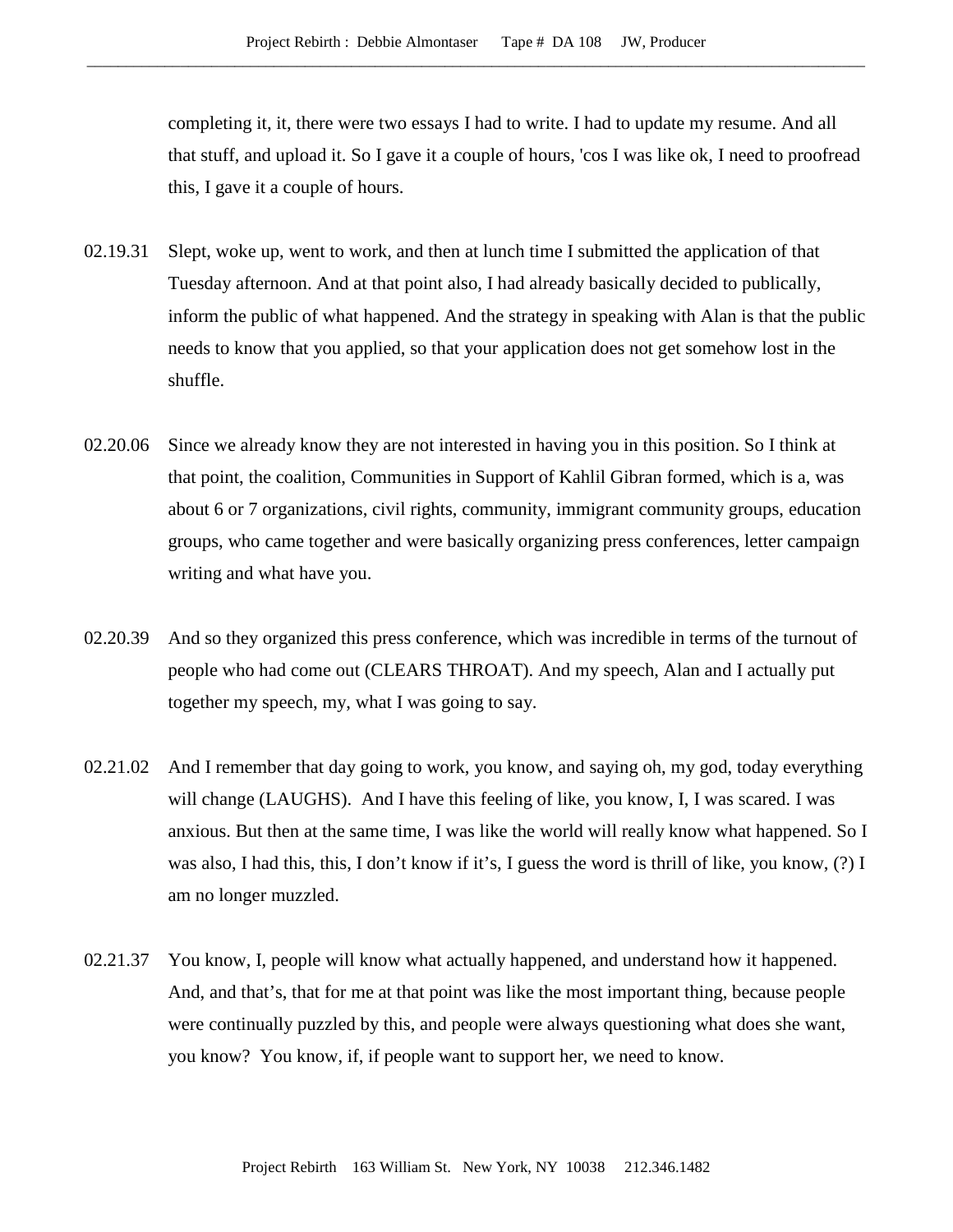- 02.21.59 We don't want to organize and mobilize and make noise if we find out later she is really not interested in going back to the school or has any desire to. So at that point, it was just my making this public statement was the most important thing. And I remember that day just saying Ok, this, you know, this is a turning point here, you know, of fact, you know, it, the facts, the truth will be set free today.
- 02.22.37 And so I finished work, the press conference was for 5:30. I finished working at Tweed. Then went around to city hall. That's where everybody assembled. And just walking into the city hall court, that, the courtyard there was just really amazing to see like all the press assembled out there.
- 02.23.06 And also to see the line of people that the coalition had organized in speaking. I had not realized that there was, that they brought clergy who've been in support of my situation and the school. They had people from city council who were out there, speaking up as well.
- 02.23.29 And then just community leaders who were absolutely outraged and felt that they needed to be there. And, and heads of organizations, particularly the organizations that were a part of this coalition. And so. I remember standing there, you know, at, at the podium with all of these microphones and all of these people from, you know, the media and supporters also who just came to be there, supporters.
- 02.24.00 And it was just really, really amazing. And it was to say the least, it was the most, I felt like I was being freed (LAUGHS). I don't know, I can't find another word. I felt like you know, you know, everything that I had bottled in for weeks, and that I have been struggling with was actually being freed.
- 02.24.35 And it took just so much time and energy for me as an individual to process this. And to, to come to this (?) you know, to this resolution of speaking up and you know, speaking up for myself and others who may fall victim to such attacks.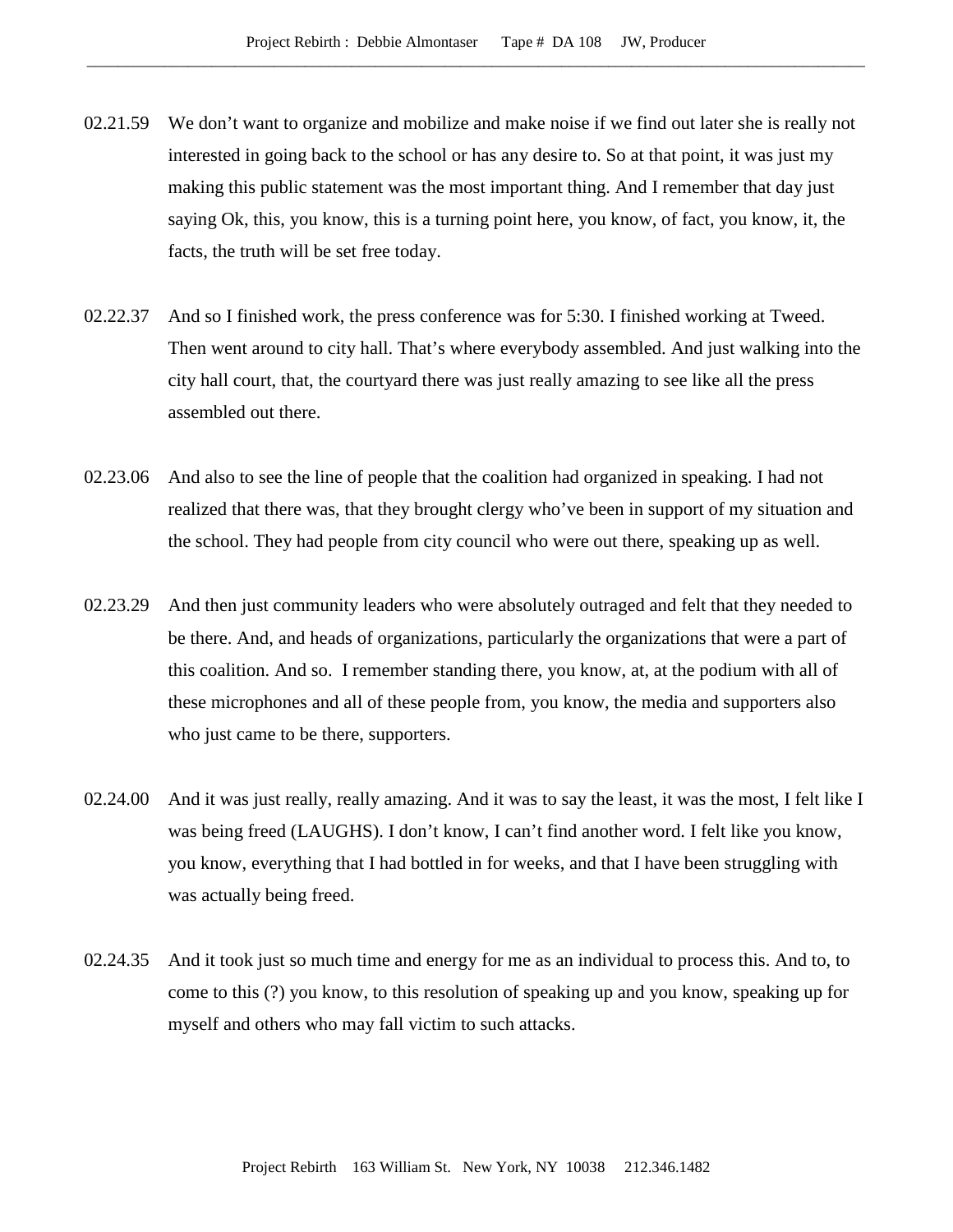02.25.02 And I remember, you know, I think it was the weekend prior to, to this, or just sitting on, sitting on the deck and, and talking to a friend of mine and just letting her know that, that I'm just, I am, how outraged I was by all of this. But at the same time, how scared I was to make this a public thing. And  $(\sim JW \sim)$ 

JW: What were you most scared of?

- 02.25.35 DEBBIE ALMONTASER: I was scared of the whole thing of like challenging this institution and challenging the city of New York, and what is this gonna look like, you know, how am I gonna get through this? You know, what will they turn around and do to me? Like all of the scenarios. Like you know, those fears were coming based on all of the stuff, all, the voices that I was getting from within the system.
- 02.26.04 But you know, you're shooting yourself in the foot, you're blackballing yourself in the system. You will never be allowed to do the work that you want to do, you know, they'll find ways to make your life miserable. Like all of those, those voices (LAUGHS). And I was like, do I want to live my life, you know, in such oppressive, such an oppressive environment? And so I found myself  $(\sim JW \sim)$

JW: Or?

- 02.26.35 DEBBIE ALMONTASER: Or speaking up, speaking up you know, and, and putting this out there as a social justice – civil liberties issue that needs to be exposed, that needs to be put out there, you know, to teach, you know, institutions, government leaders, and individuals that you just can't do this to people.
- 02.27.05 And so I was you know, grappling with can I handle this? This is a huge thing, and then grappling with the other thing of you know as an individual who believes in social justice, who believes in you know, upholding our constitutional rights. You know, I have to do this, 'cos today it's me; tomorrow, it'll be someone else. And it'll be someone else, and it'll be someone else. And I can't let that happen. So (~JW~)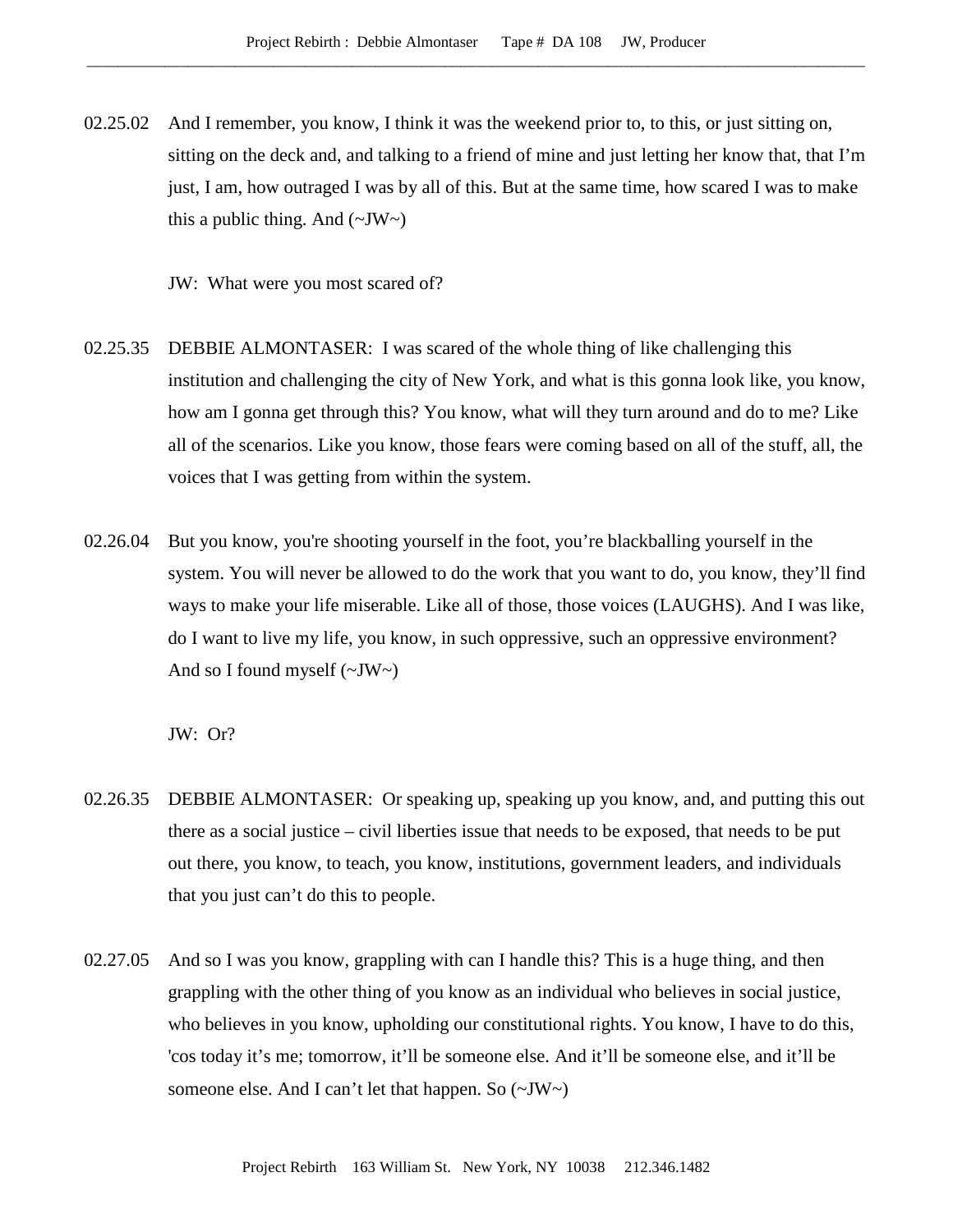02.27.49 END OF TAPE # DA 109

# **TAPE # DA 110 Debbie Almontaser JIM WHITAKER, Producer/director PROJECT REBIRTH**

# 03.00.31 PICTURE UP

### (OFF CAMERA REMARKS)

JW: In exploring the feelings of loss and grief, what were you experiencing?

DEBBIE ALMONTASER: What was I feeling?

### (OFF CAMERA REMARKS)

- 03.03.31 DEBBIE ALMONTASER: Oh, my god, I was feeling a great sense of loss. And the loss actually is that I had felt so invested in the development and the creation of the school. I spent hours and hours and hours of my breathing, waking hours working on it, and even spending hours that I was sleeping and dreaming about it and what it was gonna be.
- 03.04.03 I mean, I remember, you know, that spring just dreaming actually our doors opening and the kids walking through and, you know, everybody just, it was such a great, great vision that I was always dreaming of. And so with all of this happening, I literally felt like I had lost something very near and dear to me.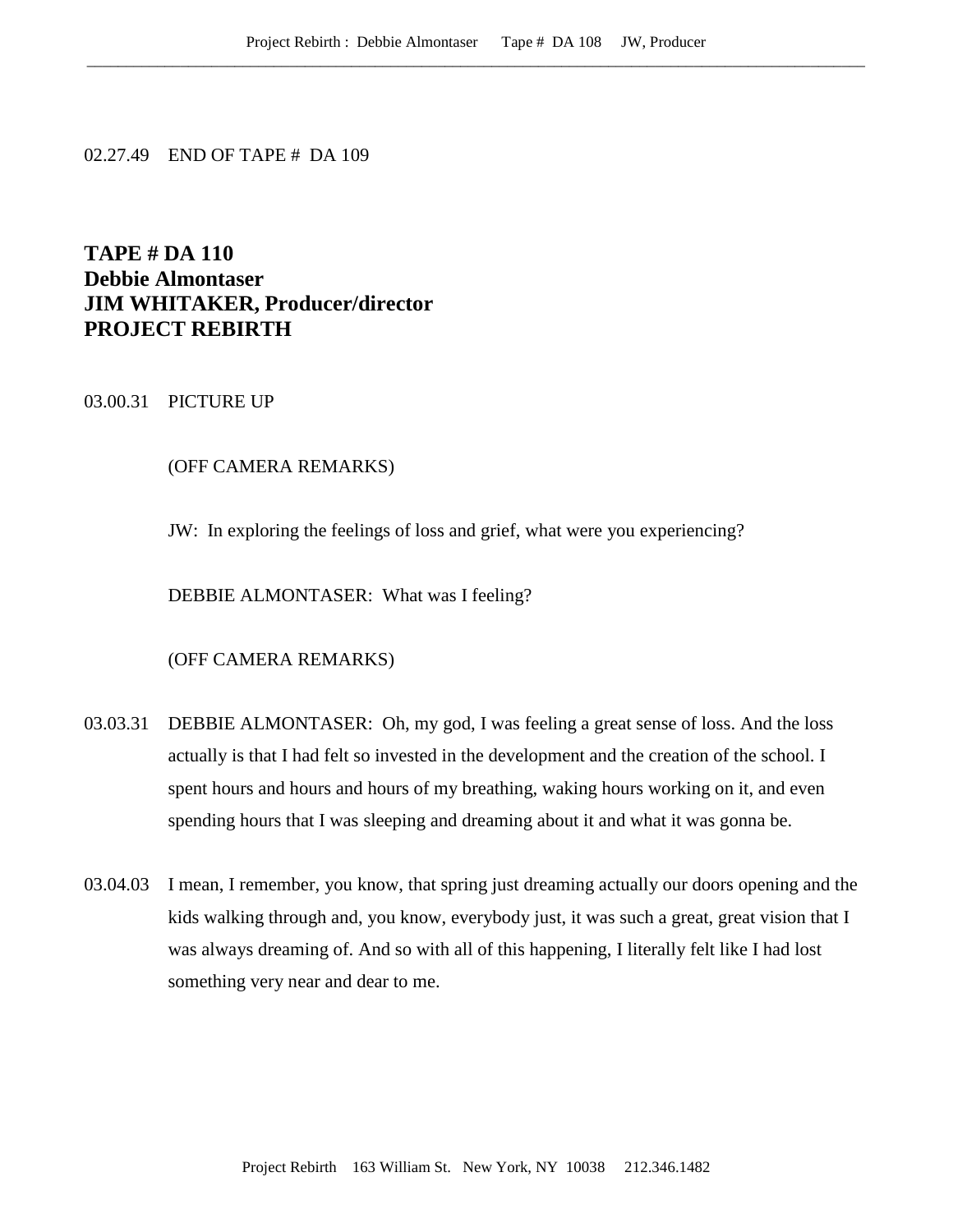- 03.04.37 I, I, you know, it sounds pretty corny to say, but I felt like I lost, like a mother losing a child? You know, it's, now I look back at it, now, today, I say it's (?) kind of corny but it's (?) it wasn't then.
- 03.04.57 You know, this was something that I, you know, invested so much time and made so much sacrifice to see going forward. And then just being taken out of the picture and, you know, it taken away from me and given to someone else to manage, to run. Who really did not understand it or know how to proceed with it. Just hurt deeply, you know, and I think that as time goes by and I hear things about how things are going at the school, it pains me to hear that the school's not doing well.
- 03.05.42 That the entire teaching staff I hired is no longer there. That they have all been railroaded out, pushed out. It pains me to know that the Arabic language has been compromised by 50%.
- 03.06.02 The cultural studies piece untouched. And the fear you know, that was instilled in the staff, the staff that I had hired, of what they can't teach and what they can't teach, what they could teach, just was very painful, because I felt that you know, the Department of Education and New Visions were no longer invested in what I had been invested in.
- 03.06.34 And that is to create a quality school you know, that was gonna be welcoming students of all different ethnic, cultural and religious backgrounds, you know, to learn this very important language in the post-911 world. It was more of let's make it as normal as other schools as possible.
- 03.06.59 And let's just you know, include the Arabic instruction, language instruction in there. So, you know, it pains me to, to just see that it's, it's not meeting its full potential, the potential that I had envisioned for it.
	- JW: How do you reflect on that in a post-911 world?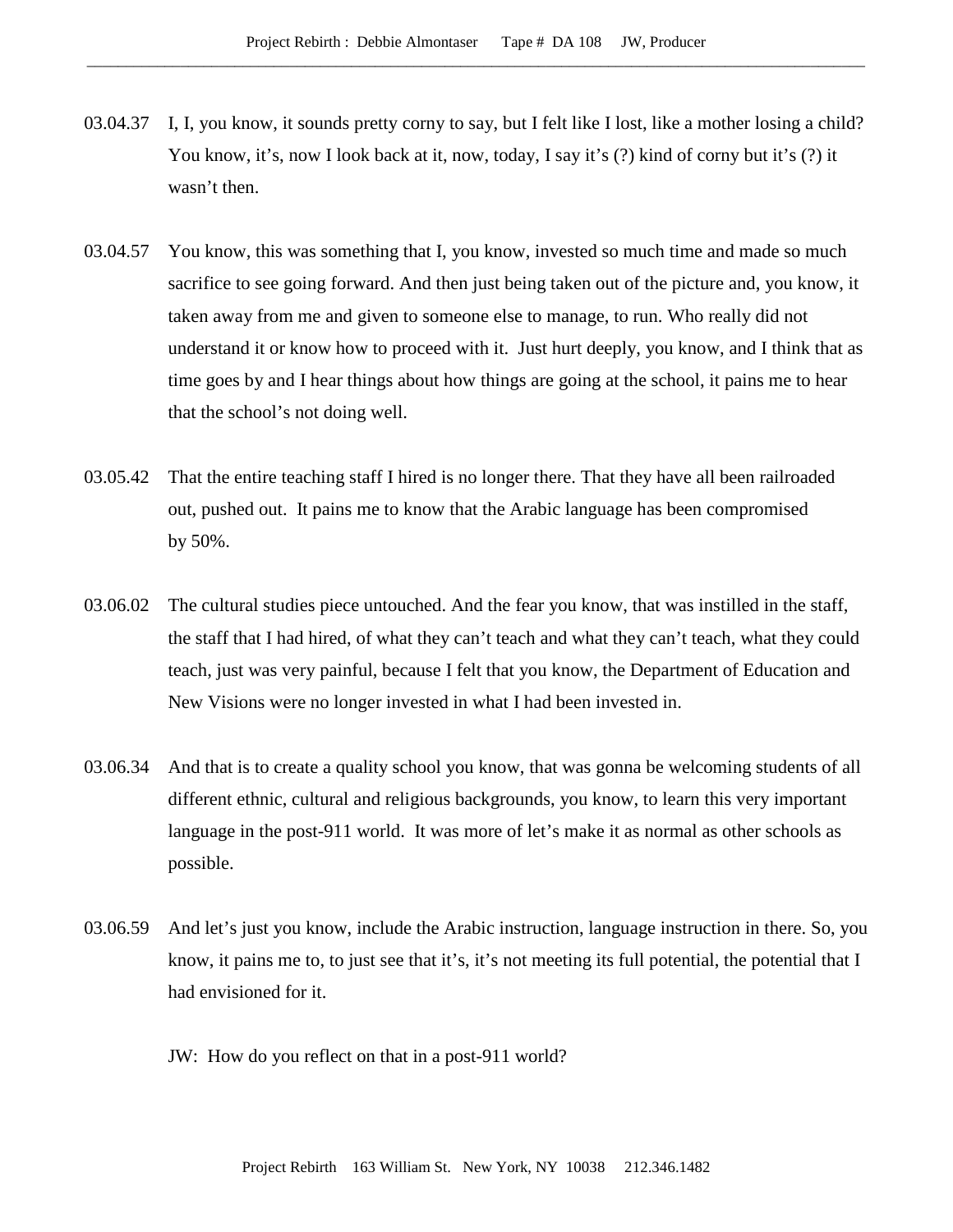- 03.07.27 DEBBIE ALMONTASER: You know, the school was, was developed to teach Arabic language and cultural studies. It was to allow young people to learn this language, being that it's one of the most, you know, critical languages in our country. English, sorry. Arabic and Chinese are the two critical languages that have been identified by the US Government as the critical languages.
- 03.07.58 There's federal funding for it. There is a great deal of need for it. And universities are you know, as much, as many as possible, are trying to teach it. However, there's a huge shortage of instructors to teach it. And also there is this movement of introducing Arabic into K to 12 through federal funding. And so that aspect of it is not being met.
- 03.08.31 No one is aggressively pursuing federal funding to, you know, bring it in. And so the Arabic language component is very important, and in order to be affective in speaking that language, you also have to understand the people of this part of the world – their culture, their history. You know, to really be effective in speaking it.
- 03.09.02 And so you can't have one without the other. And I think that, as I had mentioned, the significance, number one, is that it's a government, you know, push. And then the second part of it is that the school was supposed to become a community-based school where people in the community, the broader community, found it as a place to learn about this culture, to learn about the, these people.
- 03.09.35 This part of the world. You know, to help them better understand, you know, this community based on the negative perceptions and misconceptions that have been generated by the media.
- 03.09.53 And so not only was this gonna be something that students were gonna study, but also creating it as a community school where there were gonna be cultural events, held at the school, you know, offering people within the community to come in and learn Arabic in the evenings. Just a whole set of, of ways of really making people within the community see it as an educational hub. Not only for students, grades 6 through 12, but also, you know, adults, families, etcetera, seeing it as a place of learning.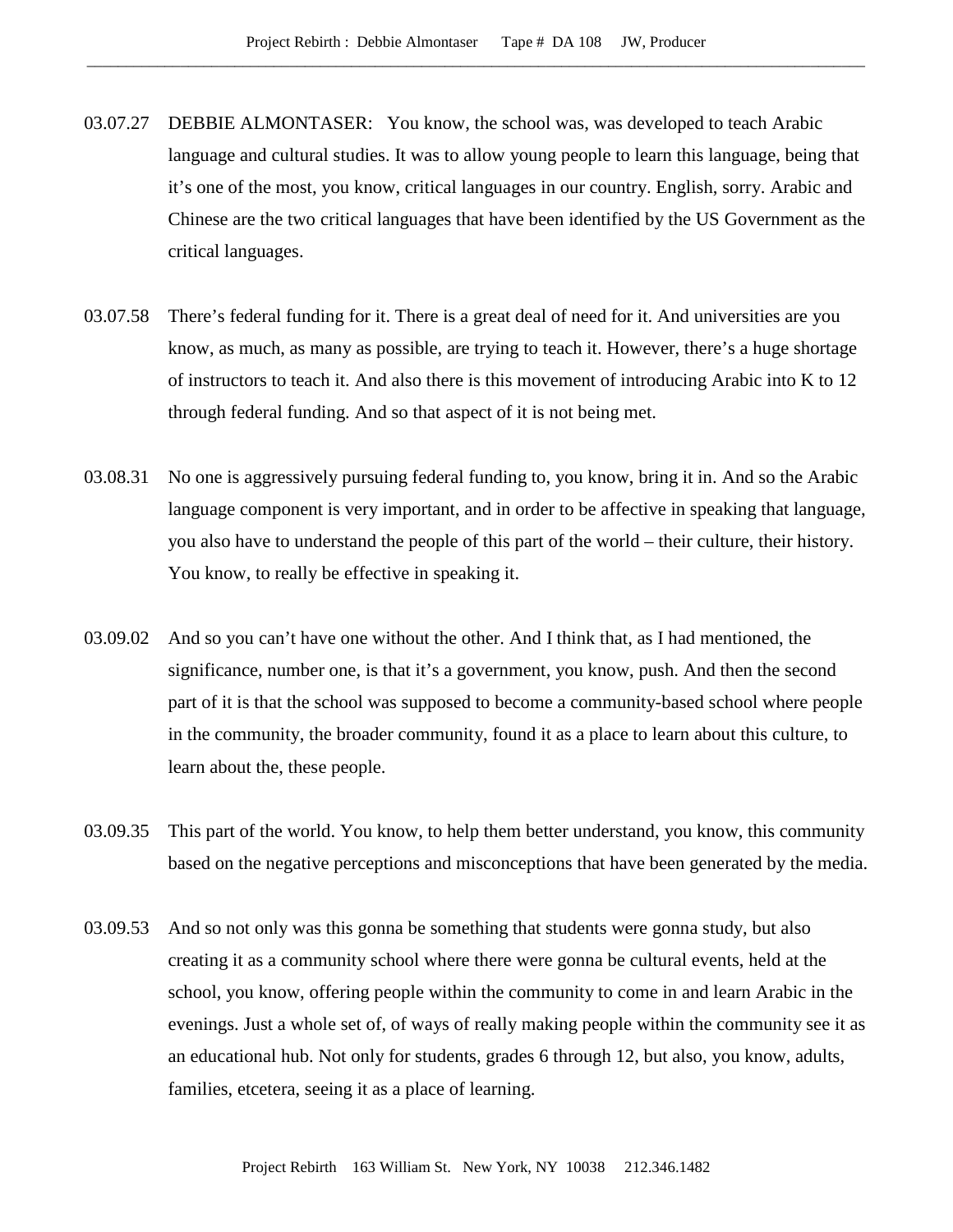03.10.35 And to just really help them better understand who their neighbors are, you know, and you know, the rich history of, of the Arab world and what it has offered throughout civilization, etcetera.

> JW: In the midst of it, you said you were muzzled or silenced – did you have emotions that connected back to 9-11?

- 03.11.39 DEBBIE ALMONTASER: I did. I definitely did. And when reflecting on those times, I think a lot as we all know, a lot of it had to do with my being very out there and challenging government legislation and, you know, around the detentions and deportations, around the PATRIOT Act, and what have you.
- 03.12.10 And it was quite scary. You know? It was scary then and, and not just, it wasn't scary for me the individual. Yeah, I did, I was afraid. I was sort of like stunned. I was, you know, there were some fear, there was some fear generated within me, but you know, I was able to say Ok.
- 03.12.40 I can't imagine that I would become a (?) someone who would be detained and what have you or. But what frightened me more the fact that how it frightened my family. You know, my kids, you know, having them come to my house, asking questions.
- 03.13.03 Then my husband calling them and them saying to him we're not interested in talking to you. Please have your wife call us (LAUGHS). It just really, it really, it, it just, it really scared my kids, you know, and making them feel like, you know, will Mom ever come home? And so it, it was quite a, reflecting on that whole time, I had said I finally came to the conclusion that I needed to, you know.
- 03.13.36 I needed to really understand that, you know, I have to be mindful of my family and how much my family could take in all of this. You know, the strain. You know, and that has been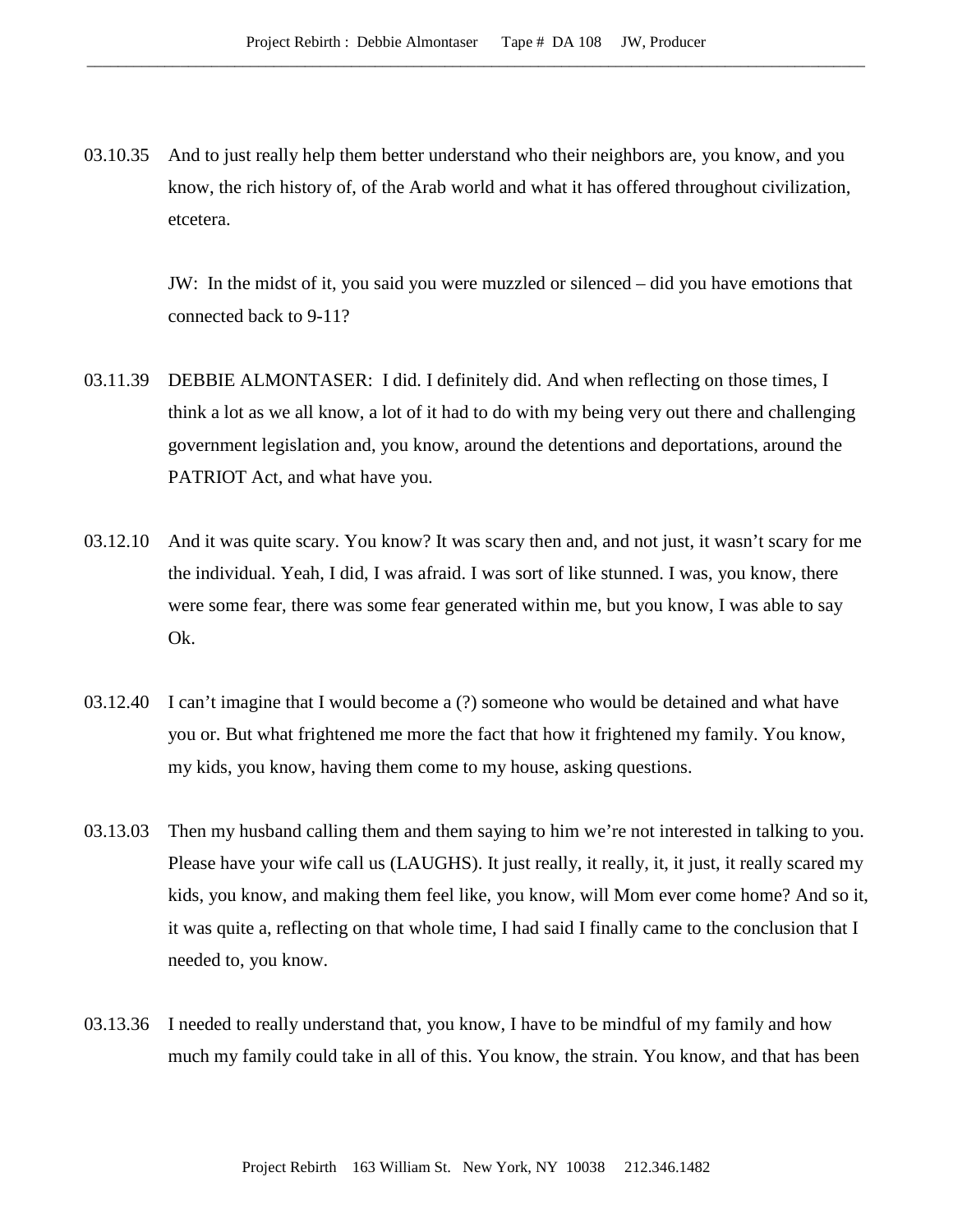like the one thing that I've continually over and over grapple with in terms of like wanting to fulfill my own personal aspirations.

- 03.14.05 And then how would that roll over, you know, onto my family in terms of the fact that people know that they're connected to me (LAUGHS). Was quite a, you know, I, it's always having to be thoughtful and mindful of making sure that I don't sort of put them in a place where they don't feel safe.
- 03.14.31 Or uncomfortable, to some extent. So. (STOPS)

### (OFF CAMERA REMARKS)

JW: So you moved towards educational aspects and you were silenced again?

- 03.15.15 DEBBIE ALMONTASER: So then I had to change gears (LAUGHS). And at the, this time it was actually become political (LAUGHS). Oh, my god. Jim.
- 03.15.29 I never, if somebody had come to me in 2005, prior to my getting into the whole thing with the development of this school -I mean, when it became an idea, and said to me, you know, when the school opens, you're gonna be caught in the crossfire where you are going to become targeted and then you are gonna have to challenge, you know, the powers that be, I would probably be shocked.
- 03.15.58 I would probable have been shocked and said I can't imagine what would possibly happen that would make me want to do that. And so again, I think what has made me do it is really you know, self-reflection and questioning of can I live with myself if I didn't stand up for myself and others?
- 03.16.28 And you know, I, I had started talking about that conversation as having with a close friend of mine, and just sharing with her my fears, and also sharing with her this heavy weight of, of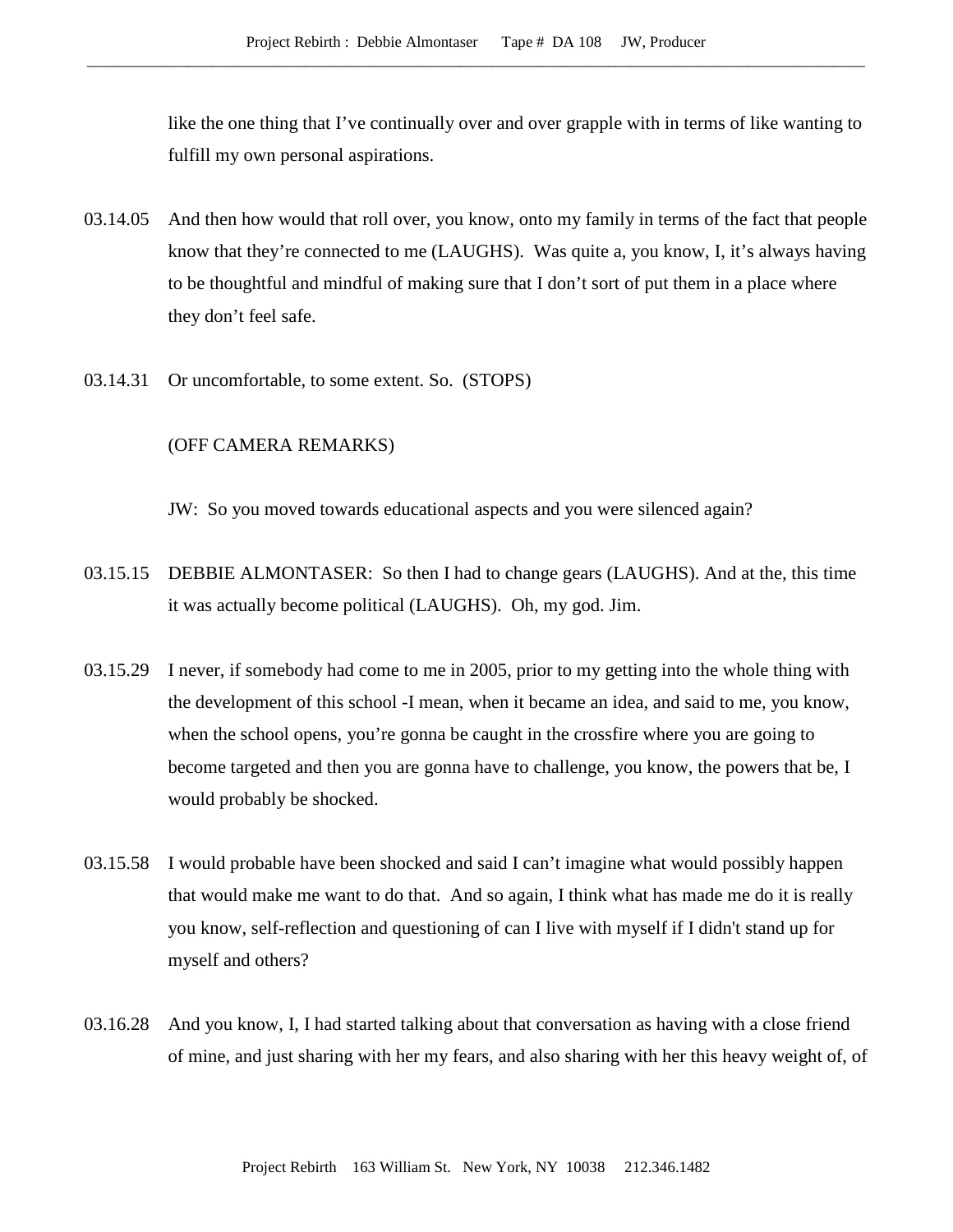not challenging this, you know, and how would I be able to live with myself, you know, over the course of the years.

- 03.17.00 Knowing what happened, happened and I pretended and went along with all the people that did this to me, that nothing happened. And I just, you know, it was a huge, you know, huge weight to carry on my shoulders, knowing that I was wronged. And knowing that I had the, I had the support and the legal representation to, to challenge it.
- 03.17.33 And you know, in the course of those days that prior to my speaking, you know, and every day that I reported to Tweed and tried to be functional in the sense of being able to work and, and do things, there was just something unsettling in me about that whole set up. And always felt like I was being bought off, you know?
- 03.18.00 I was sent there, and then I was told, oh, we're gonna keep you on a principal position salary. And your line will be, you'll continue to be a principal. And I was totally stunned to hear this. And this was something that Garth shared with me, and his, his, you know, he said to me, he says, you know, it's, you know, it's, it's the best we, you know, we could do for you.
- 03.18.29 And sort of like saying Ok, this is the best you could do for me (LAUGHS)? You know, you know, and then speaking to other people and people saying to me, this is great. You know, this is really great. You're on a principal line and you'll be getting the salary of a principal, you'll be one of the people working here who's, you know, making a high salary.
- 03.18.57 Everybody here is, you know, in the 80-90 range. And you know, you should be happy with this. And you'll have, you know, you'll be a part of a union. This is really a great, you know, a great deal to settle with.

JW: What does Tweed stand for?

03.19.16 DEBBIE ALMONTASER: Department of Education. Tweed, Department of education employees who are saying this to me. There, there was just something unsettling about it,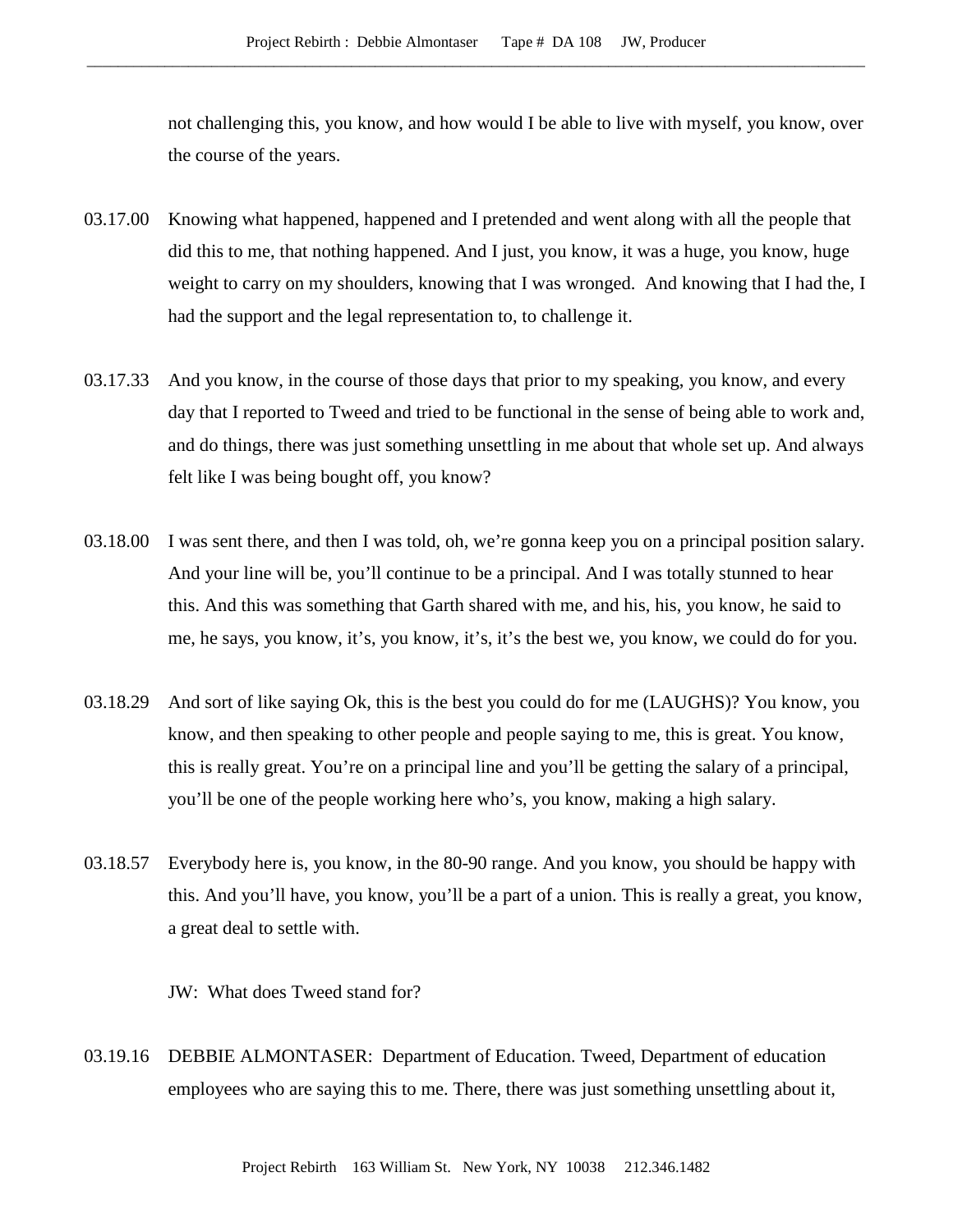and, and just did not sit right for me. You know, where again hearing these voices of they're taking care of you.

- 03.19.38 You know, they will take care of you. You, you know, they're beholding to you. For you know, for what you know, you, for listening to them and, you know, doing as they (COUGHS) have requested of you.
- 03.19.57 And it just, it was very, very unsettling for me to know that I was getting this salary, you know, when I should be in a school collecting this kind of salary, and you know, the whole idea of, of you know, being bought just was very unsettling for me and, and totally not principled. And it went against my principles as an individual. And so  $(\sim JW)$

JW: Where was your family's point of view in all of this?

- 03.20.36 DEBBIE ALMONTASER: Well, in the weeks and the days after, I did not let my children know what actually happened. I simply, you know, said, you know, this, this is what I've decided to do. And they were pretty stunned. My kids were pretty stunned, because they know that I am a fighter, they know I don't give up easily.
- 03.21.02 And I remember, you know, two of them, Shiffa and, and Hammed basically saying to me, you know, this is not like you, Mom, you're a fighter. You've always taught us to fight and never give in, and this is just not you. And you know, I simply said, you know, the school has to open and I want, did want I did to make sure that the school opens.
- 03.21.31 And so nobody's won anything. You know? And but just you know, saying that to them and not really, really indulging what actually happened was quite painful. And also, you know, put me in a place of questioning what would I want my kids to have done if they were in this situation?
- 03.21.58 You know, all along I've been teaching them to be just to be fair, to stand up for what they believe. And in this (?) you know, in this situation I have not done that. And that was another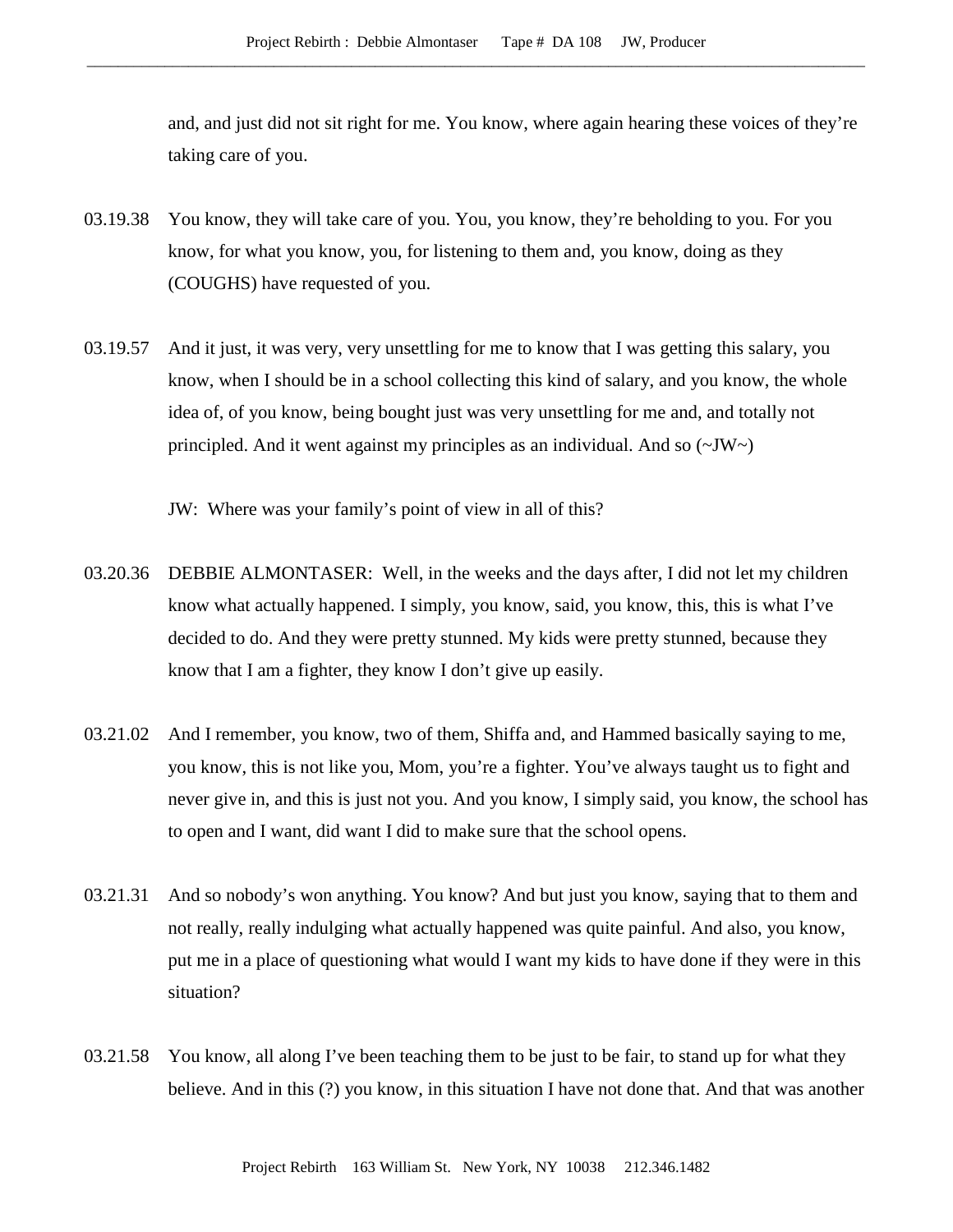you know, another issue that I felt that, you know, not challenging this and, and going along with what the Department of Education wanted, just also compromised, you know, what I've been teaching my kids and what I believed in.

- 03.22.32 And so when the week of that I decided that I was gonna apply for the position, and that I had gone and spoken to a lawyer and that I decided to pursue, you know, legal course on this issue, my kids were absolutely I don't want to say shocked or surprised.
- 03.23.02 They, they were like we knew there was something wrong (LAUGHS). And so they were absolutely supportive. And I explained to them that, again, this is going to raise some more publicity around the issue. And that I was gonna be in the press again, and if this is something that they felt was too much of a burden on them, then they needed to let me know.
- 03.23.31 And at that point, they, the three of them said, Mom, you know, there's no way that you can, you can engage in legal actions without this becoming a public issue and the press following it, you know? And so it, it comes with the territory. And you know, we'd rather have the world know what actually happened than it not being publicized and talked about.
- 03.24.04 So. And, and you know, this came up because I saw that over the course of the months when this, when I was still within the position, you know, the issues that were raising for my kids, you know, Yusuf and his line of work, working with the building department and architects you know, people would recognize his name and say to him, is she related to you. And he's like yeah, that's my mom.
- 03.24.30 And for the most part, there were people who were supportive. And then there were one or two people who were not supportive and thought that it was a crazy idea to create such a school (LAUGHS). But you know, since I'm his mom, and, you know, I might be a good person (LAUGHS). So of course, coming, having him come home and share this with me, and saying to me that the level of ignorance that's out there is amazing.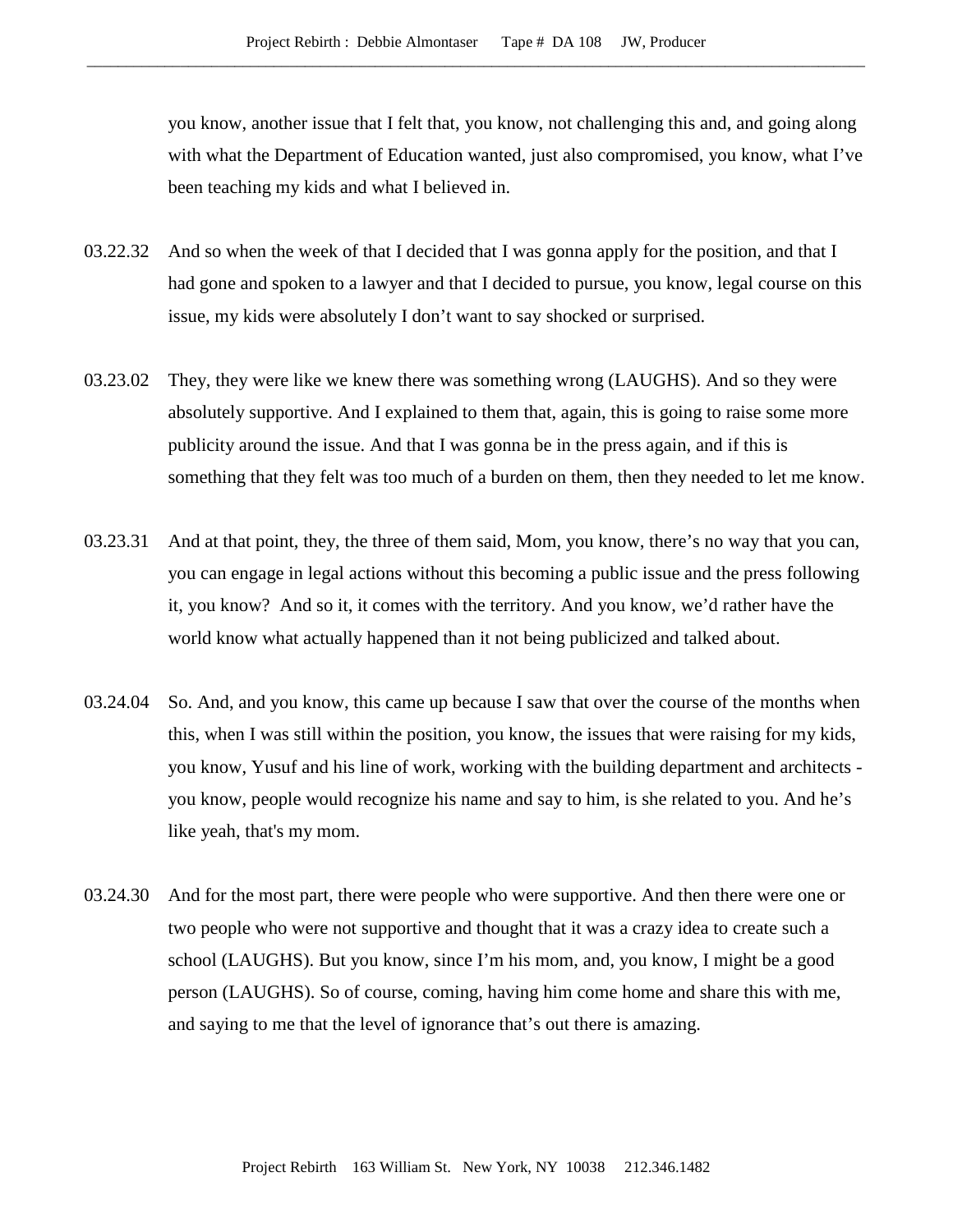03.24.58 And then of course, Mohammed, having to deal with that, too, in his workplace, you know, and seeing some of the stuff in the Post or the New York Sun and people reacting to it. And asking ignorant questions was, for him, at times frustrating.

JW: How did Yusuf react to your wanting to challenge it?

- 03.25.22 DEBBIE ALMONTASER: He was very supportive. He's like, Mom, you go after them. 'Cos what happened to you should have never happened. (?) They know who you are. They know your, your record. And they you know, were supportive all along and they should have never backed down from supporting you. So it was really amazing to see my kids, you know, be very understanding and supportive, and, and wanting me to, to you know, go forward with this.
- 03.25.56 And I think for the most part, they also understood when I explained to them that it's not about me, you know, solely about me and bringing, making this a public issue. But that this was something that I feel as a human being a sense of responsibility, to make sure that other people don't you know, have to go through what I've gone through.
- 03.26.23 And so they, you know, they, they got it, they understood, that my actions were not just for my individual interests, but also to make sure that this cycle of injustice doesn't happen to others, and that city governments, politicians, institutions think twice, when just that situation occurs.

### (OFF CAMERA REMARKS)

Q: Naji?

03.26.53 DEBBIE ALMONTASER: Naji (LAUGHS) Oh, Jim, what could I say about Naji? This situation that I have been in, has been the testing, the most testing, testing situation I have, or both of us have experienced in the 28 years that we've been together. I think that the one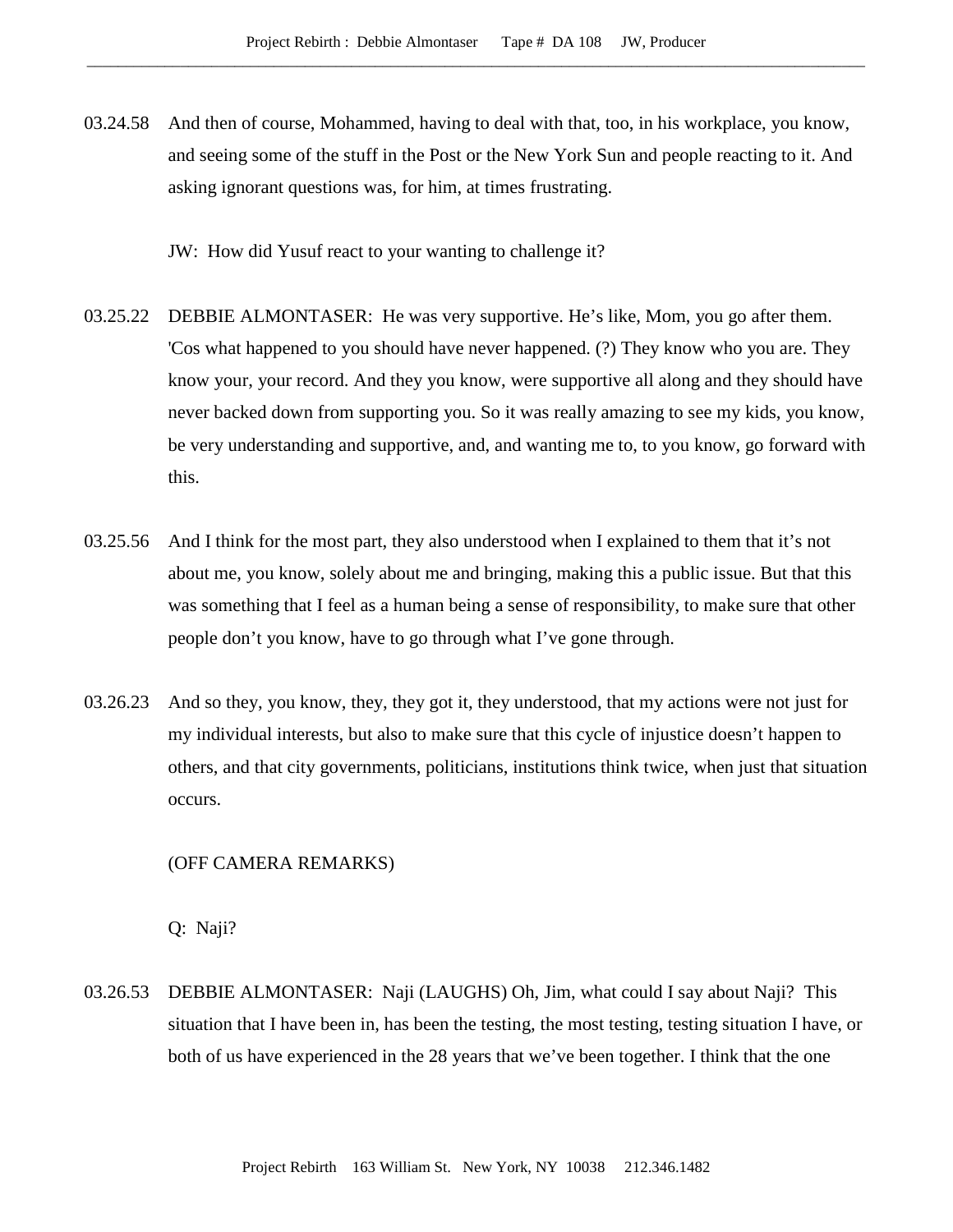thing that I have walked away from this situation, Jim, is that Naji will always be there for me, through thick and thin.

03.27.27 And he has always been. But this was really the breaking point - I thought this was gonna be the breaking point of our relationship. There were days that I was terrified that that would be the case.

JW: Those are strong words?

- 03.27.45 DEBBIE ALMONTASER: Yes, that real. He, you know, was dealing with his own stuff. He was not feeling well. The whole, you know, after, when all of this happened, my picture being on the front page of the New York Post, the media harassment that I was experiencing.
- 03.28.14 You know, and then just all of this once we did file and we went forward, and you know, being in the courtroom and the continued, you know, media attention. There was some writeups that were good, and of course, the New York Post always slammed me (LAUGHS).
- 03.28.34 And the New York Sun as well. So you know, he, at one point was just, it was getting to him.

JW: In what way?

- 03.28.44 DEBBIE ALMONTASER: Getting to him at work. You know, there were people, his colleagues were following it and always you know, saying oh, your wife was in the paper again. And then just having to hear about it and say oh, my god, what is it how, what could it be, what are they writing now?
- 03.28.58 Just the, the fear of the unknown, in terms of, of what some of the things were gonna be written. And so, you know, just, just not, not having any control over the situation. Also worrying about my safety over the course of the months. You know, being extra cautious about places that I went, you know things that I said publically.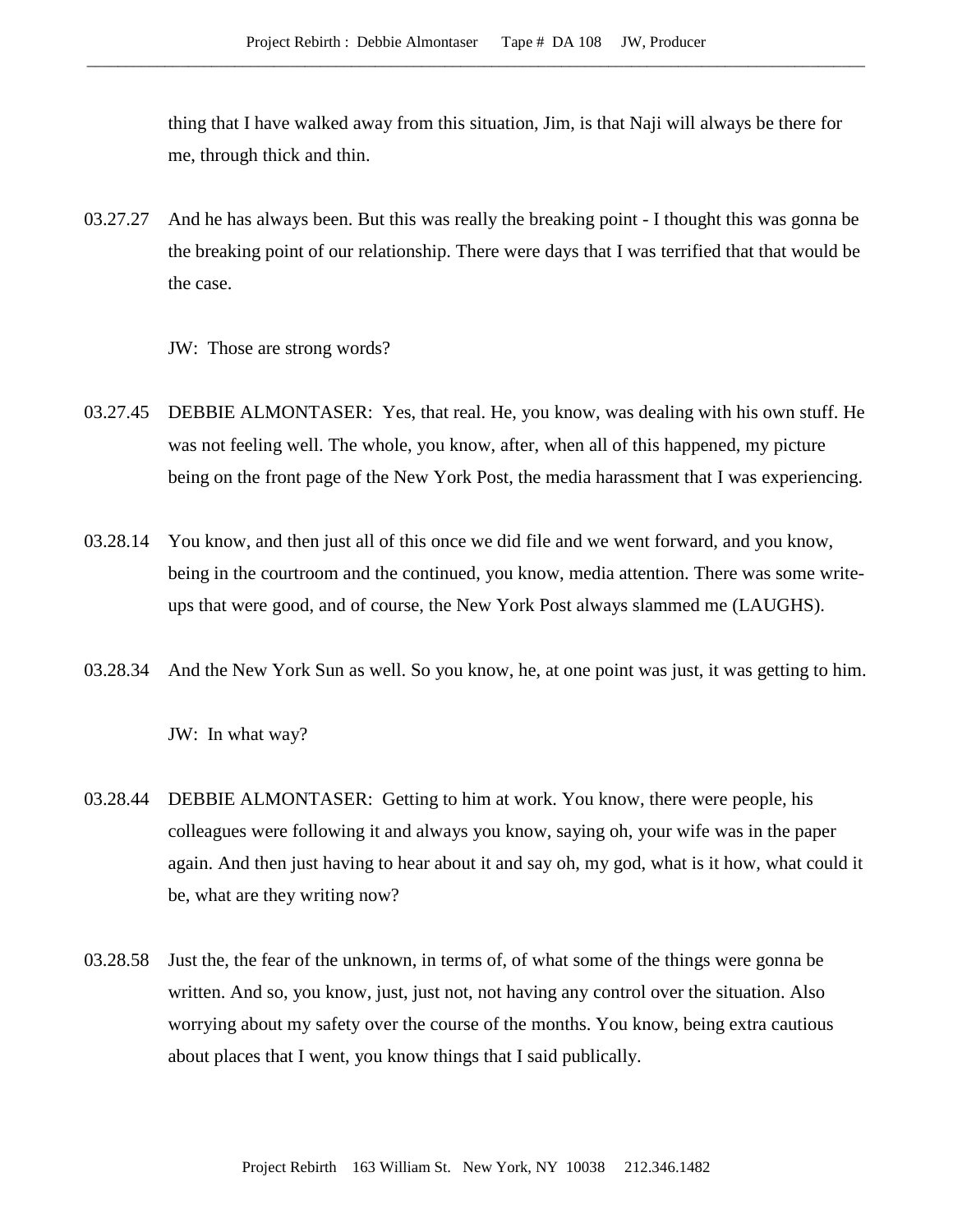- 03.29.32 Etcetera. And it was just a lot of it (?) raised a lot of emotional stuff for him, the worrying about my safety and worrying about what else is being generated out there about me. And worrying really more or less from these people that actually targeted me, the Stop the Madrassa Coalition, and what you know, what they were thinking of doing and, and carrying on, so.
- 03.30.05 And then just also you know, whenever I was approached to do additional interviews, just being very, very cautious and afraid of them turning around and writing something else, or you know? Manipulating my interviews and making it seem otherwise. Whether it was TV. So it raised a lot of, a lot of concern for him.
- 03.30.35 And so it required my reassuring him, you know, and, and just saying to him, I need to do this. This comes with the territory, you know, we talked about this when, you know, we discussed my moving forward and filing a lawsuit. You just, I cannot, you know, the public needs to be kept abreast in order for public opinion to continue, you know, public interest and opinion to continue in our favor.
- 03.31.04 And so it, I just need you to be you know, reassured. And so then also having Alan sitting in on interviews with me, and you know, making sure that the reporter shared with us, you know, my quotes and all of that reassured him. But it was just really difficult for him to sort of feel comfortable with all of this.
- 03.31.30 And so when I say, when I said earlier that this was the big test for our relationship, I think that if Naji were some other man, he would have probably left me already (LAUGHS). Really, Jim, really. So he's really stuck through it, and he's never, ever said to me, you know, you got us into this. Or said, you know, you know, why, you know, why are you, why is it always about you, do you know what I mean?
- 03.32.04 Never. He was always very supportive. And continues to be supportive. But it was just the time for him that he was just feeling like everybody is out to get me, and he has to somehow protect me and (LAUGHS) do you know what I mean? It's hard to explain.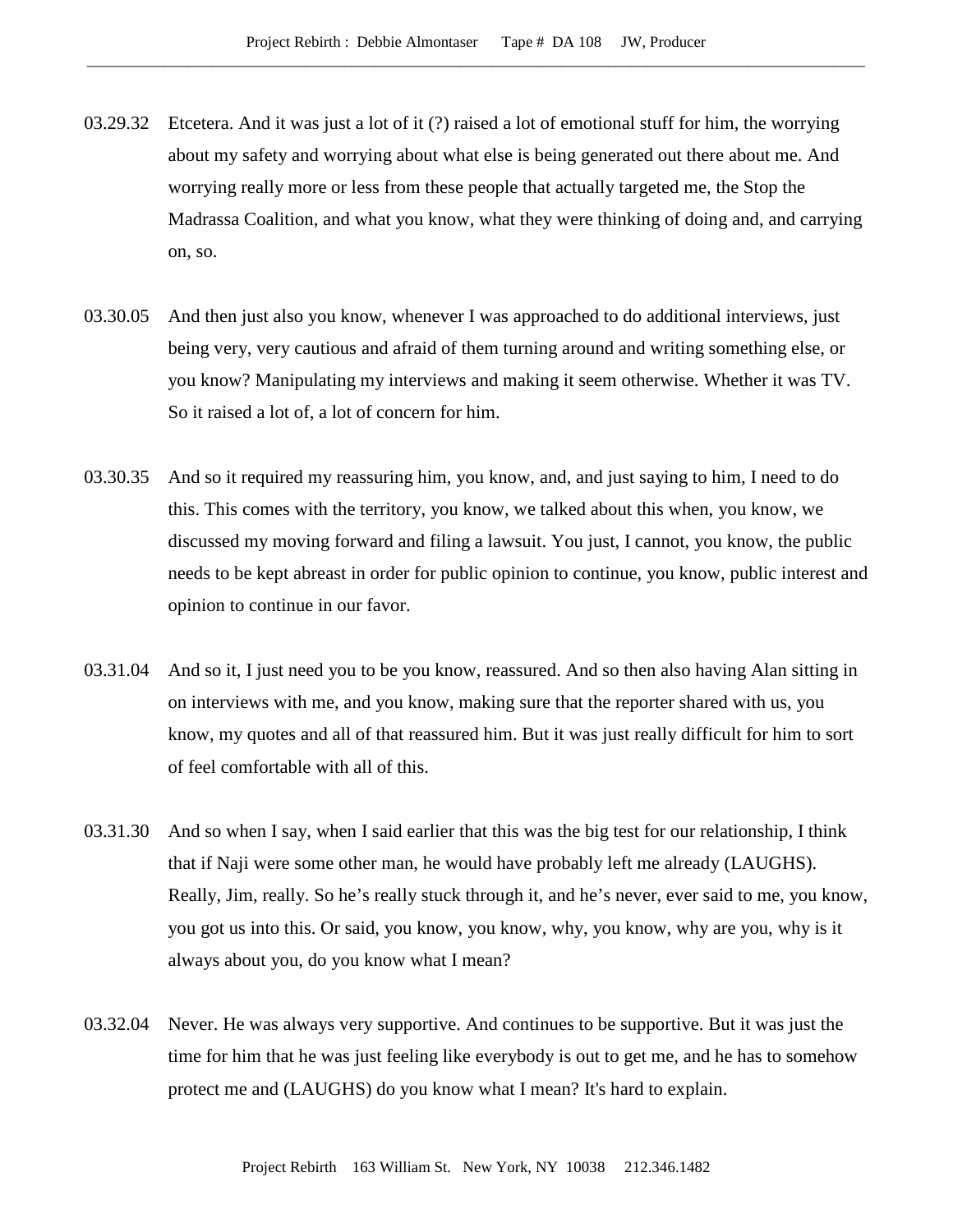JW: We've also talked about his understanding in light of the cultural norm?

- 03.32.37 DEBBIE ALMONTASER: Yeah. That was a big test there, too, there, too (LAUGHS). Big test. You know, and he, he really, he did, he's done a magnificent job and continued to support me. And I think that when I say he would have left me? Culturally probably, if he was more traditional, he would have probably left me (LAUGHS).
- 03.33.00 But I think emotionally also, this has been a, a huge emotional rollercoaster that we both have been through. And he's really, he's really weathered it with me. And you know, he just having to deal with his own stuff, family stuff, his dad being ill, coming here, you know, back and forth. You know, just  $(\sim JW)$

JW: How is his health?

- 03.33.31 DEBBIE ALMONTASER: Well, he, he was not feeling well for some time, and actually he began not feeling well I want to say, so December? He was not feeling well in December of 2007. He started not feeling well. And then, I would say through, through actually the summer (?) up until the summer it was a (?) big rollercoaster.
- 03.34.01 And I was really like really, really nervous. With the way that he was feeling, and I was just always questioning you know, is it all of this, you know, this whole entire thing that we're enmeshed in, or is it, you know, what is causing it? You know, why is he not well? Why is this? And you know, it, last year, I would say December, January, this is 2009?
- 03.34.33 Yeah, 2008, yeah. God it's all one big ball (LAUGHS). And I think when he got really ill, there was this part of him of like saying oh, my god, if something happens to me, who's gonna take care of everybody and everything? And just like and then just him wanting to sort of like say to himself, I really need to cut down on what I'm doing, I need to take better care of myself.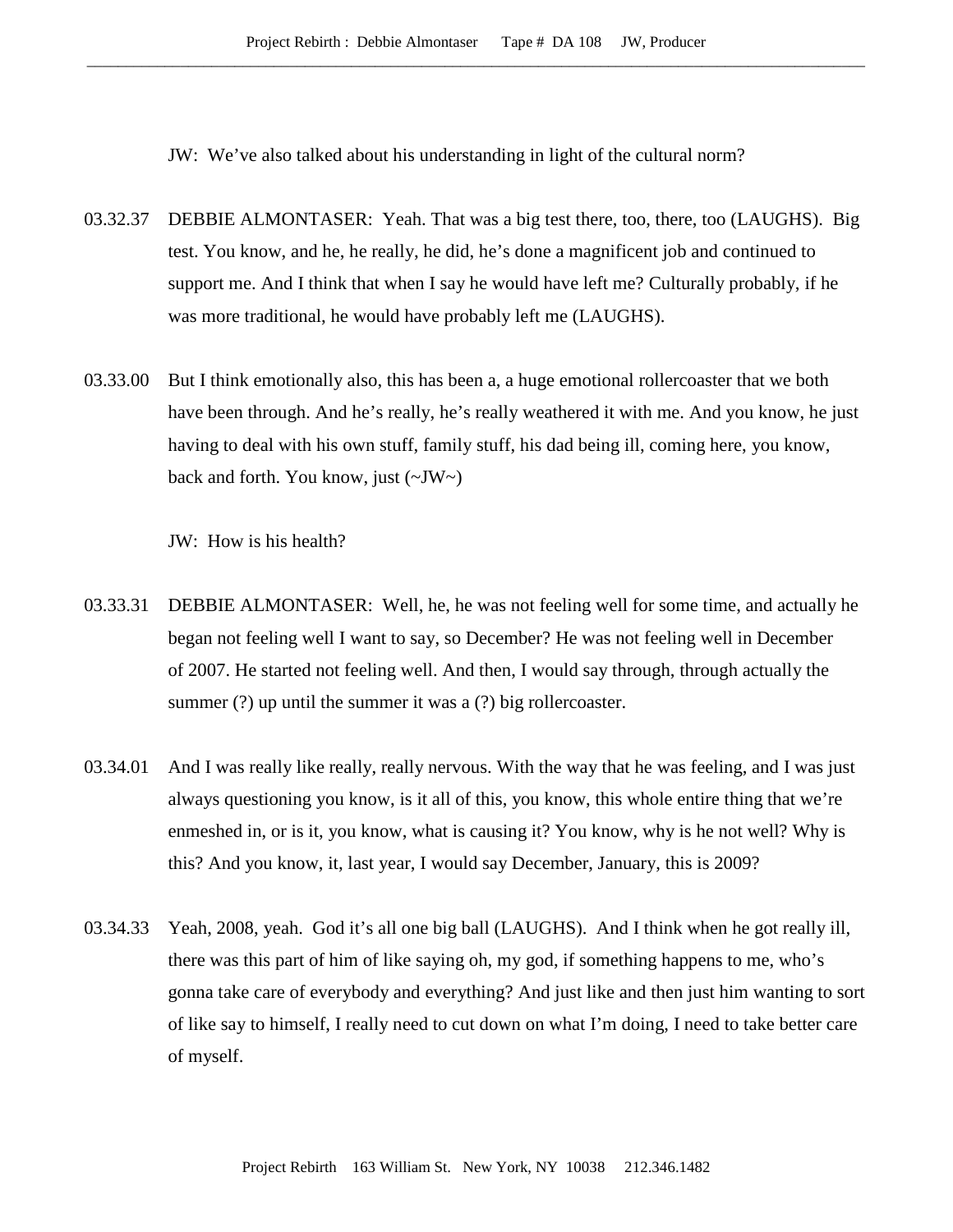- 03.35.02 I don't need to be working as hard. I don't need to stress myself out. So like, you know, it got to a point where he was last year in the fall just really feeling like, you know, just like, you know, in a really depressed about it. And you know life choices that he's made in terms of you know, how he's handled you know, stuff with his property.
- 03.35.35 And just how he isn't so (?) enmeshed in you know, continually wanting to make money and support the family. And that he's compromised his health. And so seeing about himself, you know, what if something happens to me, who will be able to carry all of this responsibility?
- 03.35.58 And as much as I have said to him, don't talk this way, I don't want to hear you talk this way (LAUGHS). You're not going anywhere, you know, and things will work out and whatever, you know, if this will make you feel better, I will take care of whatever has to get taken care of. But it, it was just really hard (?) for him to sort of, to, to manage. In terms of just all of this, and, and my stuff. So.

JW: How much do you feel your calling to do this work has affected him?

- 03.36.43 DEBBIE ALMONTASER: You know, throughout the course of the years, he, he's had his up, ups and downs health-wise. But it was never connected to me, but this time I felt like it was connected to me. (LAUGHS) But he's never said it was connected to me.
- 03.37.00 So but I internalized it as that, and so really felt really badly about it. And trying to just figure out a way, you know, to, to help him through it was just really, really difficult. I mean, it, you know, he, I had to say to him, you have to go for counseling. You need, you need to feel good about yourself. You need to understand that you're doing the best for everyone, you know, and that you do need to put yourself at the center of, you know, of your universe in terms of taking care of yourself.
- 03.37.35 And so you know, there were days that I was feeling that he's so centered and focused on me, and all my issues that it just was draining for him. But it was something that he has never said, and I think also the other aspect that really  $(\sim JW \sim)$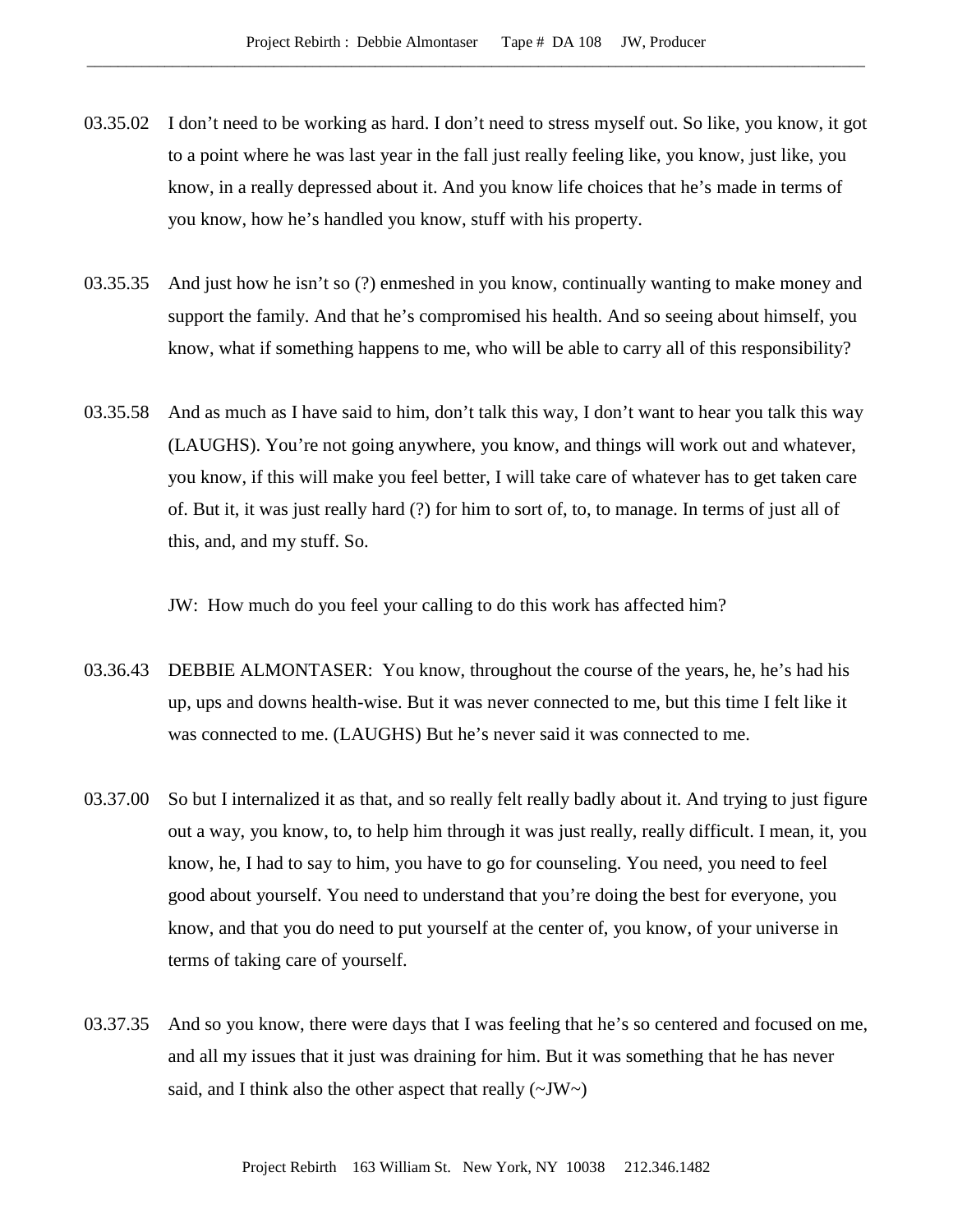JW: You have sometimes felt it, even if he didn't say it?

- 03.38.00 DEBBIE ALMONTASER: I felt it (~JW~) Yeah. And the times that I did, the one issue that I think Naji has had is the response from within the community. The Arab and Muslim community. And just feeling like, you know, he wanted more done. You know, he wanted them to take (?) a more active role, he wanted them to be there.
- 03.38.28 He didn't feel that they were there for us as much as other people in the interfaith community and social justice community. And that for him was really very sad and depressing and, and at times, he felt just really outraged. And I think a lot of it had to do with the fact that when anything happened to anybody within the Arab or Muslim community, the two of us were immediately troubleshooting and helping and figuring out and, you know, (CLEARS THROAT) doing something to fix whatever the situation was.
- 03.39.06 And so he felt this sense of being let down. A sense of also coming to the realization of who his real friends were, and who weren't his real friends. So that you know, was something also that he really struggled with.
- 03.39.31 And he had a lot of, you know, deep-rooted anger and frustration. And, you know, and just, and I have, you know, I, throughout the course of this, I in some way shared his sentiments. But I have also come to the conclusion that for the most part, it's probably people feeling afraid that they would get targeted.
- 03.40.03 You know, if it happened to me, it could happen simply to them by associating (LAUGHS) themselves with me. And the situation. And it's, again, it's not to say that the whole entire community was silenced. Or took no interest in, in wanting to do something. People were absolutely puzzled and baffled by how this whole situation happened.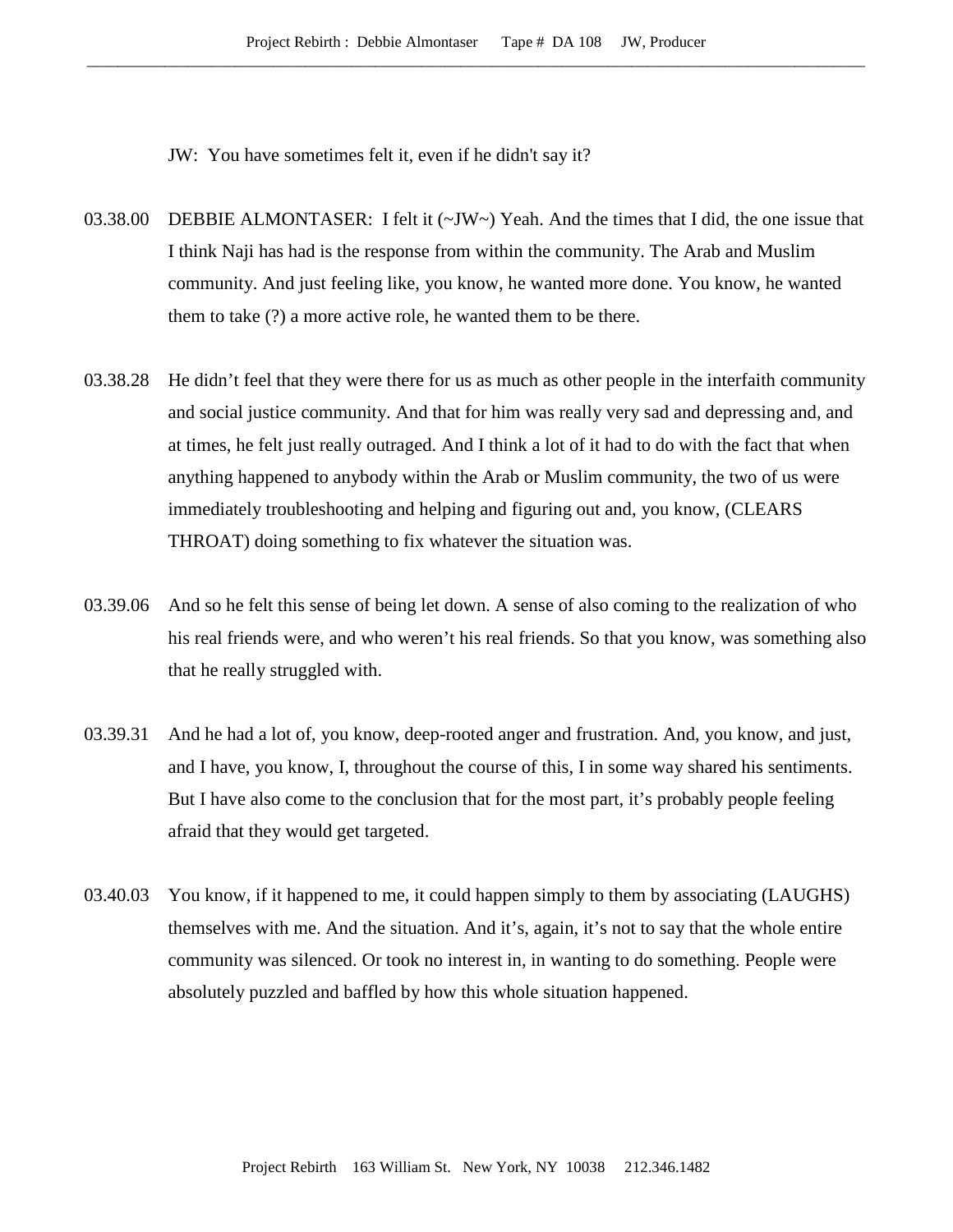- 03.40.33 And also the politics that, that took place in, in, around the whole entire situation. In the development of the school, I pretty much rallied the community to come together and support the idea and to be there for the school.
- 03.40.56 And then when this happened, the mayor's office and the Arab American family support center on August 13th, met with the community basically saying to them, we need your support. We need you to help us open this school. If we lose your support, if you don't stand with us, we're gonna have a difficult time opening the school. At this meeting, of course, there were leaders from the Arab American community saying we want answers as to what happened with Debbie.
- 03.41.27 And where, (?) you know, what is going on? And they simply said to them that this was Debbie's wish. You know, she chose to, to you know, to move, remove herself from the position to spare the school. And we're all respecting her wish, and we expect the same of you. And of course, people asked, well how is she? We, you know, what is she doing? And their response was, she's fine, she's taking some time off to regroup, you know, and be with her family.
- 03.42.04 And we really (?) need to respect her time off, and we need your support to (?) move forward to open the school. And so the community in a sense was held hostage (LAUGHS). (CLEARS THROAT). In terms of, you know, advocating for me, but not really understanding what's going on.
- 03.42.31 And then wanting to see the school open. And so there was this you know, this huge, you know, decision that needed to be made. Do we support the institution, do we support the individual? And if we support the individual, does it compromise the development or opening of the institution? And so.
- 03.42.57 I, you know, again, my goal and objective was to see the school open. And I made sure that everything I said or did, did not impede on that. And that's why I was very careful as to who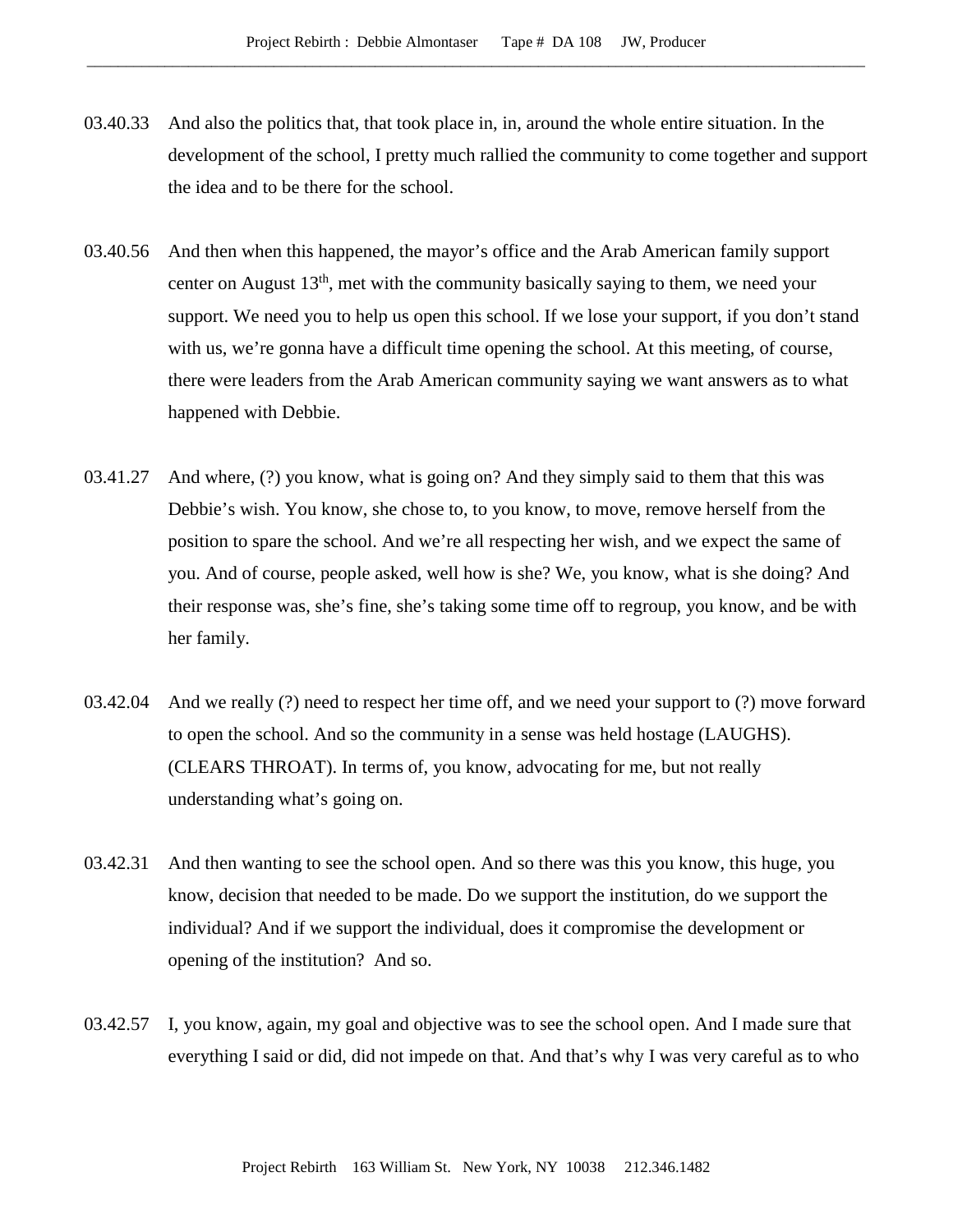and what I said in those days, in order to make sure that, you know, nothing sabotaged or affected the school from opening.

- 03.43.26 And so I think that, you know, that just, you know, the, the choices and decisions that people within the community have made, have really, really you know, made Naji question, question, you know, where the community stands and lies. And you know, him feeling that this you know, is a social justice issue.
- 03.43.57 You know, a civil rights issue that everybody should be outraged and should be out there speaking against. And the voices that he wants to hear are basically voices of heads of organizations who, number one, receive city funding to run their programs (LAUGHS). So of course, everybody's thinking twice about their funding versus, you know, this civil rights issue. And also, you know, not making enemies within the city government agencies.
- 03.44.30 You know, if they choose to, to support me and, and speak out publically then it puts them in opposition with the mayor and other city agencies that they basically interface with. So it's, it's quite a, a challenging situation. And so you know, for the most part, Naji feels it's not principled.
- 03.44.58 It's more driven by you know, political agendas. And that's where he is frustrated, and, and feels that people have really compromised, you know, their word and compromised social justice. And so I constantly have to help him like process these conversations that we have and say to them, look, you know, the organizations are providing services for needy people in our community, and I don't know.
- 03.45.33 If I was in the same situation, I might be having to make those decisions, too. You know, just trying to help him move beyond - like being stuck around this situation, do you know what I mean? And what I mean situation, just like where the, the stalemate of the community. I think that's (LAUGHS) probably the best way to, to describe the situation.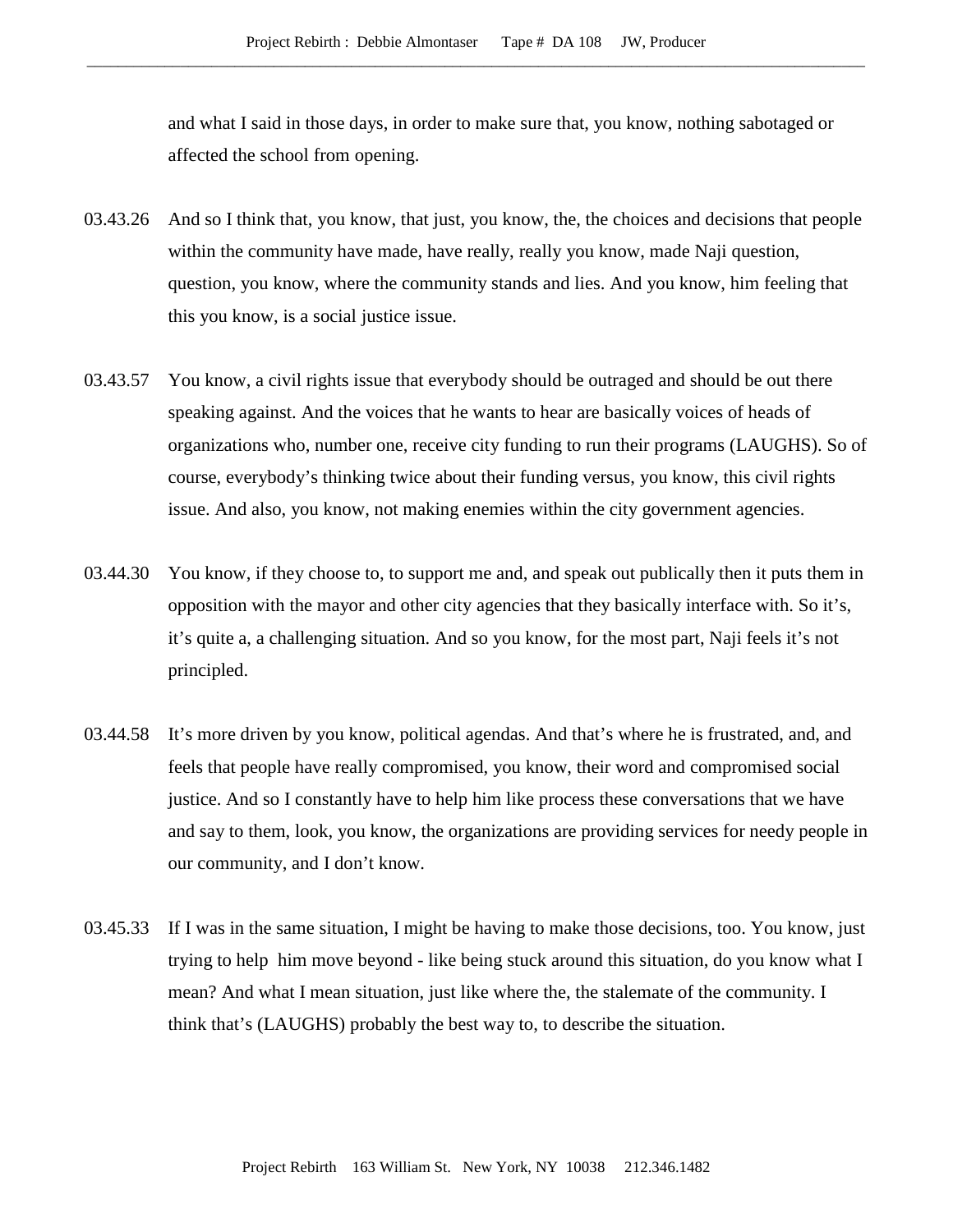- 03.46.02 He has been grateful and to see the outpouring support that I have received from the interfaith community. From you know, people all over the city, individuals and what have you. You know, being honored by J-FREJ, Jews for Racial and Economic Justice, October 18<sup>th</sup>, two days after I publically spoke out about what happened. Which for them was a huge shocker, you know?
- 03.46.37 They were honoring me for the establishment and the development of, of a unique and amazing school. To be established in the United States. And then, two days later, the day, after my speaking out publically, them (?) then seeing that this is just not for that, but also standing up, you know, being a risk taker to challenge, you know, challenge this unjust position that I was put in.
- 03.17.12 And then being honored by Pax Christi, following six months later. So it's just been really very heartwarming and, and comforting for him to, to see the outpouring support of people you know, locally and nationally. (CLEARS THROAT)
- 03.47.31 Having academics from all over the country sign a letter that was sent to the mayor and the chancellor. Of, on what a grave injustice this is, not only to (K-12?) but to the academic field - having people from ACLU, Harvard and Yale and, you know, over 40 signatures of academics who were in support of my going back and demanding that justice be served was just really incredible.

JW: After the press conference, you felt everything would change - what happened?

03.48.22 DEBBIE ALMONTASER: Well, (CLEARS THROAT) the change was, you know, the story that had been etched in stone by the Department of Education changed. You know, I (CLEARS THROAT) they basically made me the fall guy for the incompetence of the press office. And figured that the best way to deal with the situation was to remove me. And so the way that all of that was done to make me seem like the one that was the problem changed.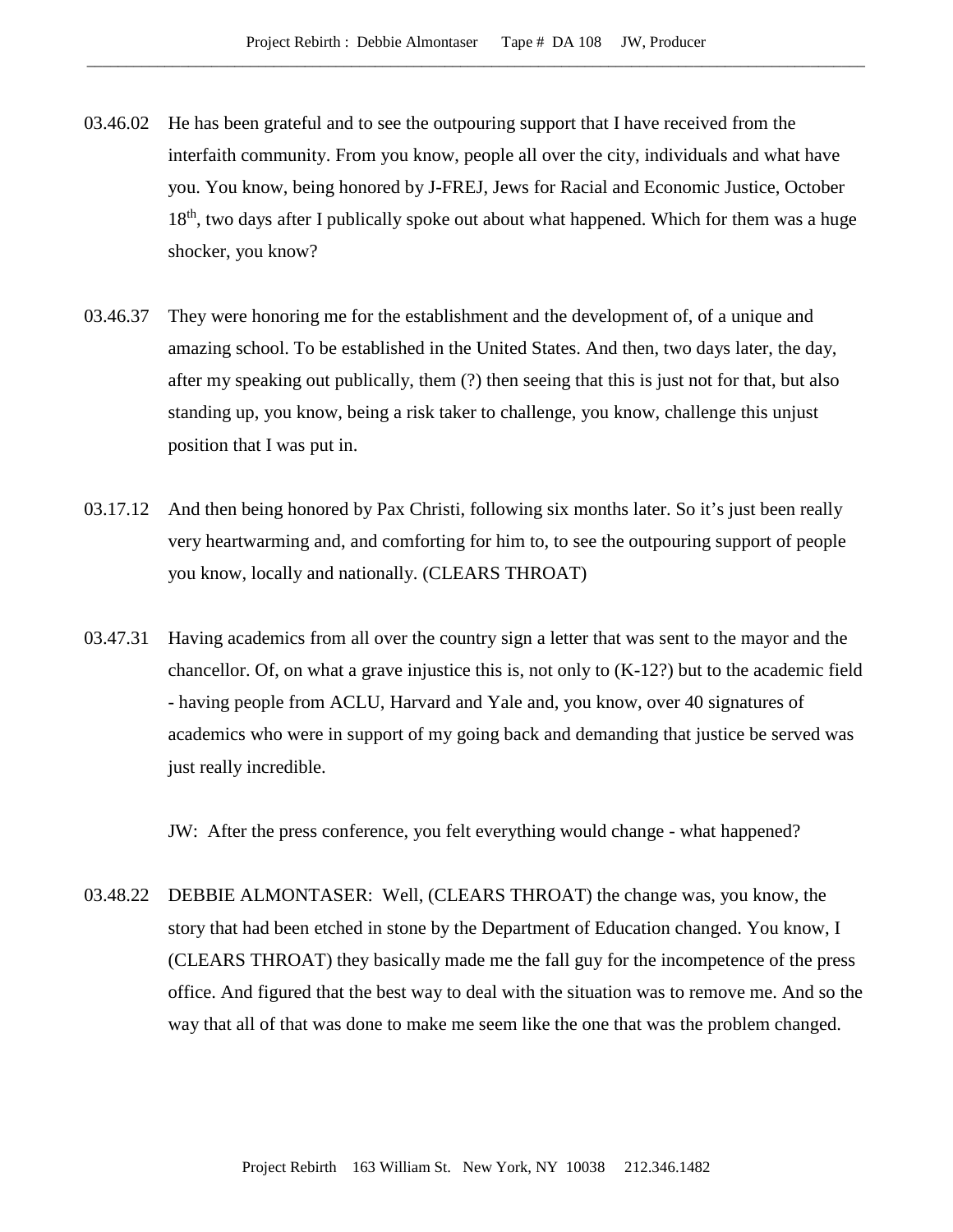- 03.49.01 Because I wasn't the problem. The problem was their lack of support and, you know, in those days. And their way of managing the situation. You know, the mayor and the chancellor could have made history by, by supporting me. When, when all of that, you know, media frenzy that was created by the New York Post and the Stop the Madrassa coalition, it would have been the most opportune time for the mayor and the chancellor to stand up to the racism and bigotry that Arabs and Muslims are confronted with every day of their lives in post-911.
- 03.49.48 They could have taken the courageous opportunity to stand up and speak for my record and dismiss what happened. And unfortunately, they took the easier route, which was they caved and pandered.
- 03.50.04 To these right-wing conservative efforts. And so they really missed, you know, they missed the opportunity to set precedence - locally and nationally - for other government agencies to stand up to this, you know, racism and bigotry that exists.
- 03.50.28 And so my speaking up really changed the whole landscape of what happened.

JW: In what ways?

- 03.30.40 DEBBIE ALMONTASER: It, certainly putting out what really happened, that you know, I was forced to speak to the New York Post. There was a press person on the phone who heard the entire interview. And at the end of the interview, upon hanging up, she called me and said good job, Debbie. I think (?) it went really well.
- 03.51.01 We'll see tomorrow. Tomorrow came, and I was portrayed as defending the tee shirt, which I never did. I was portrayed as minimizing the historical context of the word intifada. Based on the Palestinian-Israeli conflict. And then that, as of that afternoon, (?) serious conversations were had within the press office and with the chancellor, that I basically was not privy to.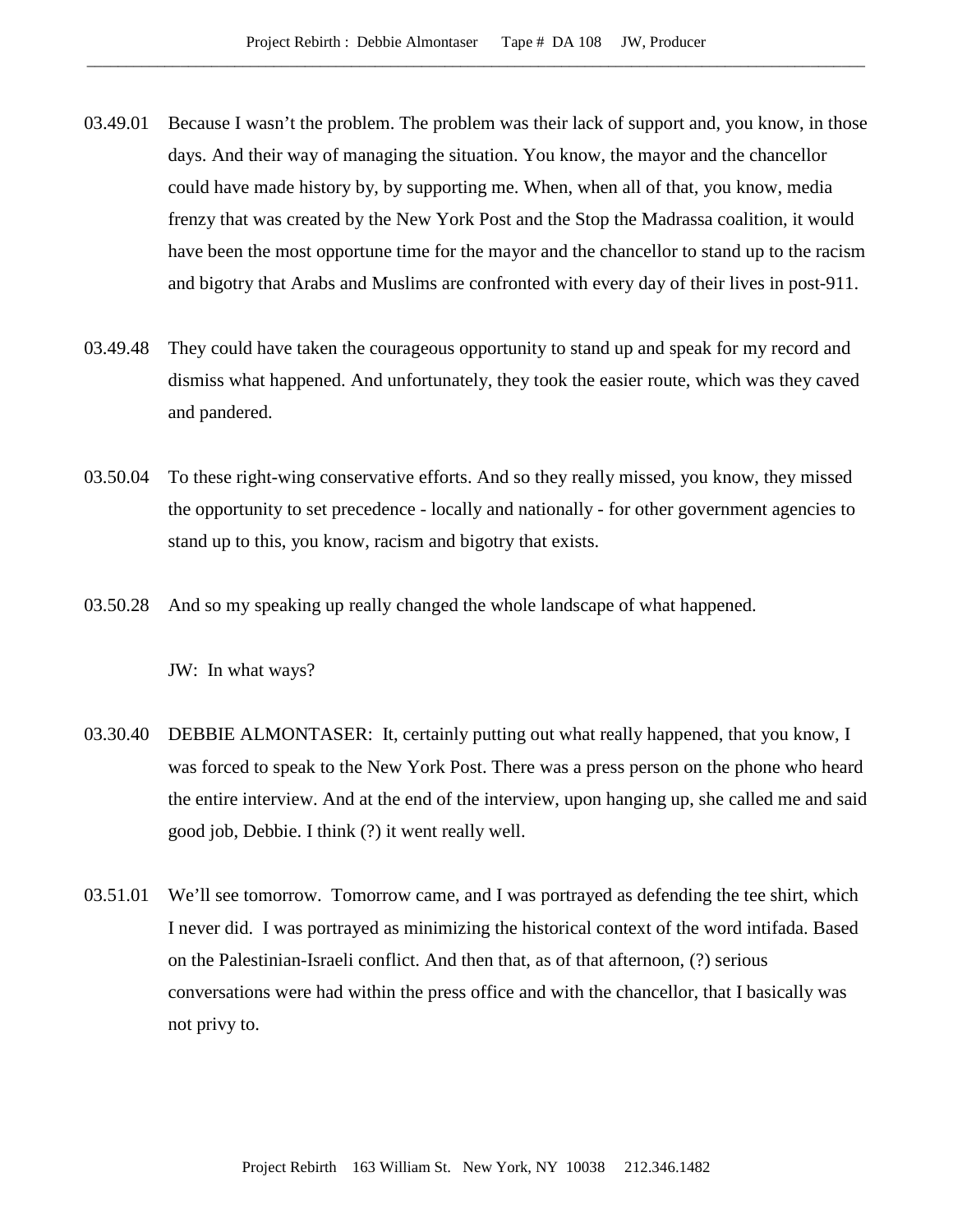03.51.36 But at the end of the day was told we're putting together a, a statement and we want you to approve it, that will go out. And I asked what the statement was, 'cos I was not at a computer (STOPS)

03.51.50 END OF TAPE # DA 110

# **TAPE # DA 111 Debbie Almontaser JIM WHITAKER, Producer/director PROJECT REBIRTH**

## 04.00.11 PICTURE UP

# (OFF CAMERA REMARKS)

JW: You were talking about how things played out, but getting to a place beyond it.

## (OFF CAMERA REMARKS)

JW: What's happened to you personally?

- 04.01.21 DEBBIE ALMONTASER: What's happened to me personally? Well, I would say that I've grown - grown older (LAUGHS). I (?) say very cautiously, grown wiser. 'Cos I don't know how wise I am (LAUGHS) (?) this experience. But I (?) I'm much more cautious now in terms of establishing relationships, and, and sort of always, you know, thinking twice about the genuineness of individuals.
- 04.02.04 And how much I want to invest my time and energy, if I don't get back what I certainly would expect. What I would give. I've also, would say that I've you know, over the course of, of this time have been able to, to maintain my strength.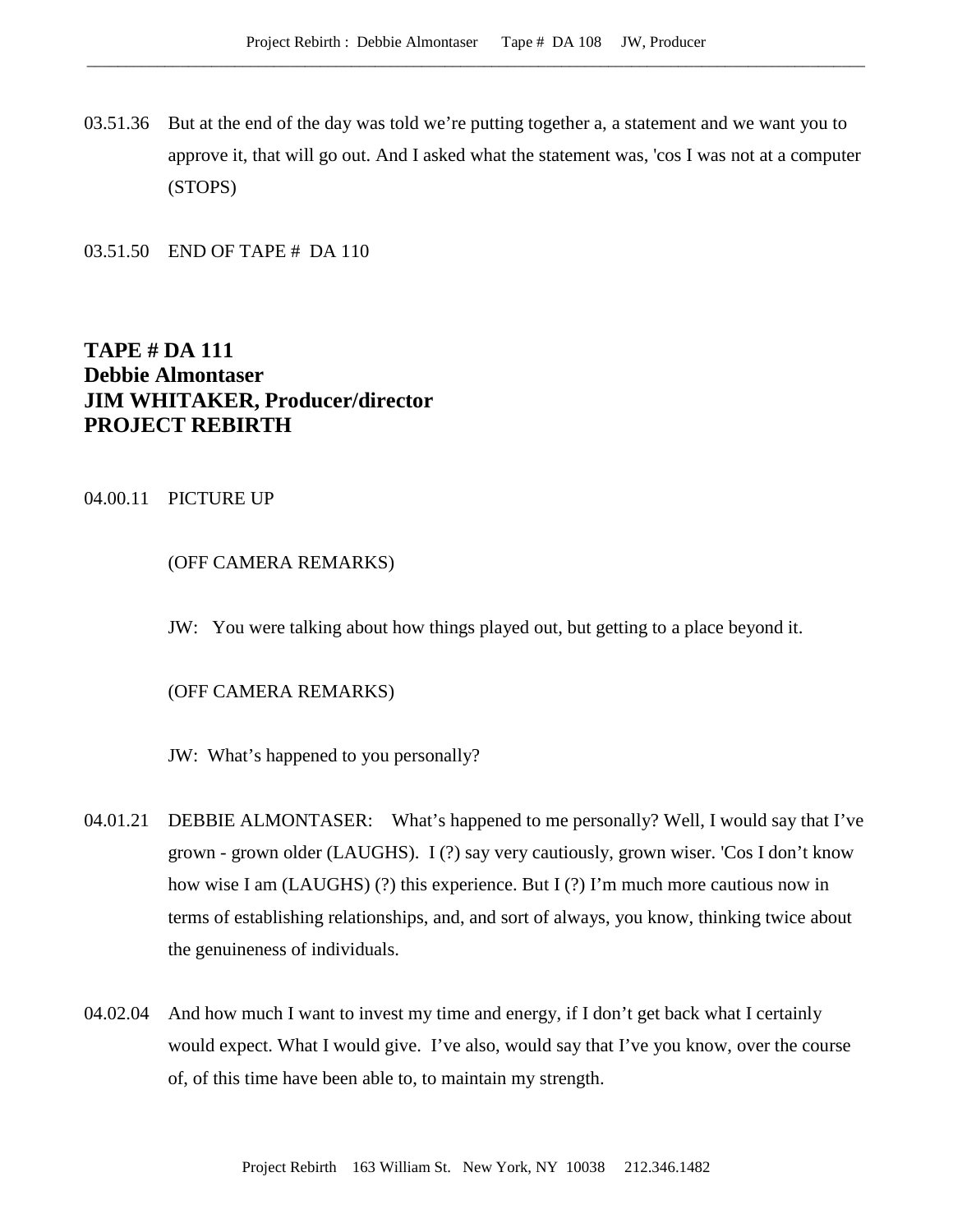- 04.02.32 And ability to move forward with this by continually reminding myself that this is not, you know, this is not an attack on me, the individual, but that this is a part of a political, geopolitical agenda. That, you know, right now is being played out in the post-911 world. And I just happen to be a very good target.
- 04.03.02 You know, in 2007, for being a visionary, for I would say challenging the status quo with some folks. For being able to spearhead and, you know, bring in so many people into, you know, this project. And getting, you know, educated, the education system to, to approve the school.
- 04.03.38 You know, to get the buy-in and support of the mayor's office for the establishment of this school. I think for some conservative, right-wing conservative groups, this is a scary thing. To see a Muslim woman in the post-911 world, you know, on this kind of track in developing an institution that would be educating young people Arabic and (?) you know, Arabic cultural studies.
- 04.04.13 And, you know, seeing this school as becoming one here, and perhaps being replicated in other parts of the country, I think, for some people is, was just something that they could not handle.
- 04.04.32 And you know, there are agendas out there that this certainly does infringe upon. And that is, you know, there are institutions and people out there who want to keep the, you know, the drums beating for war. There are people who want to continue to marginalize and disenfranchise Arabs and Muslims in this country because they don't want to see them succeed.
- 04.05.06 Or climbing up the ranks in fear that they will infiltrate the education system. Today I'm a principal, you know, years later, I may become a superintendent and chancellor and, you know, Secretary of Education for the US (LAUGHS). And then basically, you know, imposing Sheri Allah, you know, or Islamic education in the entire school system.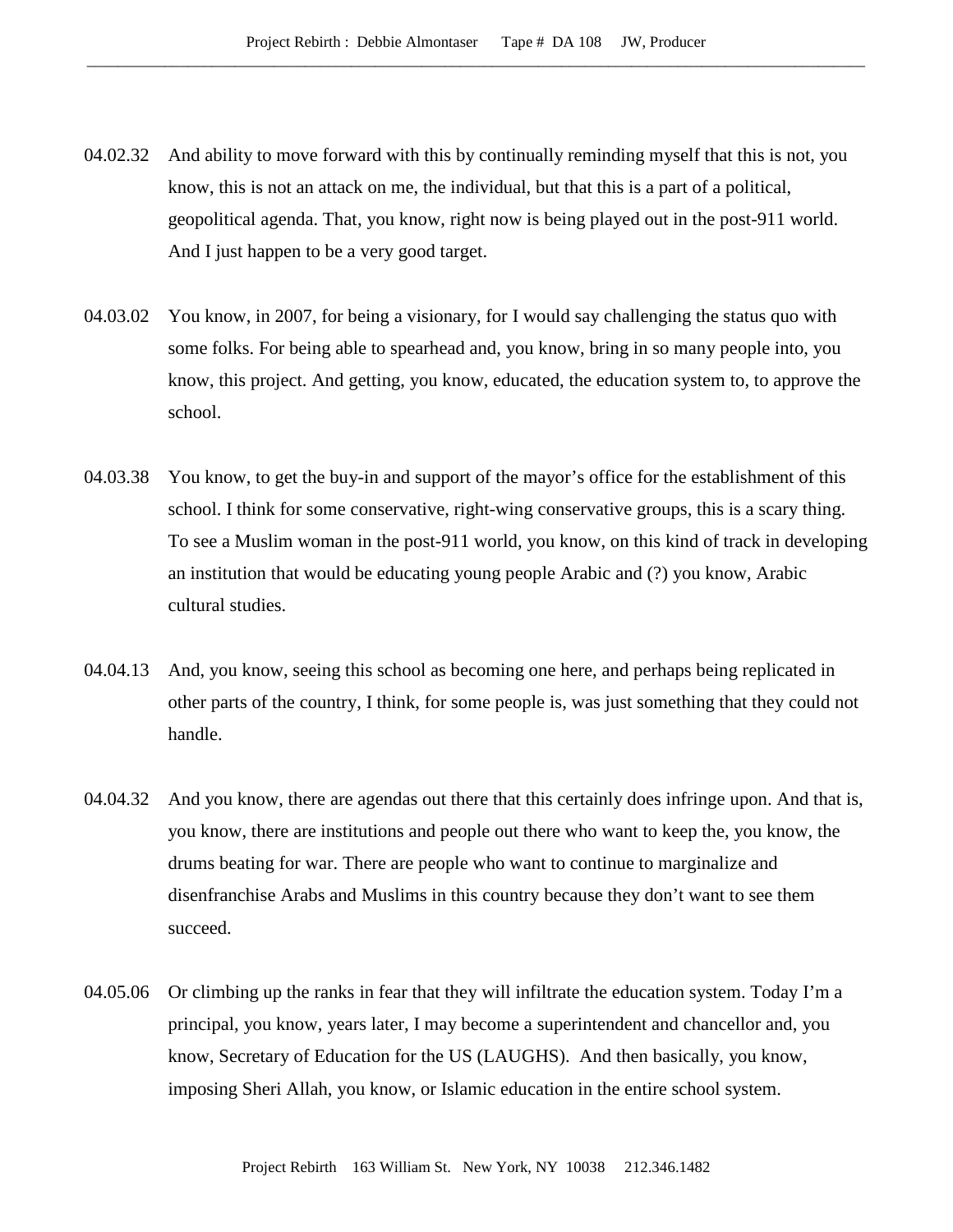- 04.05.38 I know this sounds absolutely absurd, but this is a reality for some people. And some conservative right-wing organizations fear this, and have really, you know, (CLEARS THROAT) continued to be the protectors of, of this country with it, you know, making sure that this doesn't happen.
- 04.06.06 And you know, I've been referred to as the soft jihad. I've been referred to as the moderate who has a political agenda to infiltrate. And, you know, it's scary. It's scary that there is such mistrust and such fear of people who are Arab and who are Muslim.
- 04.06.30 And that there are organizations and individuals who basically will do whatever it takes to make sure that people you know, of my background do not succeed and, and move forward. And you know, it's something that if you would have said to me that there will be people thinking this way, several years back, I would say this is crazy.
- 04.07.01 You know, we have a government that should be protecting our borders and our country and what have you. Why do people, why should individuals or organizations take this upon themselves? And so it's sad. It's, it's a very sad state.

JW: How did September 11<sup>th</sup> affect this?

- 04.07.27 DEBBIE ALMONTASER: Well, it's interesting because after September  $11<sup>th</sup>$ , there was a great deal of, of support and understanding form people your average citizen. People in the interfaith community, your neighbors who were like no, we're not gonna let this happen to our neighbors, and really came together and coalesced and worked together.
- 04.07.56 And then there were people who felt like, you know, these are, people are our enemies. And I think that after September  $11<sup>th</sup>$ , they were not as loud as they were today, and they were not as prominently known as they are today. And a part of me believes that this was an outgrowth of the Bush administration and the fear tactics that were always put out.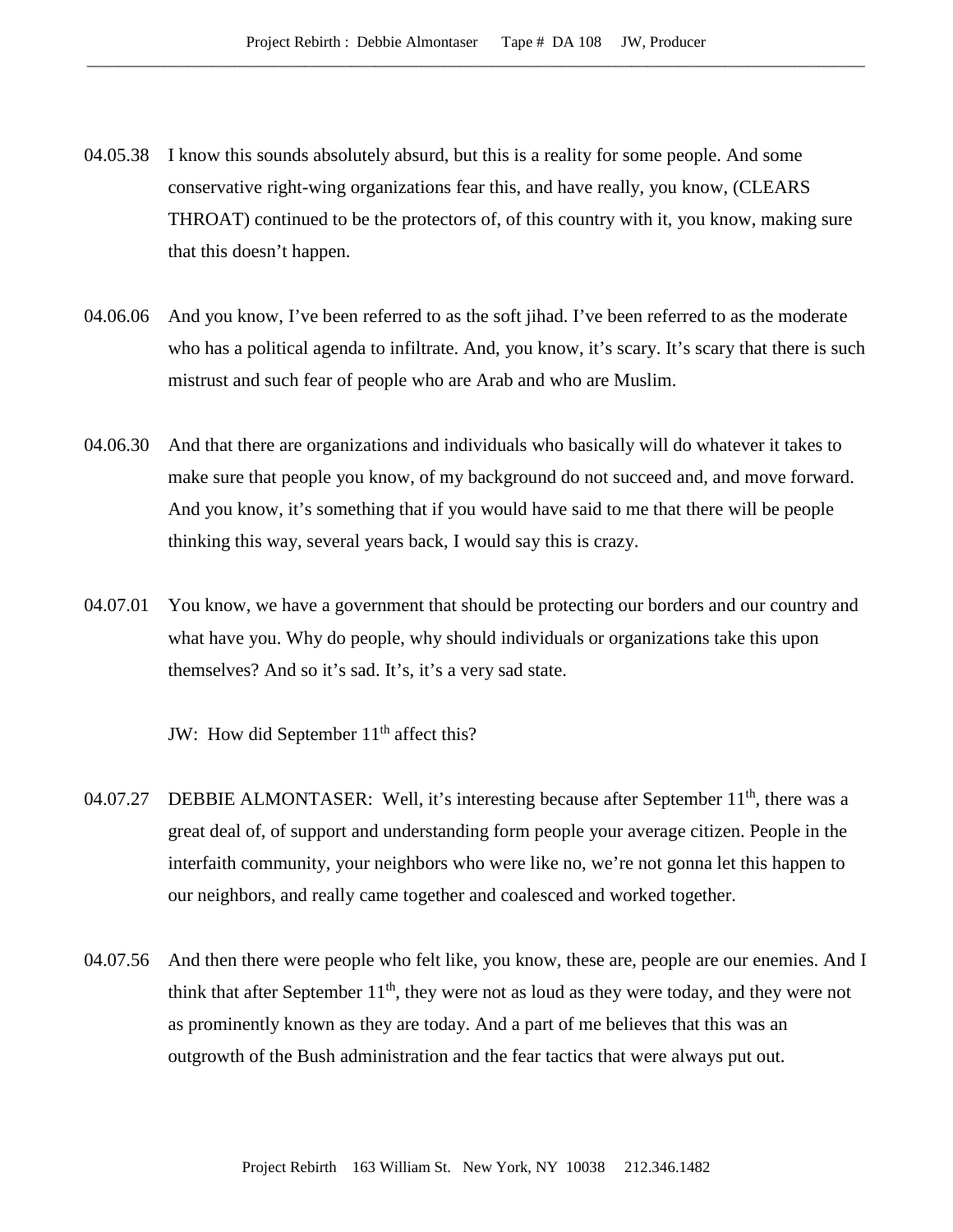- 04.08.30 That basically people felt that they needed to take this kind of role. And so I feel that that administration really nurtured the schism within our, you know, society. Of basically recruiting everybody and anybody to if they see something, say something. And you know, and help us you know, eradicate this enemy within kind of mentality.
- 04.09.00 And so I think that it became quite prominent in the academic field, with academics who were scholars in Middle Eastern studies, Arabic language. Or, you know, with academics who basically wrote or discussed matters on the Palestinian-Israeli conflict.
- 04.09.24 That they became the enemy within. And so you know, there are numerous cases across the country of people's work as well as tenure in some of these universities that were put to question.

JW: Do you consider yourself the enemy within?

04.09.46 DEBBIE ALMONTASER: Do I consider myself? No. I don't consider (~JW~)

JW: So you think people  $(\sim JW)$ 

- 04.09.50 DEBBIE ALMONTASER: I believe so. I, there are and I mean, it's on blogs, it's on (LAUGHS) you know, it's on video. I've been, you know, the, being called the (?) soft jihad simply you know, means enemy within. So having somebody who can sit there on camera and say this about me, it's quite astonishing. You know, and this individual, of course, has never interacted with me, never spoke to me (CLEARS THROAT). It's quite amazing.
- 04.10.28 Quite amazing that people can actually generate this kind of stuff and, and really get themselves to believe this.
	- JW: How have you changed since September  $11<sup>th</sup>$ ?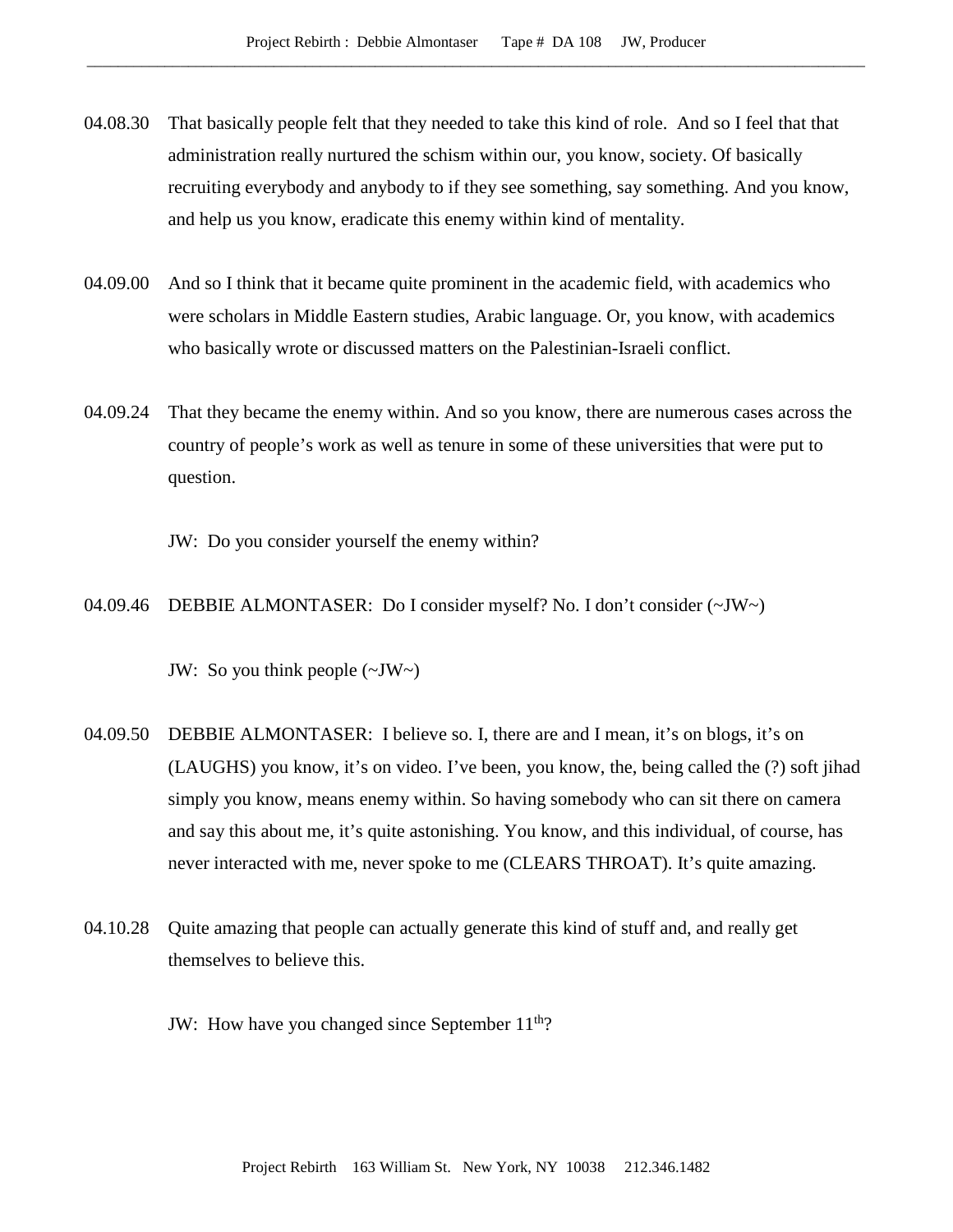- 04.10.43 DEBBIE ALMONTASER: How have I changed? Well, I (?) well, how have I changed? I think that my (CLEARS THROAT) my (?) principles remain the same. I'm very dedicated and committed to social justice, to building bridges of understanding among people.
- 04.11.10 To educating people, to you know, provide understanding on issues and matters. And I think the, the part of me after September  $11<sup>th</sup>$  was very, was, I was very active in terms of social justice, you know, very, you know, an activist.
- 04.11.40 I can't find any other word an activist (LAUGHS). And you know, during that time it was very much needed, it was required. As the years progressed and (CLEARS THROAT) and you know, there was this, this time where there was this, you know, opportunity to sort of like change gears and do more education and building bridges through education.
- 04.12.11 And you know, the whole thing with Arab Heritage week, you know, working in schools and in community-based organizations and cultural sensitivity work, and, and all that stuff. And sharing best practices, you know, nationally internationally.
- 04.12.29 And then of course, you know, continuing this work through establishing the Kahlil Gibran International Academy was just a natural progression of this work. And so we got there. And all of this happened, and I think that it's brought me back to that point of, you know, it's time again to fight for social justice.
- 04.12.57 And I think that where I am today is really, you know, fighting for my own personal rights as well as the rights of others. And so it's been, you know, a journey that's been hard. It's been a journey that's been painful. It's been a journey that I continue to grapple with, working in the system that I'm fighting. There are days that you know, I feel like I'm carrying a mountain on my back from 9 to 5 (LAUGHS).
- 04.13.36 And there are days that, you know, and those are the days where I have to deal with bureaucracy. You know, bureaucracy that, that impacts my work, and the work that I'm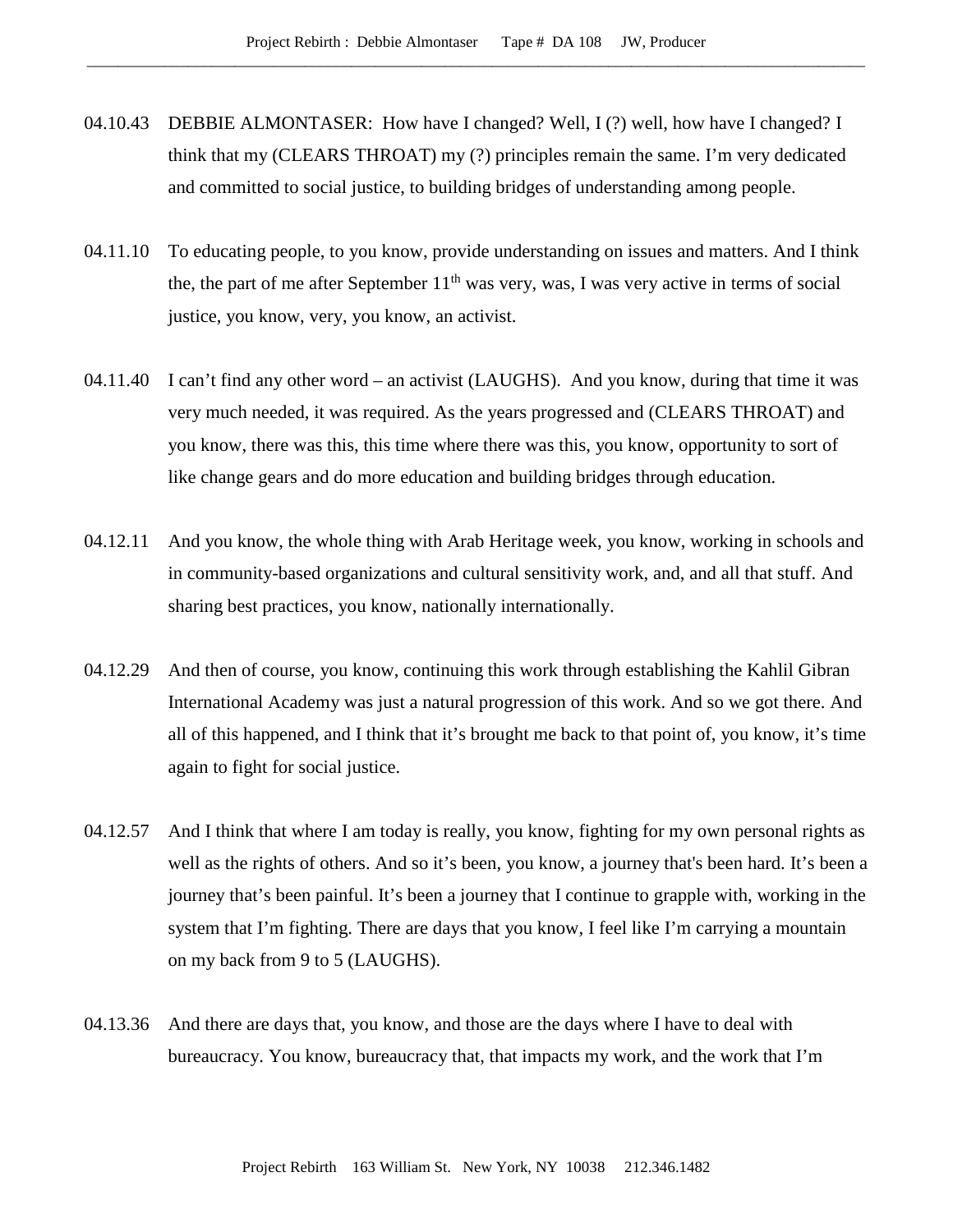doing right now. And also the mistreatment of other people in the system who basically just, you know, drift off into the sunset and let what happened to them happen to them.

- 04.14.06 And so I've seen a lot of people you know, be put in those kinds of situations and feel very powerless. And it, it hurts me to see that. I would say that at least I see this happening 2, 3 times a month.
- 04.14.31 And (CLEARS THROAT) hoping that my standing up to the system somehow would encourage others to do so. But it seems to (CLEARS THROAT) it hasn't. You know? It hasn't. And so it, you know, when I've seen that, I've simply said to myself I'm so fortunate because I think I would have probably (CLEARS THROAT) done the same thing if I didn't (?) if I did not feel safe enough to do so and have public backing and support.
- 04.15.08 I think that that, the one thing that I've learned is that that is a very important thing, you know, is to, and so all of my work after 9-11 - of bringing people together, all the interfaith work, the organizing, the mobilizing (CLEARS THROAT) paid off.
- 04.15.29 You know, I, through this experience, have been able to reap the, the fruits of my labor. You know, people who, you know, I work closely with have come to my aid and are supporting me and are there for me. And you know, as I mentioned earlier, there are people who simply have drifted away or never bothered.
- 04.15.56 And that's how you learn how your real friends and who (?) are not your friends. (CLEARS THROAT)

## (OFF CAMERA REMARKS)

JW: How has it tested your faith?

04.16.33 DEBBIE ALMONTASER: Wow (LAUGHS). Well, I have to say that it has not tested my faith. I think that this experience actually brought me much more, I don't want to say closer,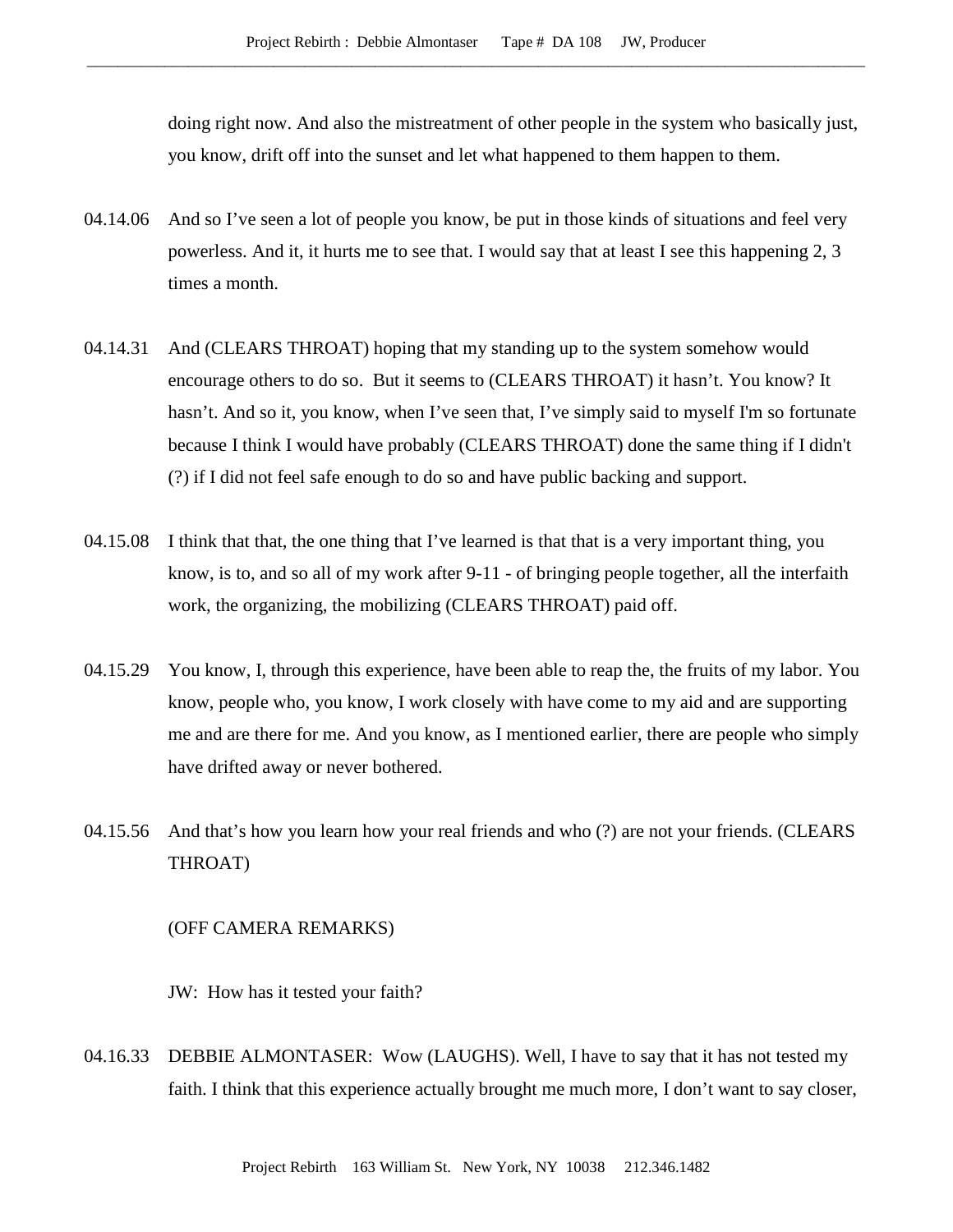'cos I think I've always been close. And I think I, I've really been more spiritually connected than I have in the past.

- 04.16.57 It's really, it, it's offered me a great deal of strength. And I think that my making my peace with this as, you know, this is the course of my destiny and, you know, this is something that was probably meant and written for me, and I just have to take it and know that there'll be something else coming up, you know? And to be patient, and to let this take its course and perhaps there will be something, you know, you know, along the line, down the line that, you know, will be my next calling whether it's a big calling or a small (LAUGHS) calling.
- 04.17.40 But just, you know, as they say, rolling with the punches. And getting through this. So I have really, you know, spent a lot of time contemplating and reflecting and, and just connecting and you know, with God and just asking for strength, you know, to continue through, through this journey, with, you know, with gracefulness and eloquence and clarity.
- 04.18.17 And just the strength, then, to just protect me and protect my family and to protect Naji, you know, health-wise, as we get through this. So.
- 04.18.29 It's you know, it's my (?) spirituality has played a really big role in all of this. Just really, (CLEARS THROAT) spending a lot of time you know, individually connecting and just praying and absorbing, absorbing everything, and, and just letting time take its course to offer me the clarity. And I feel that I've, you know, I have, I've gotten some of that clarity.
- 04.18.59 And I mean, when people see me and (CLEARS THROAT) and say to me, I, you know, I just really admire your strength, you know, and, and perseverance in this whole situation and how you've handled it so eloquently and gracefully. It's, it's just amazing. If it were me, I would have probably had a nervous breakdown, I would have this, I would have that. And it's the times that I, I just say I'm so grateful that God has really helped me through this.
	- JW: How would you describe the writing for you?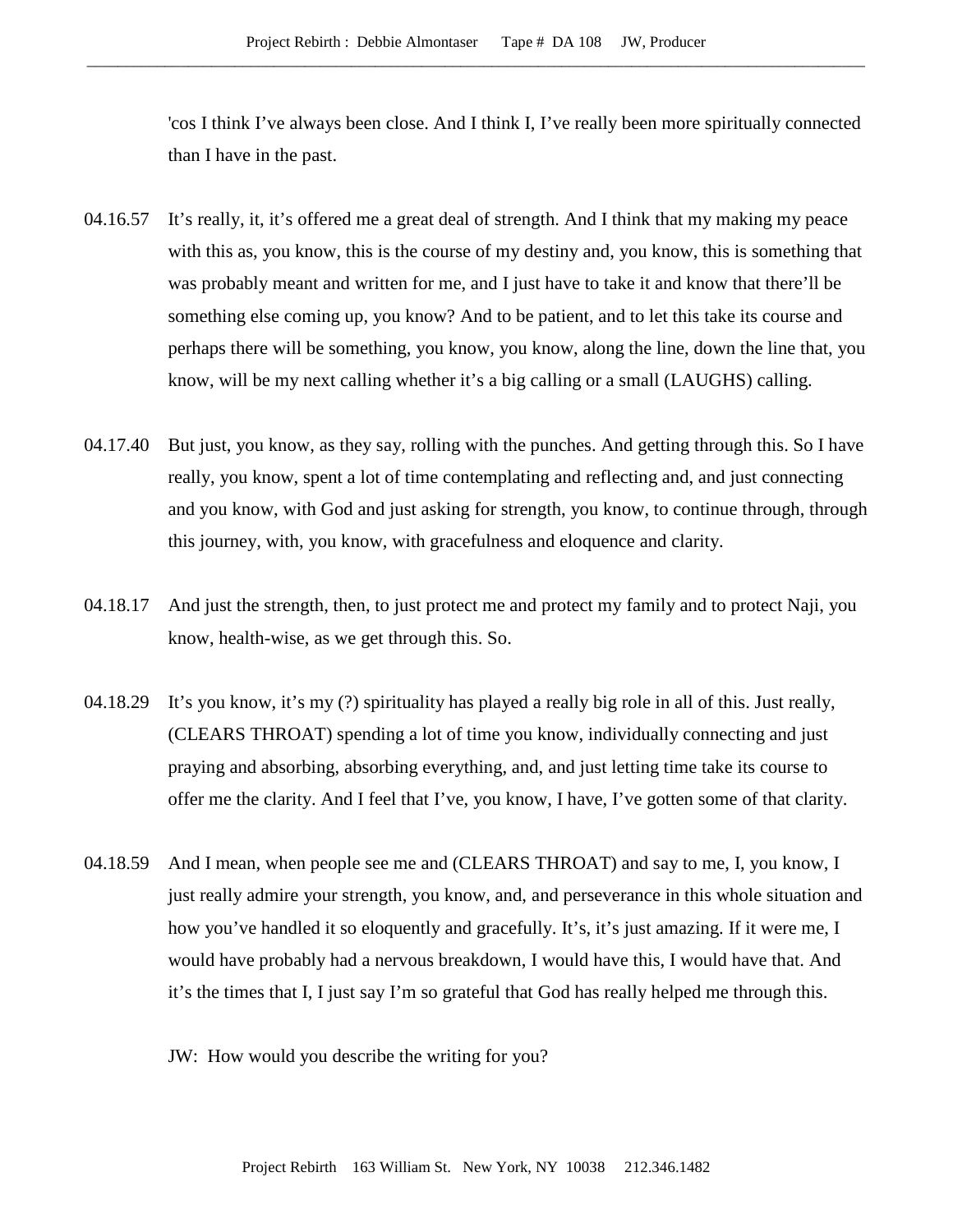- 04.19.45 DEBBIE ALMONTASER: (LAUGHS) Well. In 2007, you're gonna open (LAUGHS) the first you know, public Arabic dual language school in the country. And then there'll be a very bumpy, bumpy ride. (LAUGHS)
- 04.20.02 And you'll be thrown off the train (LAUGHS). I don't know. And yeah, it's, (?) a metaphor, but it's just, you know. It's the course of my journey and I'm you know, I believe that we all have journeys in our lives that we're meant to take. And so, you know, I could have simply gone the total opposite and said what the hell? (LAUGHS)
- 04.20.30 This is not what I wanted (LAUGHS). You know? But I don't think that would have helped. And probably would have, you know, made me very bitter and angry. And perhaps would have driven me to disengage, and I wasn't about to let that happen, you know? It's, it's not who I am, it's not what I stand for. And it's not the way that I've chosen to live my life, you know?
- 04.21.00 There, people (CLEARS THROAT) you know, and a specific community who've targeted me. And I have not allowed that to in any way, shape, way or form, taint my deep convictions of the work that I've done and that I will continue to (?) dedicate my life to. And so it, what it does show me is that there is, continues to be a great deal of ignorance.
- 04.21.32 And fear within our country, that needs to be addressed. And the way to address it is through education. And so my taking, you know, this road or journey forward is, you know, (CLEARS THROAT) to continue what I've set out in doing with my life and that is to educate people.
- 04.22.01 And if it means to educate them about what happened to me and the far bigger assault that it is on Arabs and Muslims in the post-911 world, so be it. Somebody has to do it. And I, you know, (CLEARS THROAT) take what has happened to me and have decided to take it in a positive way.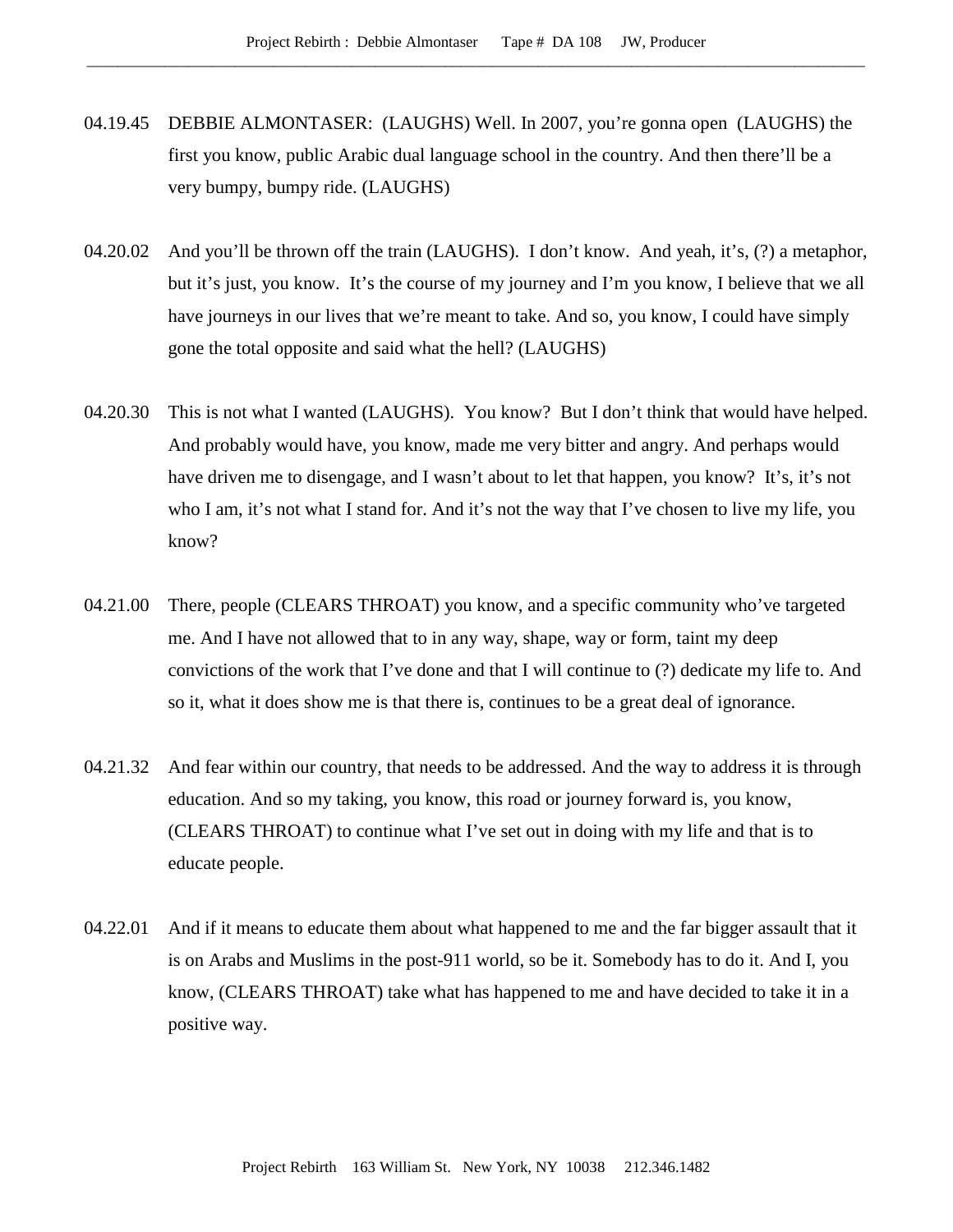- 04.22.27 And that is, here's what happened, and here's what we can learn from it. And so you know, people when first meeting me are just so at awe about how I've handled the situation. And for example, just the other night we were at the Interfaith center of New York for a fundraising dinner. And this woman who's never met me but read about this whole situation from afar, simply was some humbled to meet me, and then as we were eating dinner, she said you know.
- 04.23.04 I just, I, I wish there is a way to better understand the whole situation. 'Cos I just feel like people have gotten bits and pieces through the paper, through, you know, reading about it, and I don't know if you are open to my asking a couple of clarification questions? 'Cos I'm sure you're probably sick of this and don't want to talk about this any more (LAUGHS). And I said to her, on the contrary, I love when people engage me in a conversation about what happened.
- 04.23.33 And she looked at me with this bizarre stare (LAUGHS). She's like (?) so I said to her, I said I know it sounds really crazy, but I want to continue talking about something that's painful. People think is painful and, and that is painful. But the only way that I will help you understand the situation is by engaging you in a dialog about it.
- 04.23.56 And so I am very happy, and I have actually welcome the opportunity to be invited to your community to talk about this and lessons learned from this. And so she's like really? And I was like, yes. So anyway, she asked me the couple of questions, and she's like I'm so glad I asked you because I was just trying to figure out, you know, you know, you know, why were you wearing that tee shirt? (LAUGHS) And when I told her that I never wore the tee shirt, that I had nothing to do with the tee shirt, she's like oh, ok.
- 04.24.29 So. You know, it's, it's important. You know, because there is a lot of unanswered questions, there are a lot of people who have different understandings, and for me, it's not just about that, but it's really about here we are, 2007, now 2009, what is the reoccurring thing that continues to plague our country?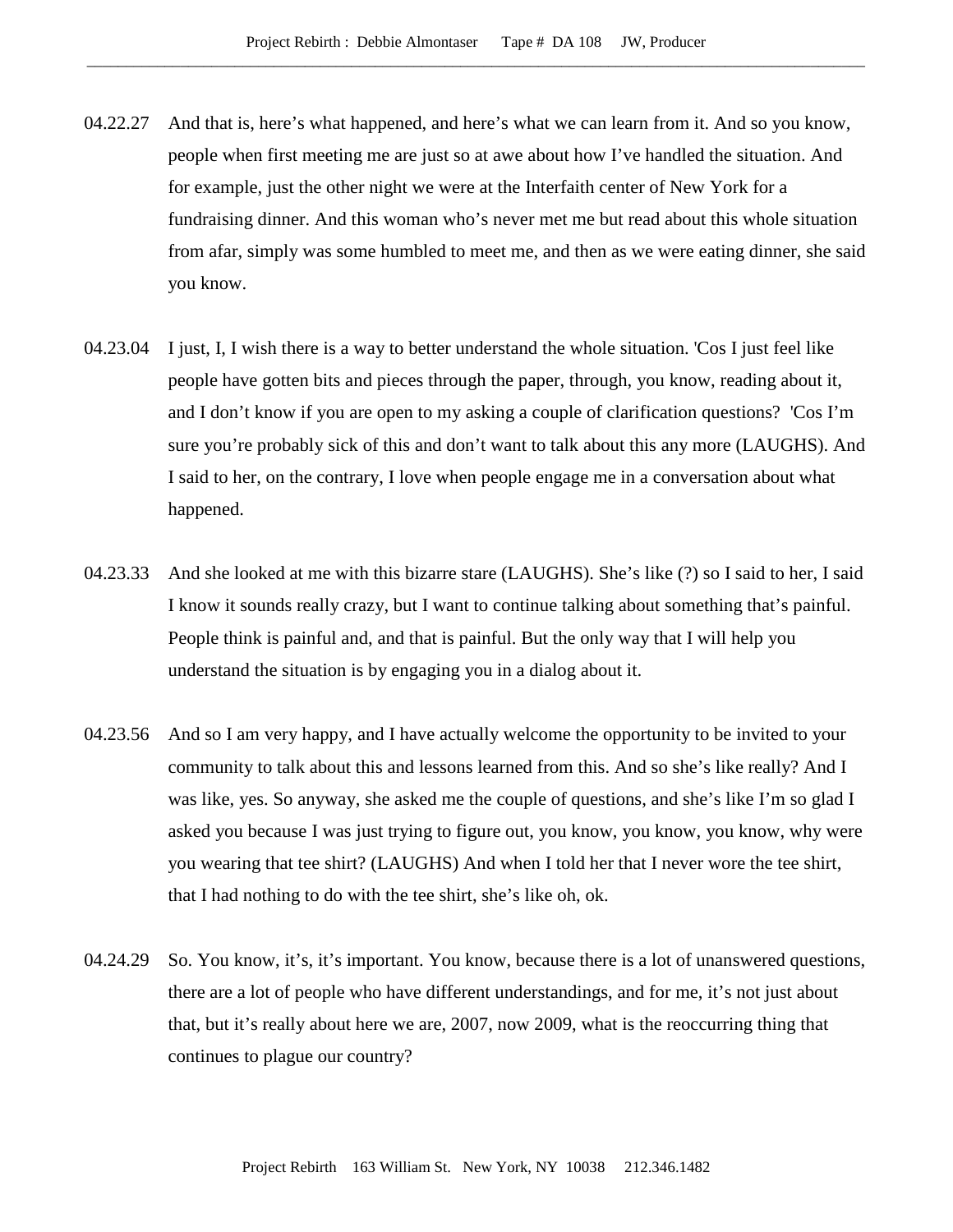- 04.24.58 You know, this is the question that I always like to frame it. You know? What's happened to me has happened to others, you know? The, the fear mongering, the, the racist comments and attitudes that continue to play out themselves, and continue to be excused or let, you know, just take their course and not be questioned, and not be challenged.
- 04.25.27 So it's something that's happened throughout the course of our history, you know? People were not outraged by the racism and bigotry that impacted African Americans for hundreds of years. In this country. Until finally, through the civil rights movement, that people became you know, utterly, you know, outraged by it, and decided to challenge it and mobilize around it. So.
- 04.25.57 You know, making those connections for people and helping them understand. And I think now the biggest challenge is that we have our first African American president, which I was totally (LAUGHS) shocked that it happened in my lifetime. But I'm so, I'm so glad to be living just for that. To see that happen. I just feel like it was the most incredible, incredible thing to happen to our country.
- 04.26.27 And, you know, so there is this notion of you know, racism no longer exists. And I think that this is now the new, you know, the new issue that we have to deal with and say no, it, it continues to exist and it has, you know, it rares many ugly heads. That we have to continue working and helping people understand that, you know, we have to continue fighting on issues that infringe on the rights of people.
- 04.27.00 Whether they are African American, Latina, Arab, Muslim, you know, any, any person who you know, is put in that kind of situation. So. So yeah, so that's where I am. I'm taking my story (LAUGHS) you know, and putting it on the road to help people understand that, you know, there are needs to be some serious questions asked.
- 04.27.27 You know, about where we are today and what we need to do.
	- JW: When you started this journey it started with a teachable moment?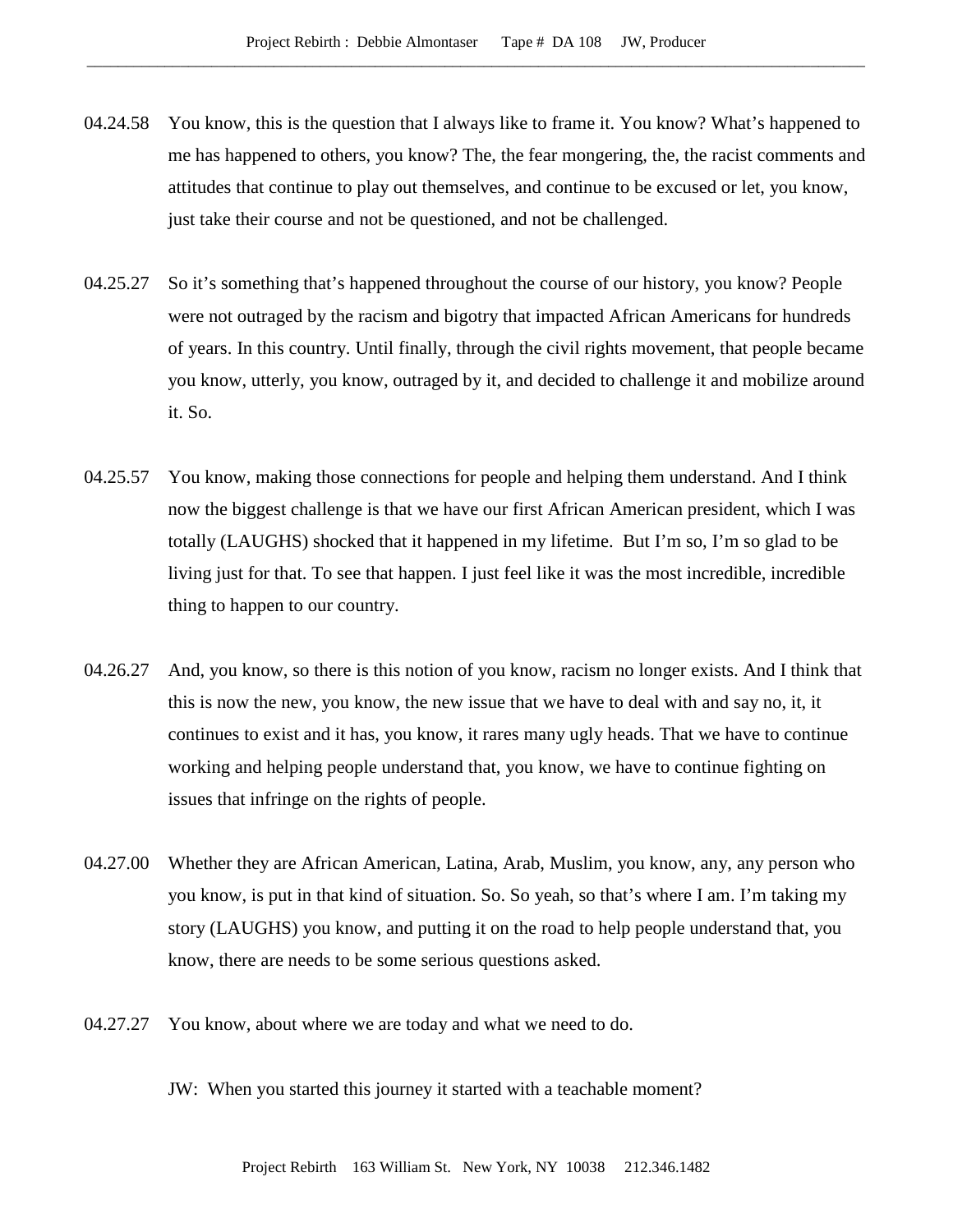DEBBIE ALMONTASER: It's continuing to happen.

JW: A teachable moment brought you down?

DEBBIE ALMONTASER: Oh, absolutely. (~JW~)

JW: Can you take me through that?

- 04.27.53 DEBBIE ALMONTASER: So what was my teachable moment with? Well, my teachable moment is, it's funny (LAUGHS). My teachable moment was trying to teach the stupid New York Post (LAUGHS) reporter on the root word of an Arabic word which she did not know. And rightfully, as he explained in the interview, there were multiple definitions and he was just curious to know what the root word is. And of course, I did ridicule him and say well, you are a reporter, you should have done your homework prior to speaking to me.
- 04.28.31 Said I did, but this is you know, I've, what I've found, I'm just curious. Little did I know that he was gonna turn around and hang me using my teachable moment. So.

## (OFF CAMERA REMARKS)

JW: It's a theme?

DEBBIE ALMONTASER: Oh, yeah, it's definitely a theme. You know.

JW: What were you gonna say?

04.29.01 DEBBIE ALMONTASER: I think that if I were to be able to do anything differently about what happened then, I would probably say that I would not have changed my giving him the root word and giving my explanation. Because that is who I am, and that's what I do, and what I do best is to help people better understand issues, situations.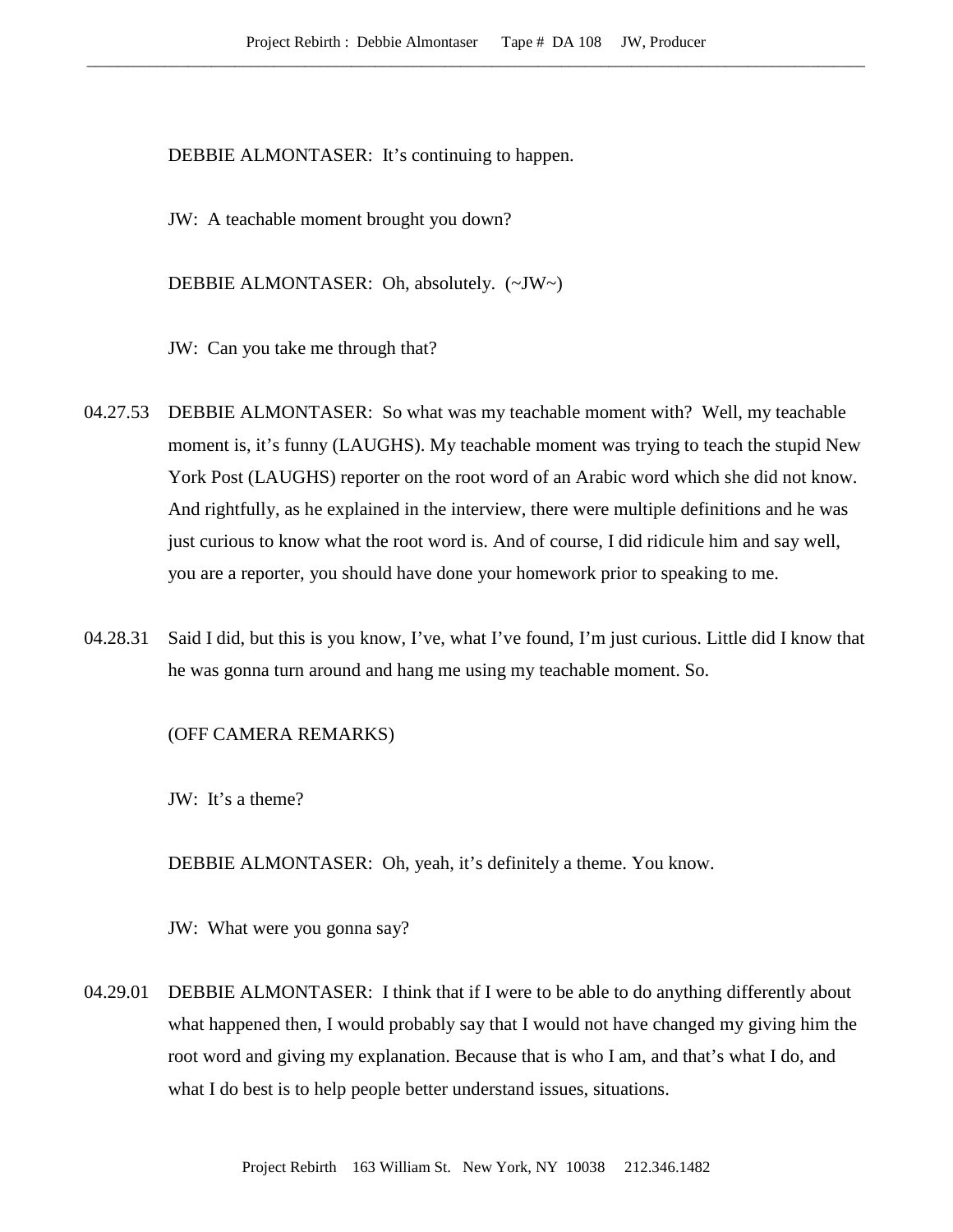- 04.29.30 I wouldn't do that differently. What I would have probably done differently is. Is probably immediately fight the DOE back. Like the day that they put out the, the press, the statement that they said to me that they wanted me to approve, which I revised and then I sent back and they only used what they originally wrote.
- 04.30.02 Is that I should have at that point fought back and publically called up the newspaper and said you know, the, those were not my words. The DOE, you know, put them out. So that's probably what I probably would have done differently. But anyway, it's, it's a moot point now. But. So it was a teachable moment, then.
- 04.30.31 I think you know the, the days after and the school opening and my being able to, you know, assess where I was emotionally, politically, was certainly a teachable moment for a lot of people. And in the days after, publically speaking about what happened, people were absolutely shocked to learn what they learned.
- 04.31.01 And basically said to me, many, many called and emailed, and said you know, you, you know, that was such a courageous thing for you to do. And you know, I, if I were in your position, I probably wouldn't have as much courage or would not be able to do it, it's such a huge thing to challenge an institution. And so for me at that point, it was like oh, my god this is big. You know, it, I knew it was big, but to hear other people say that this is a big thing you've taken on was quite overwhelming.
- 04.31.38 But at the same time, very gratifying. Because I knew what I was doing was setting precedence. You know? That this can happen to people. And so that, for me, was, you know, an eye-opener in terms of where I was. And, and continues to be.
- 04.32.00 And I think that in the weeks after, you know publically speaking about it and then filing the lawsuit and announcing that we filed the lawsuit and then going to the court, you know, to the lower court, and then appealing and then going back and forth and where we are today.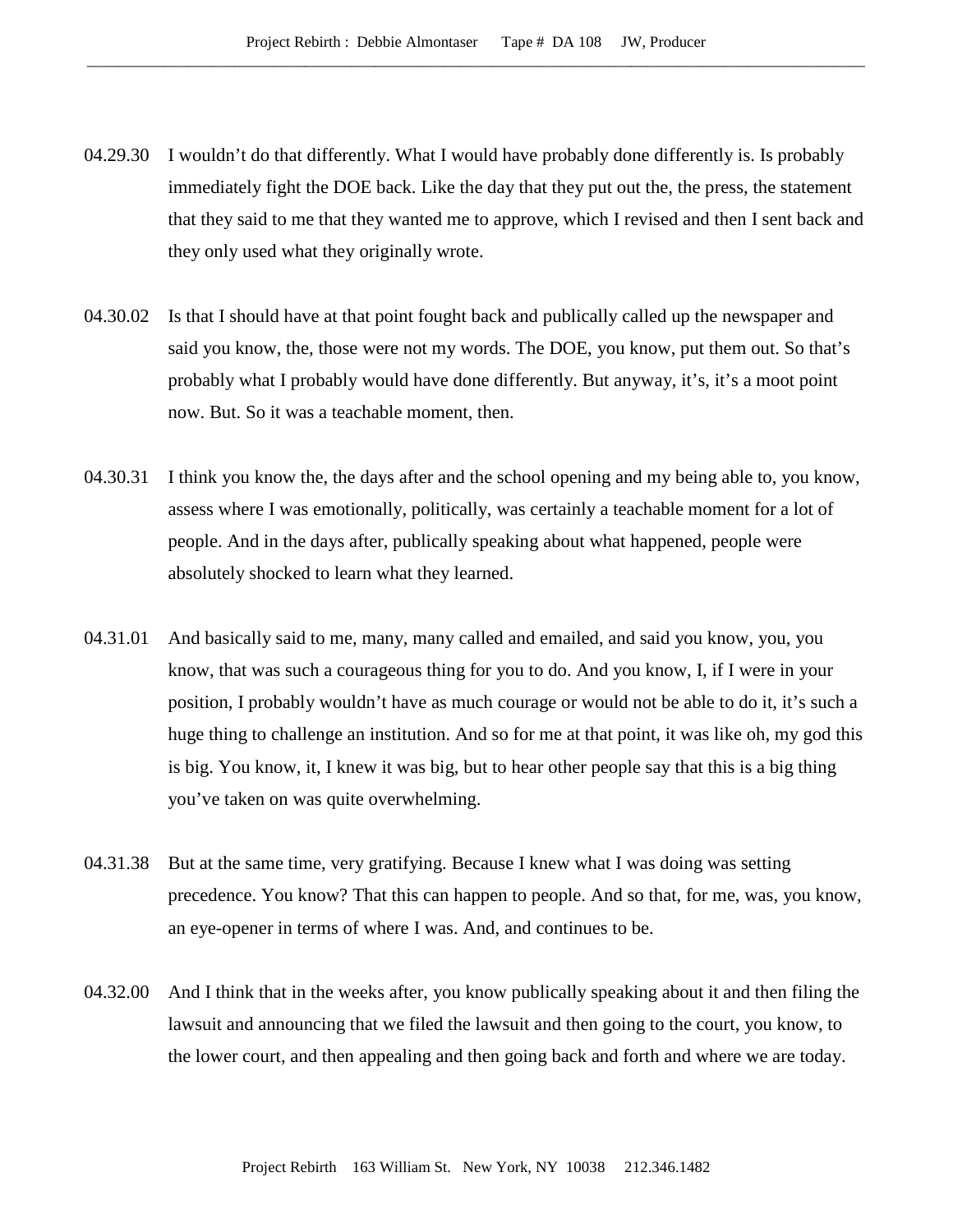And, and then also just the whole situation with how these people continue to antagonize me, the Stop the Madrassa Coalition.

- 04.32.34 Where they thought that they completed their job by forcing me out and not being entirely successful - their whole objective was to make sure the school never opened. The school did open, but they were continue to, to try to close it even after I was removed.
- 04.32.56 But I think what was a huge eye-opener was to see how threatened they were by me. By my speaking out publically, exposing their tactics, you know, sharing my story and how everything unfolded in the role that they played in all of this was really something that was very threatening for them. And I (?) this came to my attention actually early of (?) early of (?) January, 2008.
- 04.33.37 Where they were contacting my lawyers and saying, you know if she doesn't retract her story, you know, we're gonna file a lawsuit, defamation lawsuit, blahblahblah. So. At that time I simply said to them just you know, let's ignore it. We ignored it for a couple of months.
- 04.33.58 Then the New York Times (?) exposé came out or exclusive interview that I did with the New York Times, where I was on the front page of the paper on April 28<sup>th</sup>, 2008. And it you know, gave the entire situation from A to Z of what happened, which I have to say was very gratifying. And I felt vindicated, you know?
- 04.34.30 For the time and the commitment that was made by the reporter to spend, and the amount of coverage, you know, that they gave it was quite incredible. And so in the days afterward, they again contacted us and they're like we're gonna file a lawsuit unless she comes out and publically retracts everything she said about us. And you know, gets a retraction in the New York Times and publically apologizes to our, our clients.
- 04.35.07 And then Alan called me and he asked me what did I think? And I said to him, I will not apologize. The day I will is when donkeys fly. You can tell them that. And so (LAUGHS).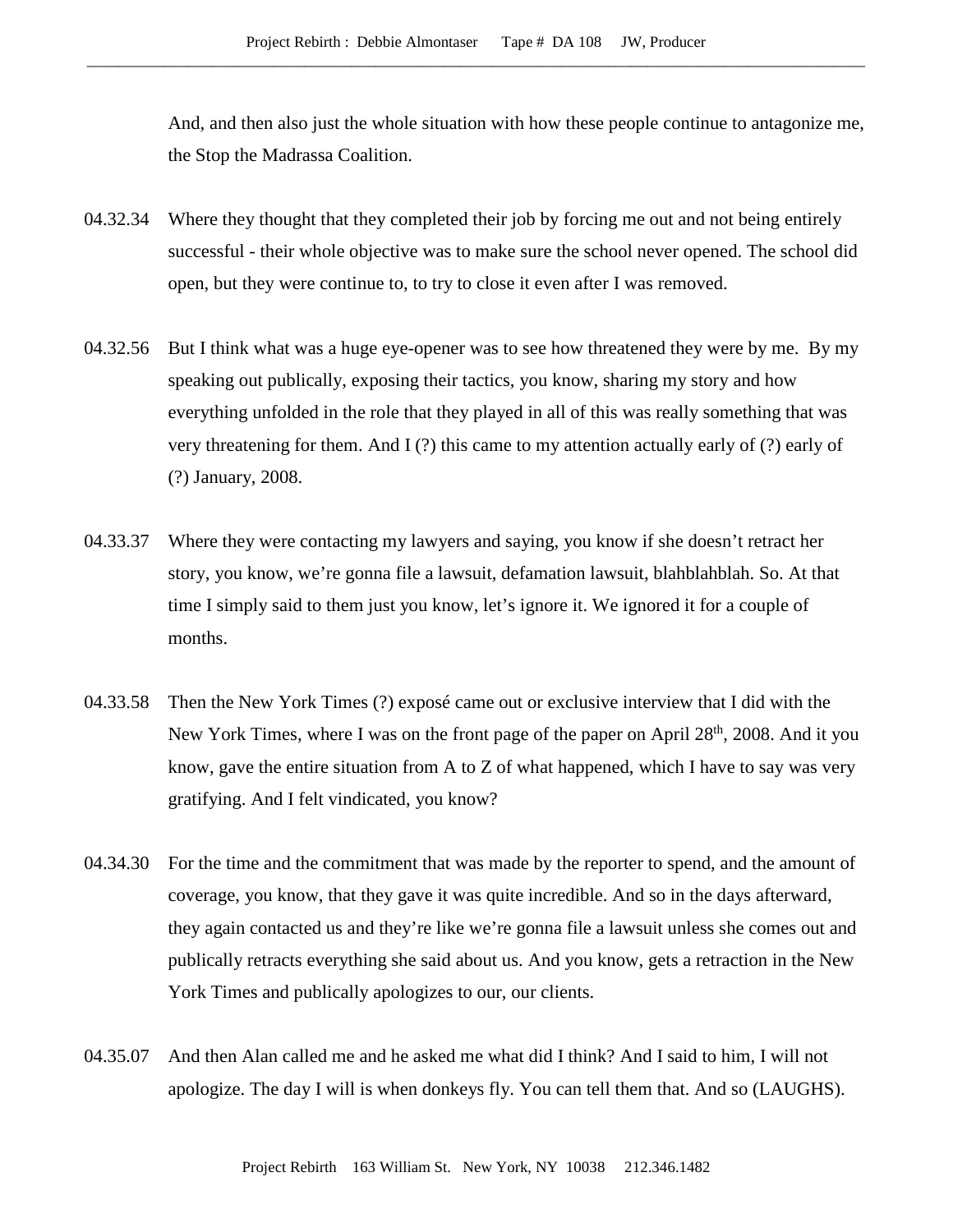He got back to them and said my client is not interested in doing anything that you're asking. And then they file a lawsuit.

- 04.35.29 And they filed the lawsuit and put out a press release (LAUGHS). And I was just shocked, not shocked that they filed the lawsuit, but I was shocked the New York Times actually covered it. You know, that the reporter decided to write about it, and she called me up. And wanted to get a comment from me, and I told her, no comment. I had no comments. I really didn't want to spend any time or energy around this issue.
- 04.36.00 My lawyer was away. Long story short, what came out of it is that, again, people came to my aid. And I have been fortunate to receive another wonderful lawyer who is very well-known and respected in the field of defamation, take on my case pro bono. And so it was all thanks to them putting it, you know putting out a press release in the New York Times covering it that this man was absolutely outraged that these people were, were you know, harassing me again, you know, in the court system.
- 04.36.39 So you know, it's been a wonderful experience to, to go and meet him and simply be told it's an honor and privilege to meet you and to, you know, take you on as a client pro bono, so. You know, life has been good, considering (LAUGHS).
- 04.37.00 You know? It's, I've been blessed with a lot of guardian angels. You know, it can't get any better than this. The people just want to, you know, to help me through this whole ordeal. Without me having to worry about financial, you know, representation and what have you. 'Cos I think that if I had to deal with that, I probably would have gone out of my mind (LAUGHS).
- 04.37.31 So. So again, my, the teachable moments for me are, is that you know, good always prevail over evil. You know? And so the good in, in complete strangers, you know, who believe in me and what I stand for has just been really tremendously gratifying for me to, you know, to see that there are people out there who have the same principles and understandings of life in the world as me and who are so giving of themselves and of their time, and.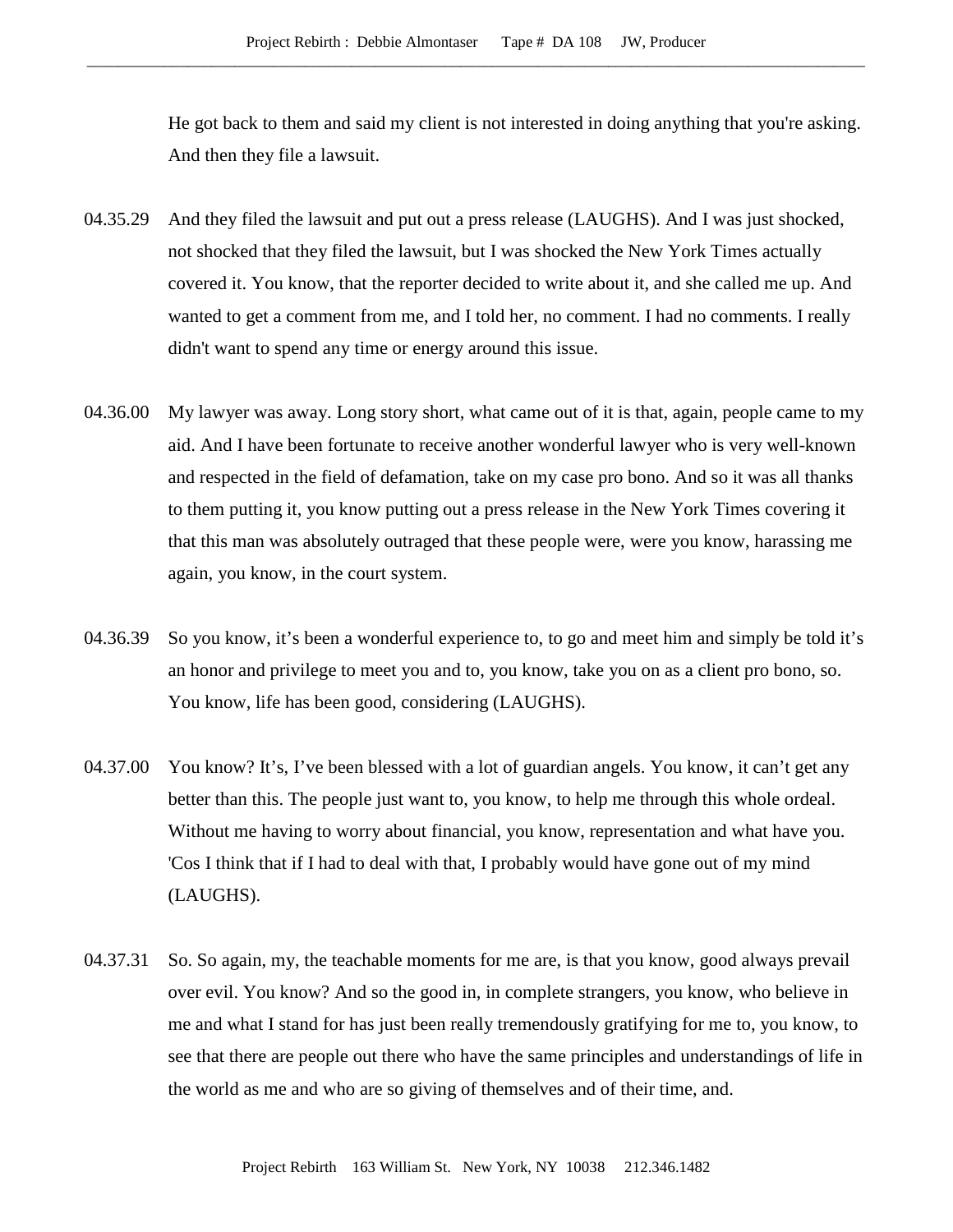04.38.15 And it's, it's just really amazing. Amazing, to, to you know, to meet so many wonderful people who are so giving and so kind.

JW: How do you feel about this country as an immigrant?

- 04.38.49 DEBBIE ALMONTASER: Well, if you would have asked me this question in let's see, October  $31<sup>st</sup>$ , 2008? Right? Yeah. ( $\sim$ JW $\sim$ ). Yeah, before the election (LAUGHS) the day before the election to be more specific.
- 04.39.09 I would have had very mixed feelings. Very mixed feelings about it, because I just, the Bush administration has made such a mess of our country. It's, it was 8 years of hell. And so I would say that  $(\sim JW)$

JW: For you personally?

- 04.39.32 DEBBIE ALMONTASER: Oh, oh, for me personally on my journey? (~JW~) I was like you know, as I said publically, you know what my American dream, what I thought my American dream was turned, you know, basically turned into an American nightmare (LAUGHS). At the hands of you know, a concerted you know, effort by a group of people and by government officials who really did not have the courage to stand up.
- 04.40.08 But I would say that you know, I've never in any way, shape or form, felt differently about being an American. I have always loved this country, even when it has, you know, had ugly moments.
- 04.40.28 But I think that now, with this administration, and just the course that we've, you know, the journey and course that's, that has so far been taken has been one that's really very pleasing to see and has really, how would I say? It's a defining moment for us? You know, and it's really, I want to say that it's reclaimed my, my love, my love and dedication to this country.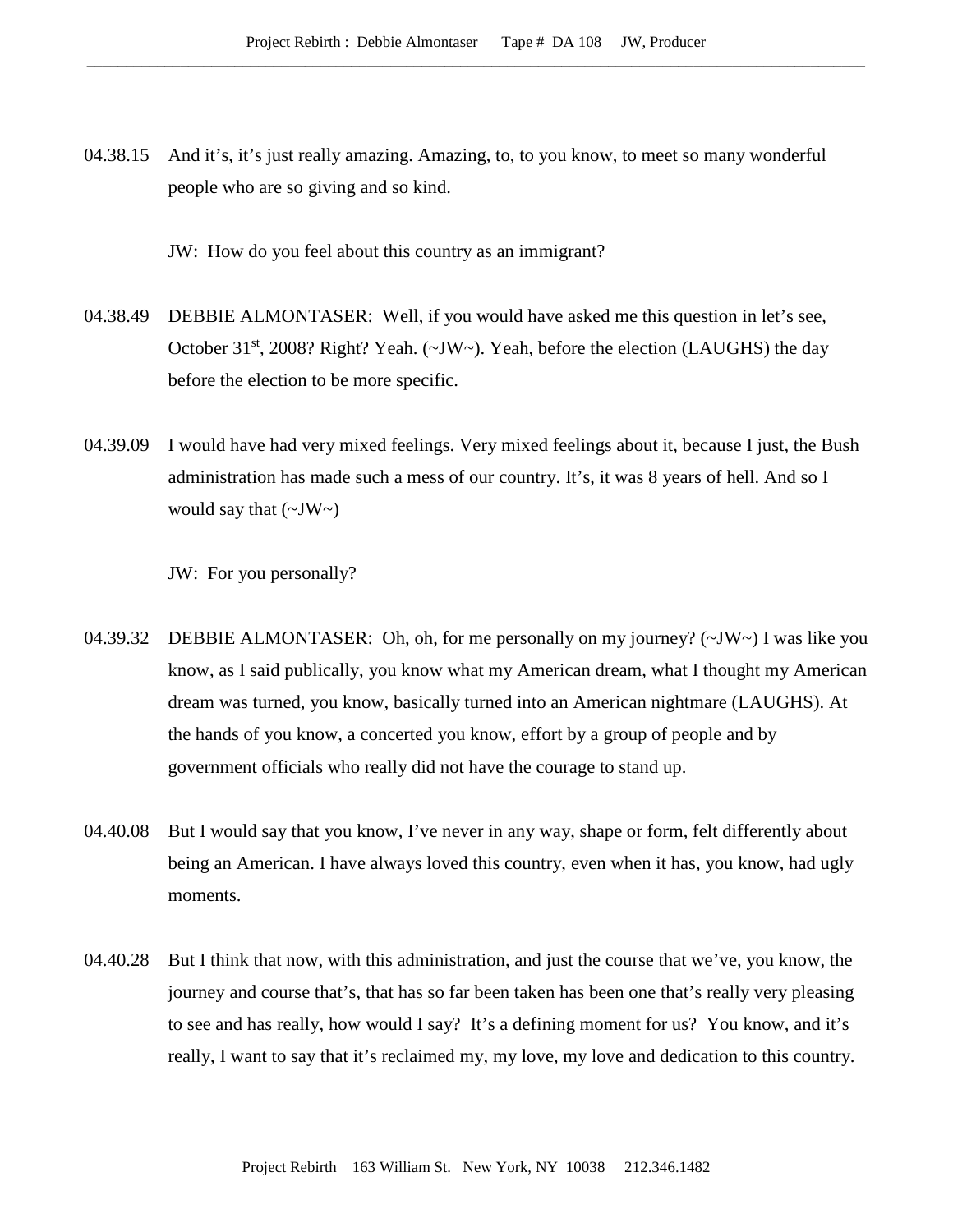- 04.41.06 Not that you know, I didn't love it or claim it as my home, but there were times that I just felt like I was an alien here. You know, and it was due to the government, you know, propaganda that unfortunately continued to play over and over.
- 04.41.27 That just ripple effect and you know, played out to make people who are of my community feel differently. And so to see that change has just been very, very heartwarming and comforting. I mean, I was anticipating, you know, had so much anticipation about the president's speech in Cairo.
- 04.41.57 And it was like oh, my god, you know, and I was reading all these articles about people speculating about what he's gonna say and what he's not gonna say and what it might be (LAUGHS). And gosh, the anticipation that it built. And I was just like I have to hear this and I have to hear it live, not that I got to go. But. I listened to it. I watched it, actually, live on, online, and it was just really, it was incredible. I found myself like crying throughout, just you know, to hear him, you know, his affirmation of the community within the United States, the long-standing history that Muslims have had in this country.
- 04.42.42 The contributions to civilization. You know, the, the role that Muslim Americans play and their, you know, place in society. It was just really, really wonderful to hear. And for him to you know, cite so many verses from the Koran and from actually Islamic history was just really incredible.
- 04.43.09 So you know, there is certainly good will and good intention on his part, to really carry us forward, you know, into the next several years. And I was just astonished that I did not hear the word terrorism or war on terror (LAUGHS).
- 04.43.29 At all. I was absolutely astonished. And just so. It was just very, very moving. And to see the people who were sitting there in that auditorium or listening to him was incredible. Absolutely incredible. And you know, all that's left now is, you know, for him to walk to the talk (LAUGHS).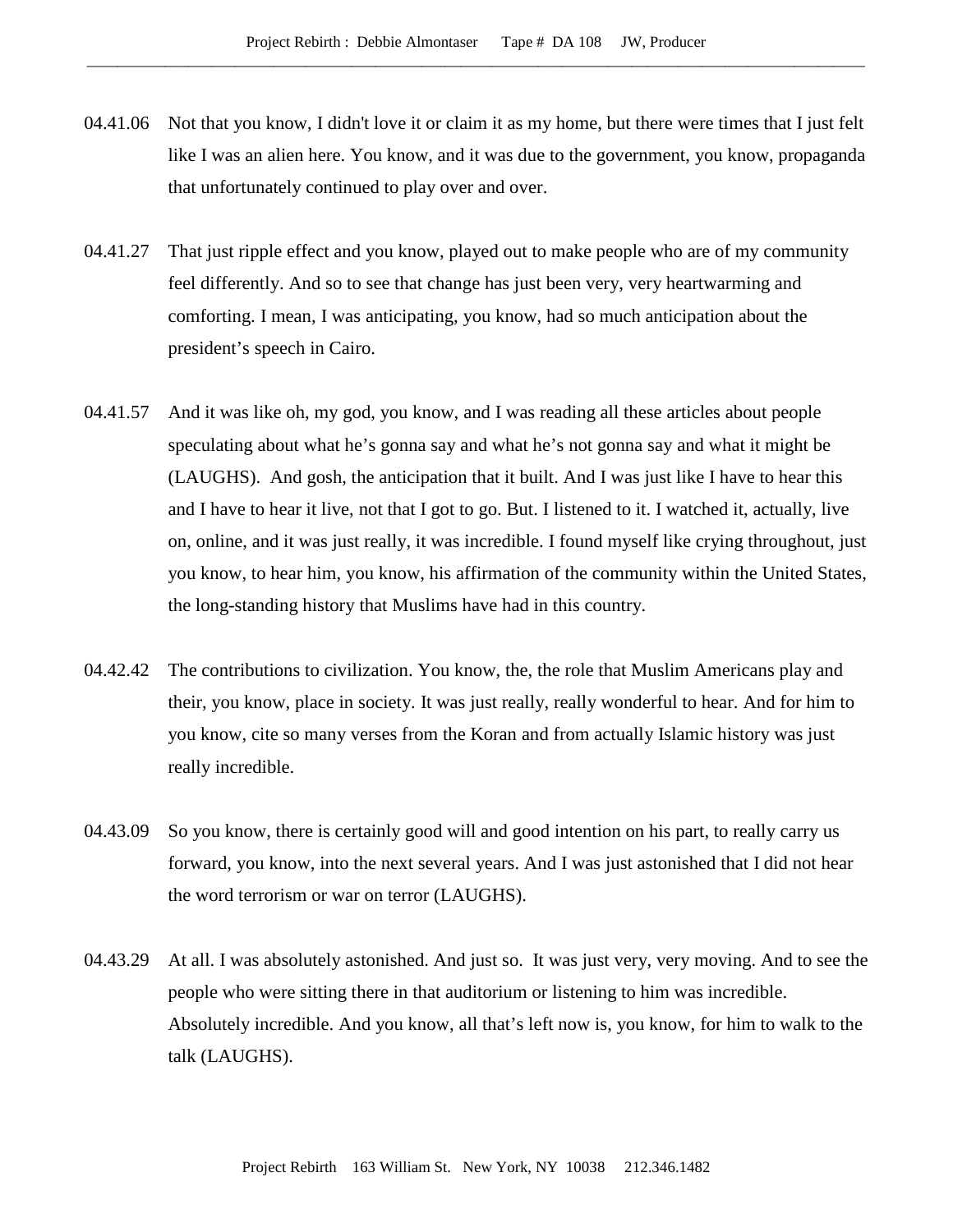04.43.57 And you know, I have, I have confidence that he will do his best, moving forward.

JW: How did it make you feel as an American?

- 04.44.05 DEBBIE ALMONTASER: Oh, my gosh. It made me feel like such a proud American. Like now I could go overseas (LAUGHS) and not have to feel like, you know, awkward about being an American. But now that we're, I feel like now we're much more connected to other nations and, you know, are on same level playing field.
- 04.44.30 That we're, don't you know, we're not this personified supreme, you know, arrogant country. So. it's, it's really gratifying, absolutely gratifying. And again, I feel like we're in a defining moment and, you know, changing the course of where we are, and you know, our level of respect in the world.

(OFF CAMERA REMARKS)

04.45.03 END OF TAPE # DA 111

# **TAPE # DA 112 Debbie Almontaser JIM WHITAKER, Producer/director PROJECT REBIRTH**

05.00.43 PICTURE UP

# (OFF CAMERA REMARKS)

JW: What are the lessons or the big picture of the journey for you?

(OFF CAMERA REMARKS)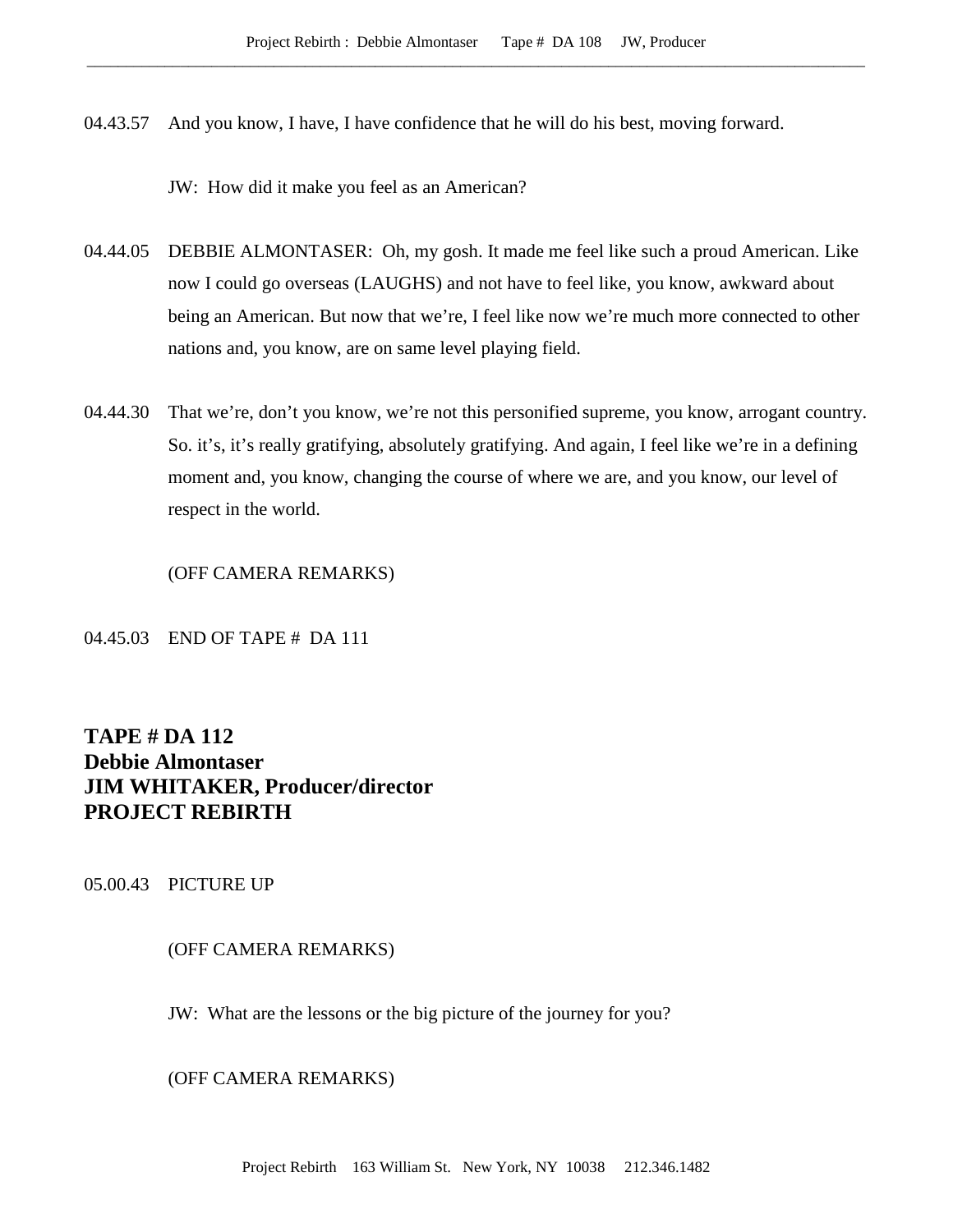- 05.02.56 DEBBIE ALMONTASER: Big picture. Well. I think that I've said for the most part that there still remains a great deal of (?) fear and misconception and ignorance about Arabs and Muslims in the United States and in general. So I think that, that, you know, that there needs to be more work in that area. Of helping educate the broader public about who Arabs and Muslims are.
- 05.03.29 And so my choosing to you know, speak out (?) to speak publically about what's happened to me and asking the questions where are we today as a nation, I think is really important, because it's two-fold. It's one, you know, sharing what happened and why it happened. And two, why is it happening and what can we do to ensure that this doesn't happen to others.
- 05.04.01 Whether it's Muslims, Jews, Christians, you know, any ethnic background. It just should not be happening, you know, and why is it that this continues to happen? I think that there needs to be a continued concerted effort around building bridges between diverse communities on a local – national - international (LAUGHS) level.
- 05.04.38 And so for me, I've continued to make myself available speaking at conferences, whether they're national or international. In a few weeks, I'm actually gonna be going to (?) Kazakhstan as a, a member of a five-member delegation from the United States.
- 05.04.59 I'm the Muslim representative who'll be talking or representing as a practitioner who's been doing dialog in interfaith coalition building among communities. So it's pretty exciting. Not anything that I lobbied or advocated for, you know, pursued. It just, I get a call from (?) Intersection International asking if I'd be interested and how great it would be to have me.
- 05.05.30 And hearing that this is going to be an international (?) conference that's being held where other nations will be sending individuals just made it sound very, very interesting. And humbling to actually see that there are other people that value the work that I continue to do, and who continue to see me as a, an asset and an important resource in this kind of work.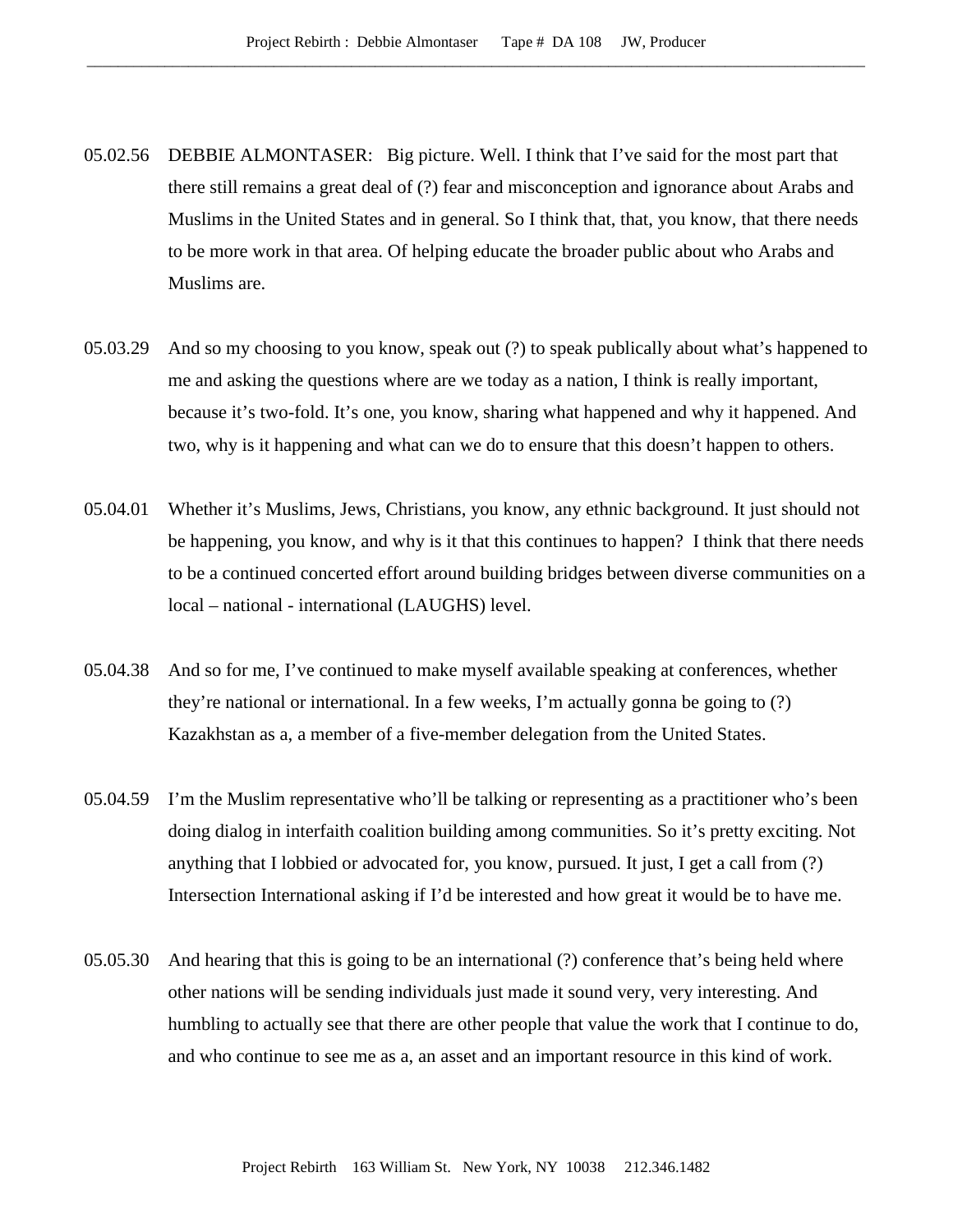- 05.06.00 And that they understand the geopolitical landscape of what happened and why it happened. And how they've been able to say well, we're not gonna let what happened interfere with our decision to support and advocate and promote, you know, this woman's work. So it's quite gratifying, you know, to have these kind of opportunities present themselves.
- 05.06.31 And you know, I continue to welcome them because it really, it's all about educating people and if I reach one out of ten people some way, that I'm able to connect with them, it's, it's good enough for me. 'Cos that's what it's all about.
- 05.06.51 And, you know, there, I think there needs to be a much more organized way of helping the academic world, you know, provide (COUGHS) people, particularly educators in the K to 12 world, with, with opportunities to teach Arabic as well as cultural studies.
- 05.07.24 And so one of my long-term goals is to actually develop a center at a university that would actually certify teachers to teach Arabic and cultural studies. Up until this point I have not found any university across the country that actually has a certification program for educators. They basically have every language you could think of except for certification in Arabic.
- 05.07.56 And so I have given this thought. I've gotten (?) not political, but public support in terms of speaking to key individuals and academia and, and you know, leadership positions across the city who are in support and think it's a great idea. And I'm in the process right now of doing two things that are really important for me to achieve this goal. And the first is actually to, to get my Ph.D.
- 05.08.32 In order for me to work on a academic level I do need to have a Ph.D. in order to eventually get tenure. So that is one of my primary goals. I think that, you know, in this journey that I do see myself working in the academic field. Sooner than later. I feel that I've exhausted my energies for a lack of better word in the K to 12 world.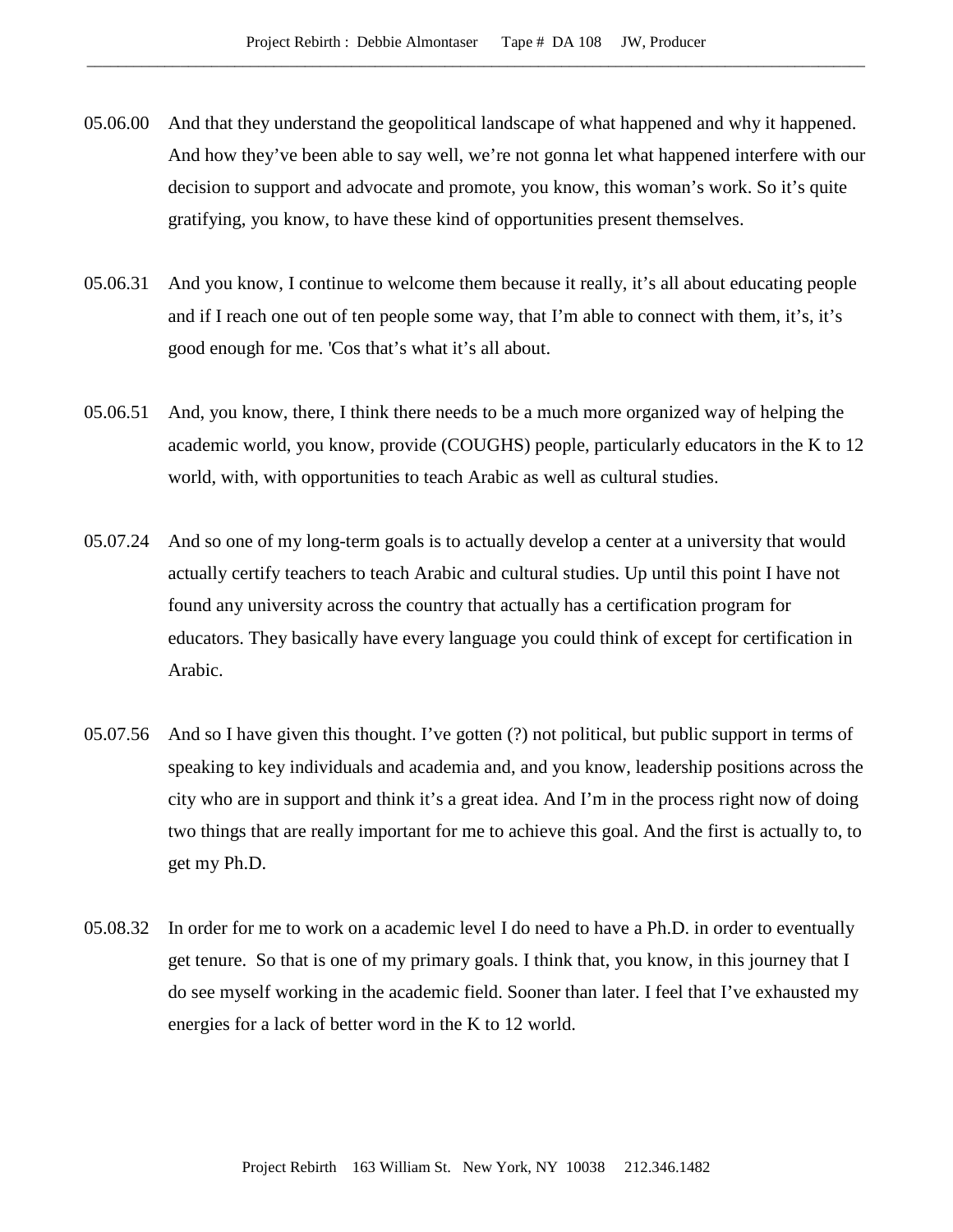- 05.09.06 Because of where, how things actually played out, you know? And I think that in an academic setting that people would be much more receptive to this kind of work. And so I think that, long term, that's where I'd like to see myself. And so number one is get my Ph.D. you know, to get the accreditation and the recognition that comes with such work.
- 05.09.40 And then continue to find an explore ways to raise funding for it.

JW: Are you enrolled?

- 05.09.49 DEBBIE ALMONTASER: Yeah. I'm actually going to Fordham University. And I will be focusing on urban, urban education leadership, and so my focus will actually be looking at bilingual and dual language programs in the United States. Their history. The inception of these programs, their history, the challenges that they faced.
- 05.10.18 And basically ending with what made you know, the Kahlil Gibran International Academy any different from those schools, from those programs. And basically really exploring what, what were the issues or things at play at this school, and what were the things at play with all the other programs that were established.
- 05.10..48 Yeah. I don't think I articulated it as the way I wrote it in my application. But.

(OFF CAMERA REMARKS)

JW: It will be education?

05.10.58 DEBBIE ALMONTASER: Yes, it will continue to be education. Yeah. (~JW~) I think it's very, very important that, that I focus on this area. Because bilingual and dual education continues to be marginalized. And basically (CLEARS THROAT) over the course of the past ten years, the program, these programs or this approach has really been undermined by the Bush administration's push of you know, the No Child Left Behind, and No Child Left Behind Act has really compromised these programs.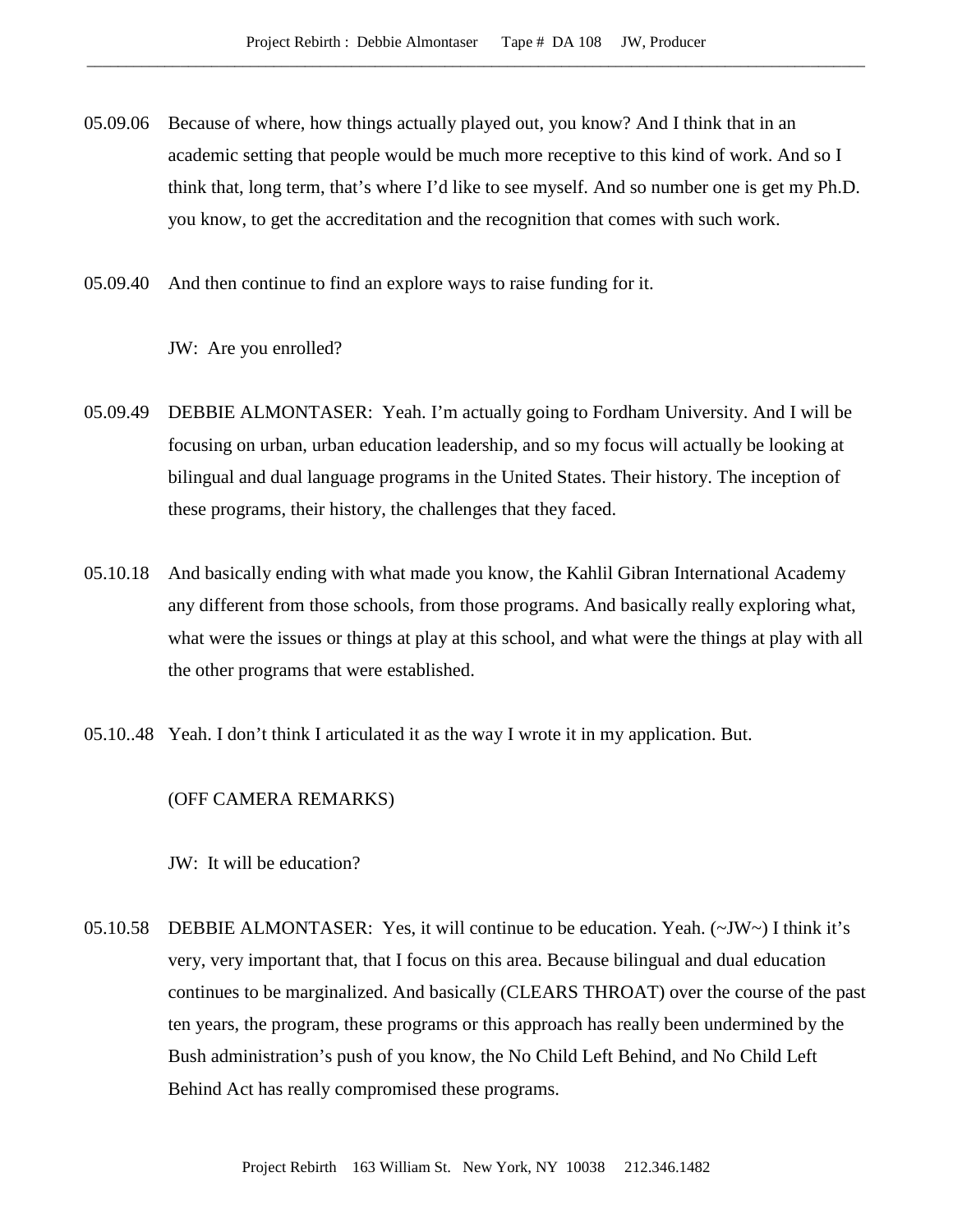- 05.11.44 So looking at that and why is it that we, in the United States, are not encouraging schools to teach multiple languages and having young people actually graduating high school with multiple languages other than one, if they're lucky.
- 05.12.03 If they're lucky, two, English and whatever foreign language that they take. So why is it that we are in the bottom of the totem pole, you know, worldwide when you have schools that are actually encouraging young people to have three to four foreign languages under their belt.

JW: Will you continue to speak out?

05.12.23 DEBBIE ALMONTASER: Yeah. Yeah. I just have to figure out how I'm gonna schedule all this (LAUGHS). Yes. Absolutely. I welcome the opportunity to be invited to any university community organization, house of worship, to talk about the making of KGIA and where it is today. And, and how important it is to support such schools as well as where we are today as a nation.

JW: What thoughts do you have about the site of 9-11?

- 05.13.10 DEBBIE ALMONTASER: I've been following it as best as I can every time that it makes the paper  $(\sim JW\sim)$ . And of course, every time that we drive by it on the Westside highway, of course, it's something that stands out. You know, stands out physically as well as emotionally.
- 05.13.32 And I'm, I have to say I'm very surprised that you know, the, the course of action to get things done in that part of the city, it's just been really shocking to see how slow things are. And also how political things are (LAUGHS).

(OFF CAMERA REMARKS)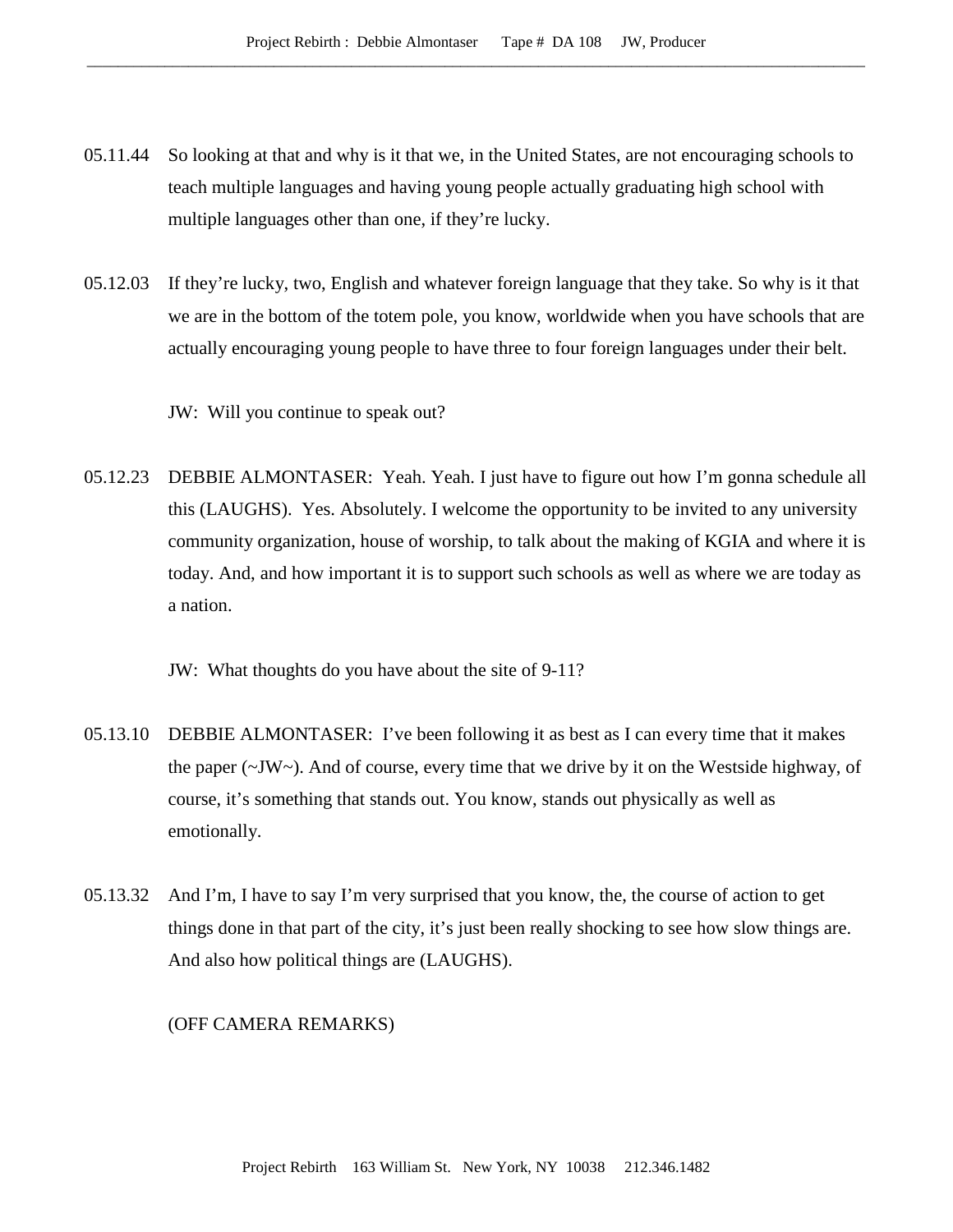05.13.56 DEBBIE ALMONTASER: No, I'm not shocked by that. But just how political things are, and that it's individuals' political agenda that continue to undermine, you know, things getting done, unfortunately. (~JW~) I have, I have to say that I do have somebody who works at the, at the September  $11<sup>th</sup>$  memorial museum. (~JW~)

## (OFF CAMERA REMARKS)

05.14.26 DEBBIE ALMONTASER: So every now and then we get together and she just shares with me all of this crazy stuff that's happening there (LAUGHS). I'm like how is it that you're still working there? I'm shocked. (~JW~) Yeah. So. Yeah, so I don't know. I don't know like and it's amazing. Because you know, the work that she's doing now and trying to get curricula out and educating people about it and involving schools and it's just really great, you know, and I can't think of a better person who's who would be good for the job.

JW: How do you think of the day of September  $11<sup>th</sup>$  now?

- 05.15.14 DEBBIE ALMONTASER: How do I think of it? It's still you know, it's still a raw wound. I don't think that we or I will ever forget, you know, that day and what that day holds.
- 05.15.30 And you know, it's, it's one of those days for me as well as many others that was a defining day, you know? And that really put people to the test of, you know, what are you gonna do, what are you gonna do about this? So it was really my first official call to service in terms of I could you know, do something about this and help others, or I could just do as many chose to do, not do anything and try to move on with my life.
- 05.16.08 And so you know, it, it connects, always connects back to me for me, you know, my call to service. That it took, you know, a tragedy such as that to really make me stand up and say I want to do something about this.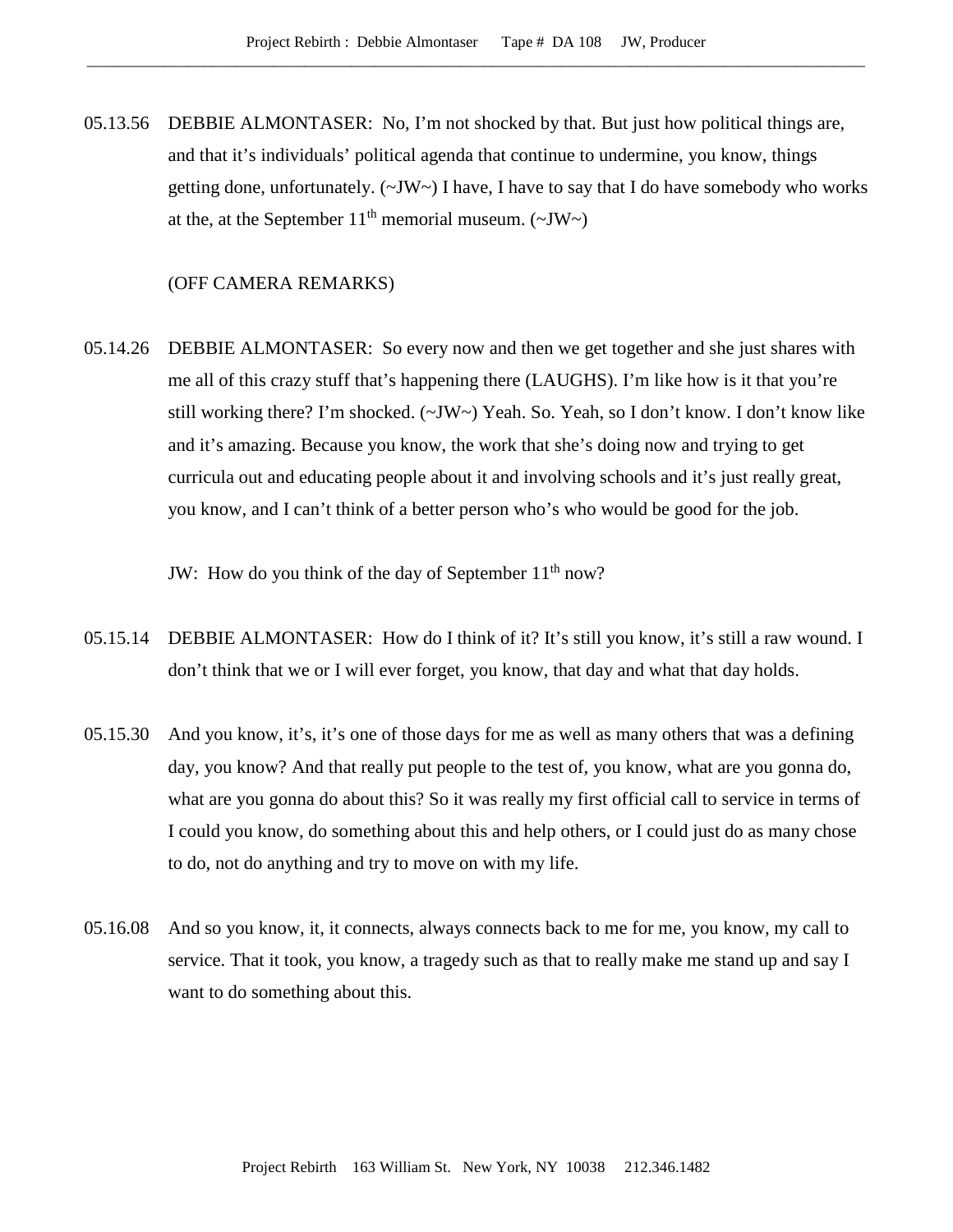- 05.16.29 I want to help people and I want to educate people and I want to bring people together. So you know, it certainly has a significant place in my memory, in my data base, in my (LAUGHS) history. That, you know, you know, it's, yeah.
- 05.16.58 It's a, it's a hard thing. It's a hard thing and every years as we you know, we close it, it's very interesting. You know, as to where people are and how people are handling it. And, and just you know, where we are as a nation. So it'll be interesting to see how things happen this year under Obama.
- 05.17.28 What will his speech be? Will he come to New York? Yeah.

JW: Any closing thoughts?

05.17.43 DEBBIE ALMONTASER: (MID-STATEMENT) Naji, it's so funny (LAUGHS). He had like a laundry list of things for me to talk about. (LAUGHS)

JW: Did you talk about them?

05.17.50 DEBBIE ALMONTASER: I think I did. He's like make sure you mention the academic, academic educators' letter and all the awards that you got. And (LAUGHS). He's so funny. He's so funny. What else did he say? Let's see, the academic letters, yeah. All the awards that you got. Yeah, I can't remember what the rest are, but it was pretty funny. So I did get them in, though, so you can vouch for me (LAUGHS).

### (OFF CAMERA REMARKS)

JW: Your path was so dictated to by the day – and you combined your original goal with your call. What was your dragon slayer moment?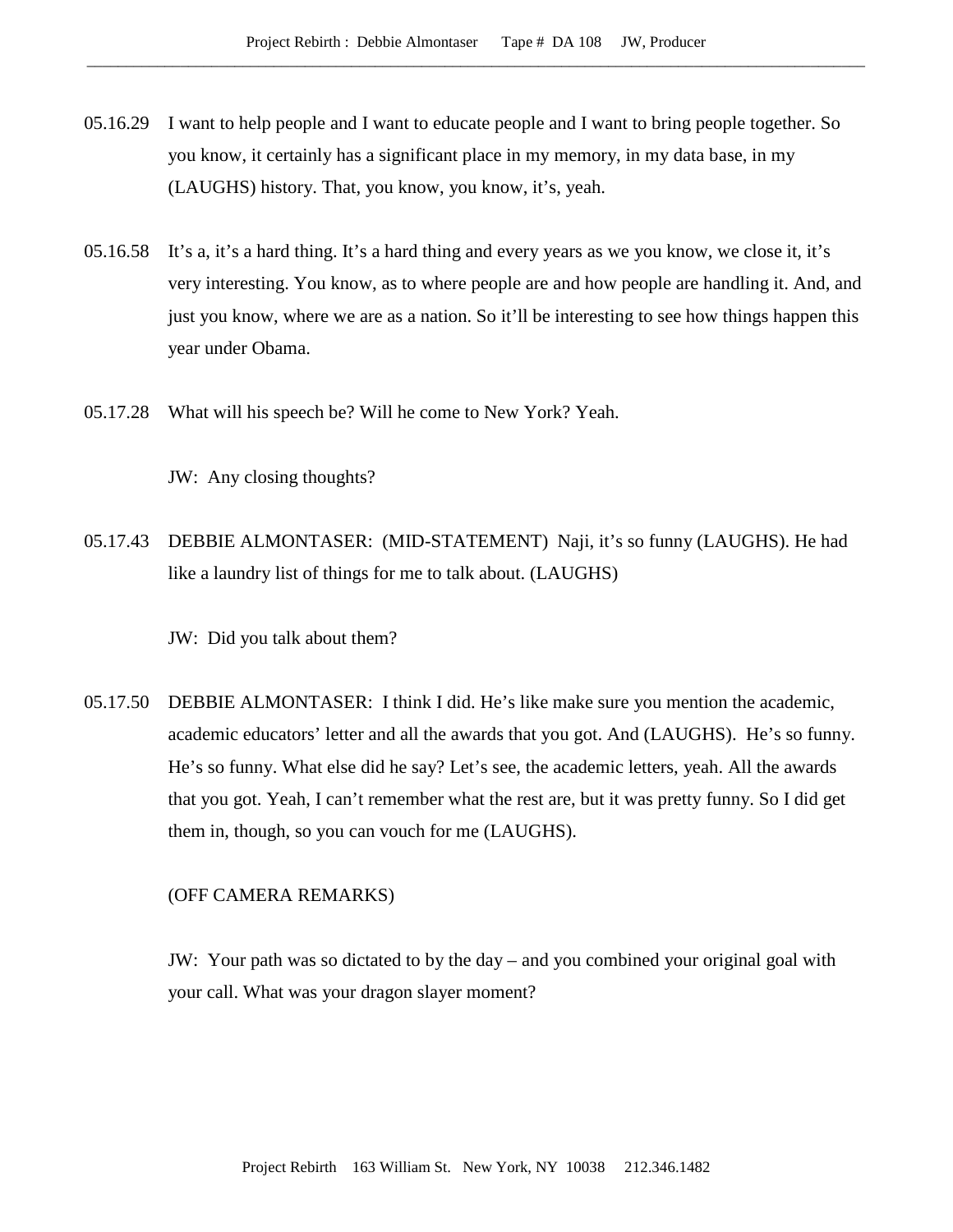- 05.21.49 DEBBIE ALMONTASER: I still don't have, I don't know what it (?) all of this, I don't. I still, Jim, I'm still processing all of this. I think probably like you said, if you ask me in two years (LAUGHS) we may have an idea.
- 05.22.02 In terms of, is there a, a dragon, right? A dragon that I feel that I've slained (STOPS)

## (OFF CAMERA REMARKS)

JW: Did you break through in any way in the past year?

- 05.22.28 DEBBIE ALMONTASER: Yes. I, I think the one thing that I broke through is my own personal fear of challenging an institution and a city. It was as I mentioned earlier, a very daunting and huge responsibility. To wrap my head around. But I knew deep down in my heart that if I didn't, and I let this go unchallenged and unspoken of, that I would have let down the cause.
- 05.23.07 The, the social justice cause. And I could have simply continued doing what I was doing and pretended like nothing happened. And allow the public to think otherwise. But I just would not have been able to live with myself.
- 05.23.25 And so I think the one thing that I have, that, that I think that I have been able to come to terms with and say I'm gonna take this on, is taking on the Department of Education and the city. It's huge (LAUGHS). It's a huge thing. And it takes, as I've been told by a lot of people, a lot of courage and stamina to do it.

JW: What fear did you as a person slay?

05.24.25 DEBBIE ALMONTASER: I was confronting my own fear of, of being able to do this. My (CLEARS THROAT) my courage, my, you know, did I, do I really have what it takes to do this? You know, and, and I think that we all as individuals have, you know, this, this place that we take ourselves, of feeling in-confident, and feeling unworthy of ourselves.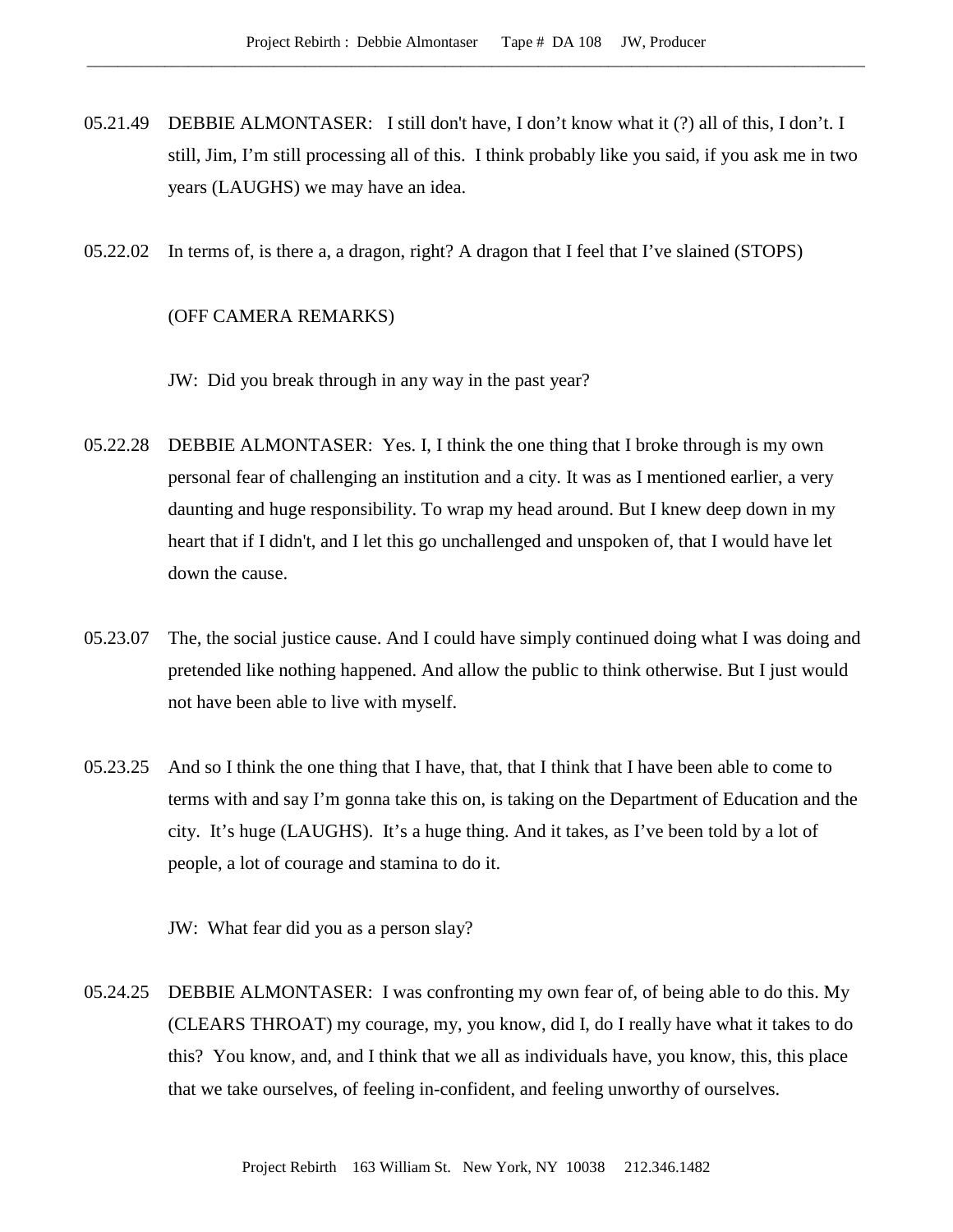- 05.25.00 And, and really putting ourselves down. And I know that those were, that was like I won't be able to do this, you know? (CLEARS THROAT) You know, they'll crush me. You know, they, they'll really, they'll, you know, I by the time that this is (?) you know, if this ever ends, I will practically have nothing and nobody. I'll lose everything. Those were the things that I worried about.
- 05.25.31 And that I had to confront and say I am worthy of this cause. I can, you know, I have to do this. I could do this. Really believing in myself and saying that I have to do this. And that I have to do it for others.
- 05.25.53 And so really (CLEARS THROAT) battling with you know those voices in my head that were saying you don't have to do this. Just move along with your life, and you know, pretend like nothing happened. And accept that you and people at the department and the mayor's office will know what really happened. And I just couldn't do that. I couldn't do that.

JW: Whose voices were telling you not to do it?

- 05.26.37 DEBBIE ALMONTASER: I think that some of them, I overtly, I, I don't know if any of them thought that way over (?). But I'm sure that there are hidden, hidden, you know, what's the word I'm looking for?
- 05.27.00 Feelings or thoughts you know, that Michael that day (LAUGHS) had. I think that it's certainly something that I would say that the mayor has. You know? The mayor has been blatantly - what's the word I'm looking for? I don't want to, has been blatantly unsupportive, in terms of the Arab and Muslim communities in New York.
- 05.27.35 He's, he's only given of himself very little. It has never been on equal stance as other communities. And a prime example of that is that 2005 Arab Heritage was inaugurated. There was a breakfast in July. These breakfasts continue.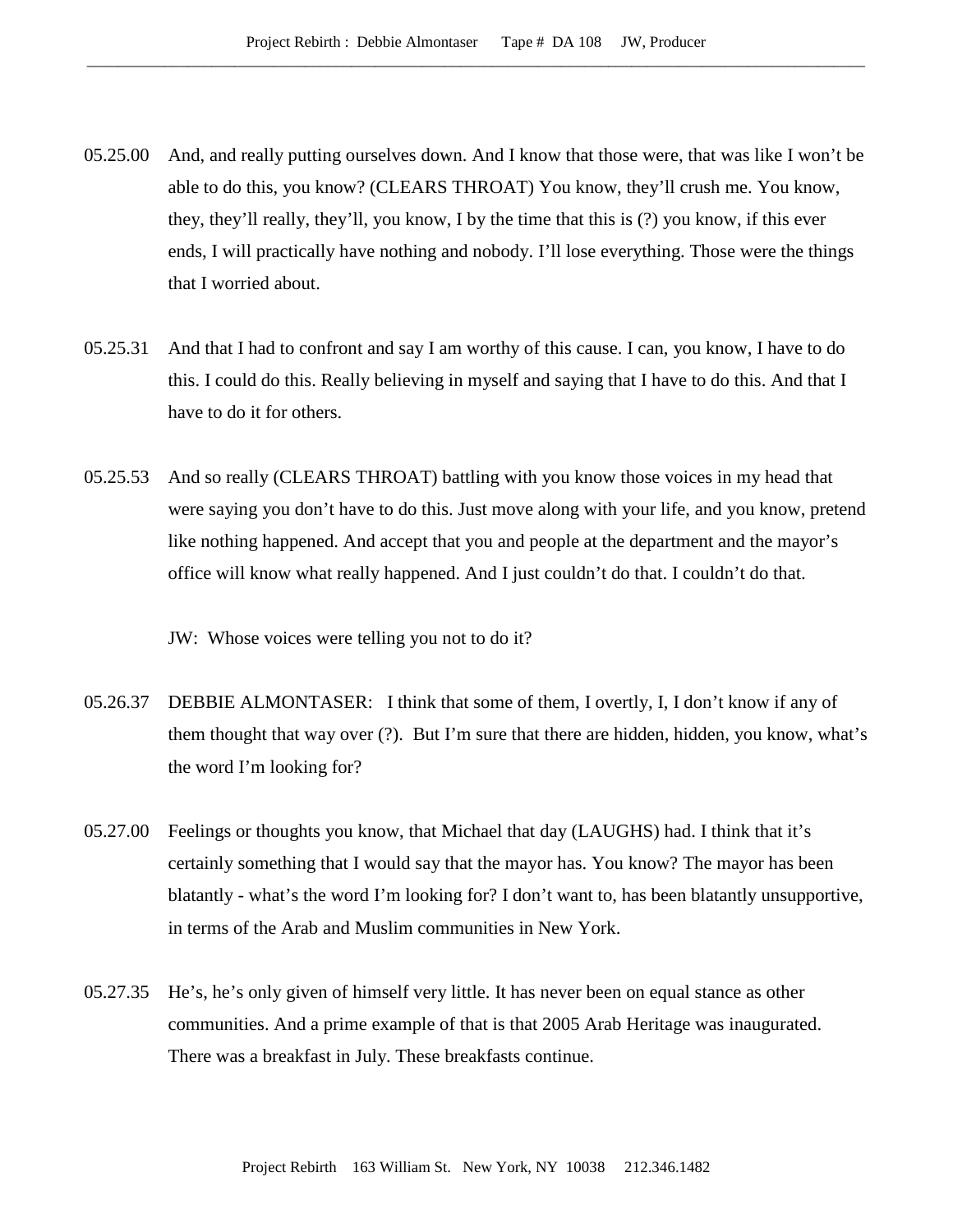- 05.27.59 The media does not know about them. People are not allowed to take pictures at these breakfasts. It's simply a breakfast with the mayor behind closed doors. And it's, the message that I as well as many others in the Arab America community feel is that he's too either too ashamed or too embarrassed to be seen (LAUGHS). With the Arab American community. And I think the way that he handled my situation and taking the expedient way out and dealing with it was quite shameful.
- 05.28.36 Because he is a person who has his own personal power and means to simply have, you know, say I know her. And this is not what happened, and she will move forward with the school. And case closed. And I think that his own personal political agenda, as well as his own personal aspirations and convictions to Israel, got in the way.
- 05.29.13 He is a huge, you know, supporter of Israel. He's public about it. He's spoken about the Israeli-Palestinian conflict over, over supporting Israel's right to defend itself and minimizing the Palestinian struggle.
- 05.29.34 And simply because this word intifada had to do with that part of the world. As he said in his own speech on the radio that day. When announcing my resignation. You know, he said oh, she spoke about a word. She's not all that political savvy. She should have condemned the word, you know?
- 05.29.59 I as well as others across this land disagree with that. You know? That totally impedes on freedom of speech. You know, where are we as a nation when we have leaders telling us that you condemn a word, you don't discuss it. You don't explain it, you don't define it. You don't - it's unheard of. It's absolutely unheard of. And so it is directly connected to his, you know, his support of Israel.
- 05.30.33 And it just touched a nerve for him. That had I condemned it and condemned the Arab organization that created these tee shirts, I would have remained highly regarded in his eyes and the eyes of others who, you know, who have those, who share his sentiment.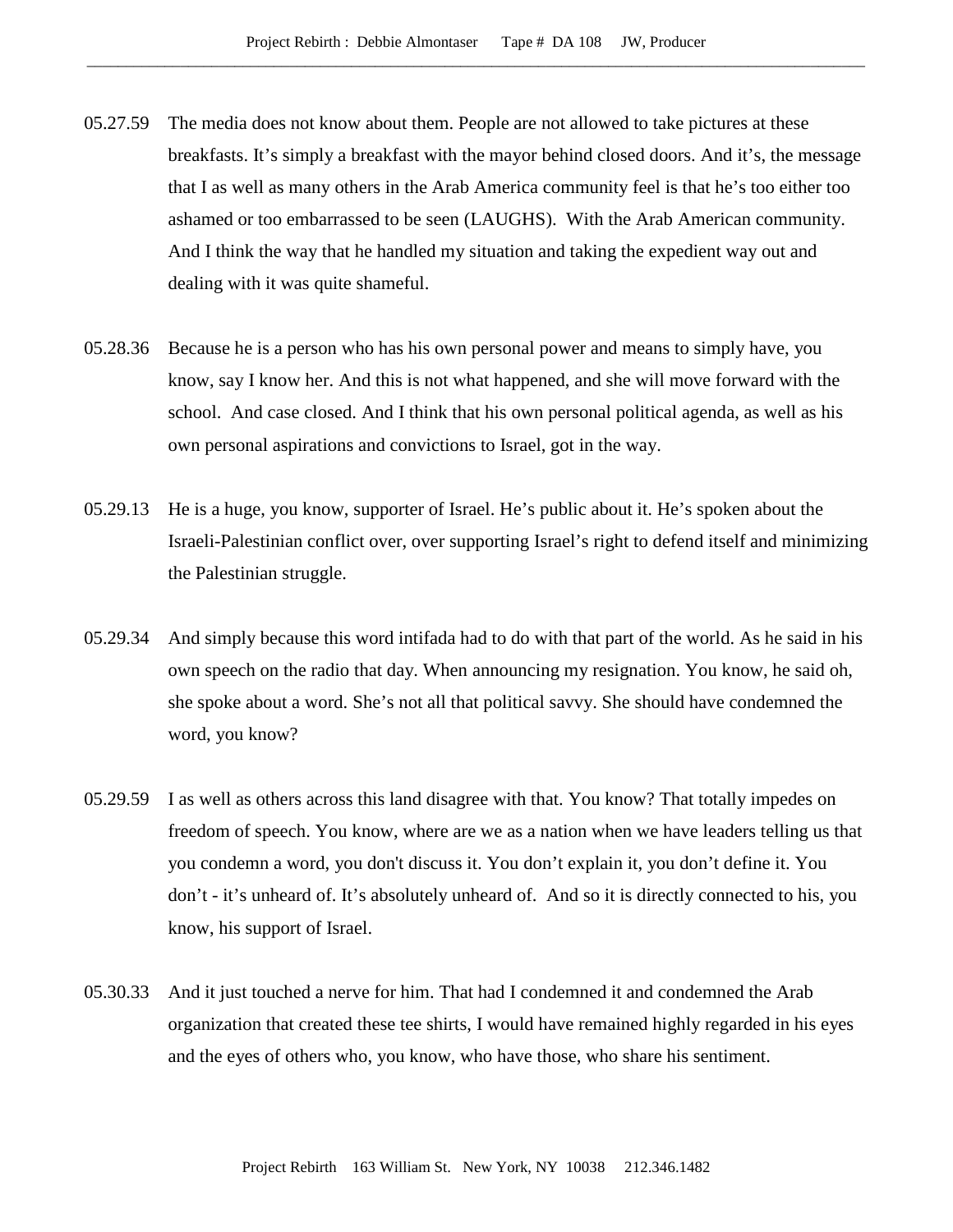- 05.30.56 And so you know, I chose not to do that. You know, and whether I was an educator or a politician you can't condemn a people and their language. You just can't. You know? And it's, it's deeply troubling. Deeply troubling that, and actually sad for me and also very - I don't know if the word, I guess emotional, to know that it had to get to that point.
- 05.31.38 You know, that I as an individual with the, the accreditation and the reputation that I have was literally minimized to a word. And I think this is the absurdity of this whole, entire situation.
- 05.31.58 Is that rational well-meaning people became irrational (LAUGHS). And were so hung up on a word that they let it supersede their judgment of what should happen. And so I think that this is, this is a huge issue. That I have as well as others with where the mayor stands on all of this.
- 05.32.32 So I don't know, I don't know, how in the heck did we even get to talking about him? (LAUGHS) (STOPS)

## (OFF CAMERA REMARKS)

JW: Who's the fight for?

- 05.32.58 DEBBIE ALMONTASER: Who's the fight for? I, I didn't actually get a chance to say this to you before. So every day, I continue to work at the DOE, right? And it's amazing that I worked for almost two years at TWEED, and the one thing that I have done that I did then and I continue to do today is that I, every morning I have to center myself, Jim. I have to center myself by saying ok.
- 05.33.28 I'm grateful that I'm getting another day to live and continue to do the work that, I, I'm enjoying doing. And saying to myself who am I really doing this for, and why am I still reporting to the Department of Education to work? And at the center of that is actually the